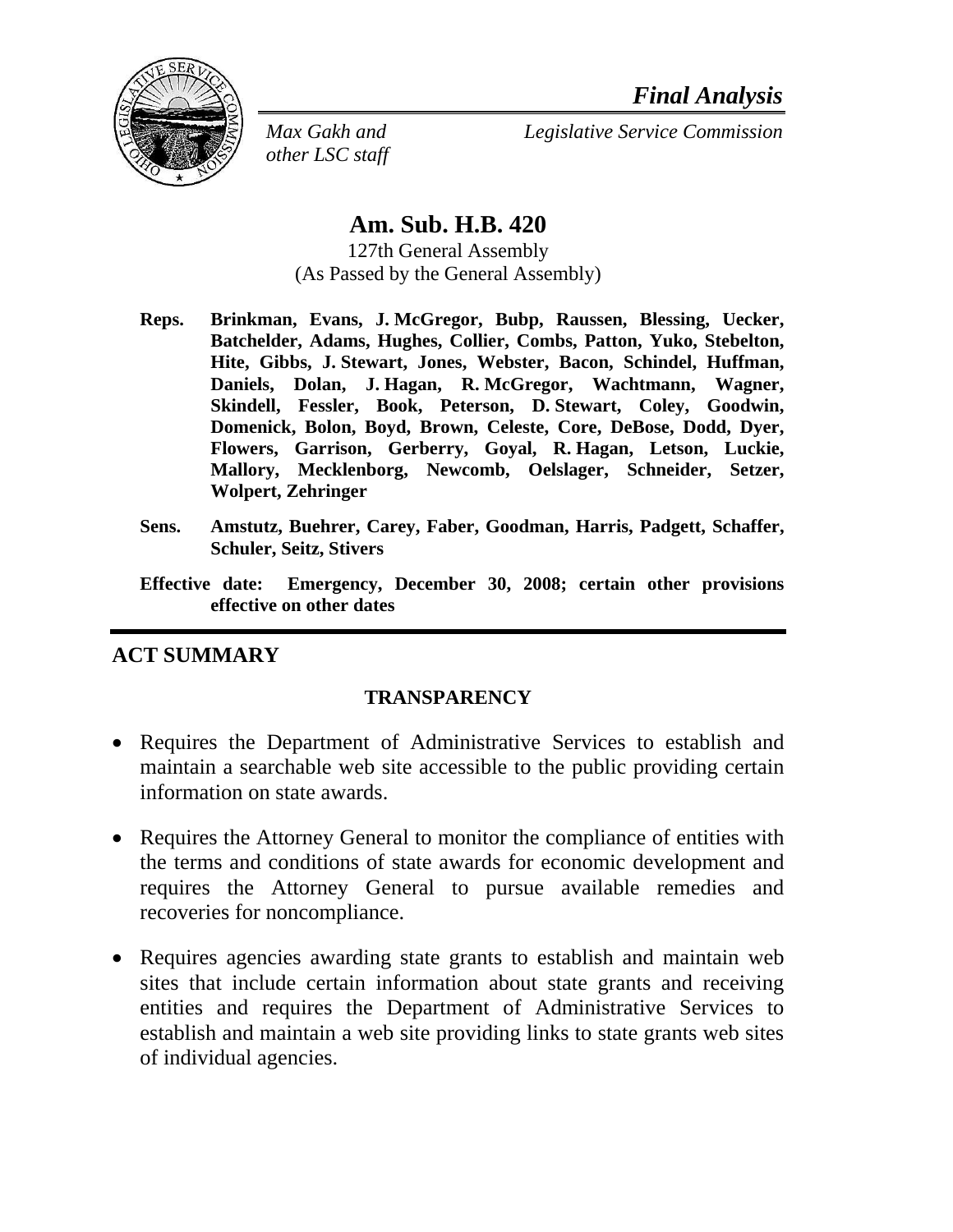- Requires the Treasurer of State to develop and maintain a database available to the public of all real property under the custody and control of the state.
- Creates the Ohio Geographically Referenced Information Program Council and requires it to develop a real property management plan and a real property inventory.
- Authorizes the Governor to direct certain state departments to develop departmental goals and metrics to further the gubernatorial leadership agenda and requires periodic posting of performance measures on the Governor's web site.

### **COUNTY LAW LIBRARIES**

- Creates in each county a county law library resources board to provide legal research, reference, and a library to the county and its municipal corporations, townships, and courts, and sets forth the board's membership and requirements.
- Creates a county law library resources fund in each county treasury to receive all revenue required to be deposited into the fund, appropriated to the fund from the general fund by the board of county commissioners, or designated for deposit by gift or bequest.
- Requires a library resources board to prepare an annual estimate of revenue and expenditures of the board beginning with the calendar year commencing January 1, 2010, that must clearly state the course of the revenue and include a specific request for moneys to be appropriated for the ensuing fiscal year.
- Allows the boards of county commissioners of two or more adjacent counties to form a multi-county law library resources commission to carry out any or all of the duties and responsibilities conferred upon a library resources board.
- Requires that during calendar year 2009 the board of county commissioners compensate the librarian and up to two assistant librarians and pay for the space and utilities in the county courthouse or other building that the board of trustees of the law library association provides

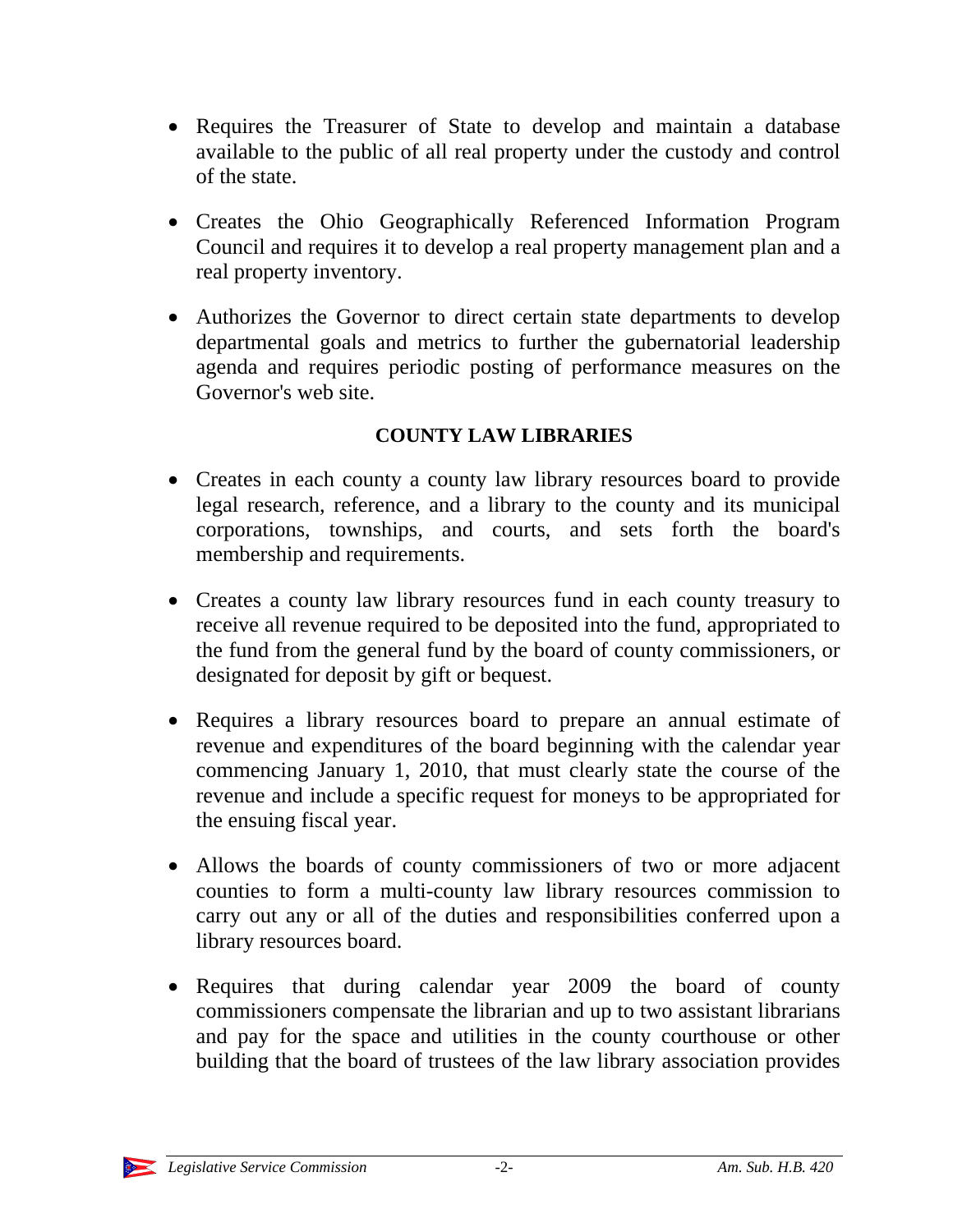for the use of the law library and repeals the law establishing those responsibilities in other years, effective December 31, 2009.

- Requires that beginning January 1, 2010, the allowance to law libraries from fines and penalties collected in municipal courts, county courts, courts of common pleas, and probate courts and from fines and penalties for violations of liquor laws and state traffic laws be deposited in the county law library resources fund.
- Creates a Statewide Consortium of County Law Library Resources Boards comprised of the library resources boards of each county and creates a Consortium Board and specifies its membership and responsibilities.
- Creates the Statewide Consortium of County Law Library Resources Boards Fund.
- Reconstitutes the Task Force of Law Library Associations.
- Requires a law library association, on or before January 1, 2010, to transfer all unspent fines and penalties in the law library's general fund, retained moneys, and all personal property purchased with such funds to the library resources board in the county where the law library association is located.
- Requires the law library association to retain all dedicated moneys or personal property that were not purchased with the fines and penalties in the law library's general revenue fund or retained moneys fund.

# **EDUCATION**

- Effective July 1, 2008, replaces the existing statutory sanctions for school districts and buildings that consistently fail to make adequate yearly progress (AYP) with a requirement for school districts, community schools, and STEM schools that do not make AYP for two consecutive school years (or, in the case of districts, that contain a school building that does not make AYP for two consecutive school years) to implement corrective actions specified in the Department of Education's Model of Differentiated Accountability.
- Requires the recalculation of the local share of a current project under the Classroom Facilities Assistance Program (CFAP) for certain school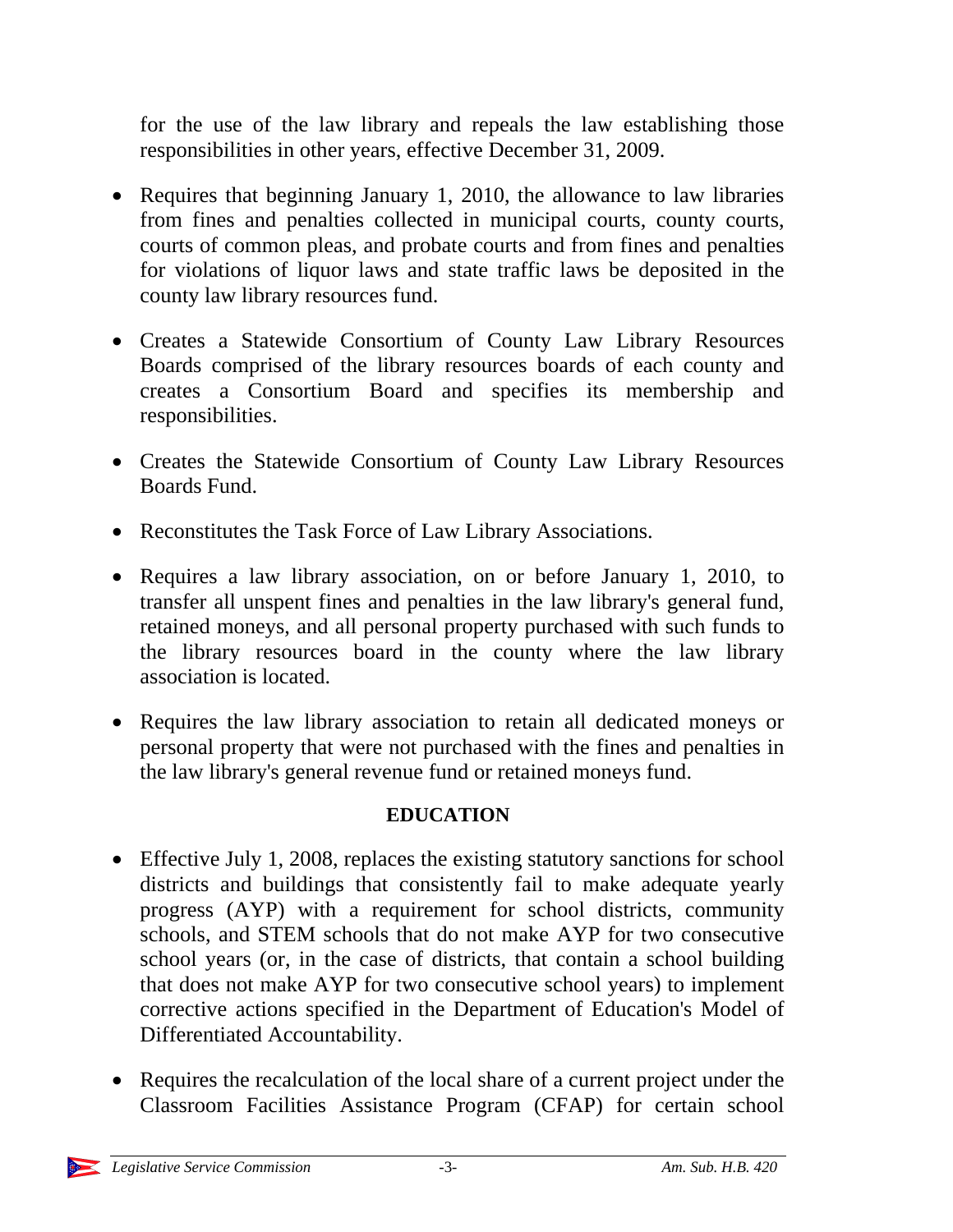districts that previously received assistance under CFAP or the Exceptional Needs School Facilities Assistance Program within the prior 20-year period.

• Allows the Board of Regents to use certain money in the Ohio Outstanding Scholarship Payment Fund and the Ohio Priority Needs Fellowship Programs Payment Fund to support state financial aid for higher education provided pursuant to the Ohio Instructional Grant Program and the Ohio College Opportunity Grant Program.

## **ASSISTED LIVING PROGRAM**

- Revises the Assisted Living Program's home first component.
- Expressly authorizes the establishment of one or more waiting lists for the Assisted Living Program.
- Expressly requires that a residential care facility have a valid Medicaid provider agreement authorizing the facility's participation in the Assisted Living Program in order for an individual to be permitted to reside there while participating in the program.

## **MISCELLANEOUS PROVISIONS**

- Reauthorizes township use of tax increment financing revenue for public safety expenses.
- Sets forth that the cost of a retirement incentive plan established by a county or county agency is an allowable use of federal funds provided that more than 15% of the agency's employees do not participate, but specifies that this provision does not relieve such county or county agency from seeking federal approval for any retirement incentive plan that uses federal dollars.
- Expands the list of allowable municipal energy conservation measures to include (1) construction of a new building or infrastructure, or installation or installation modification in, or remodeling of, existing infrastructure, (2) a heating and cooling system, (3) a metering system or any other construction, modification, installation, or remodeling of a water, electric, gas, or other municipally supplied utility system, and (4) any construction a municipal corporation considers an energy conservation measure.

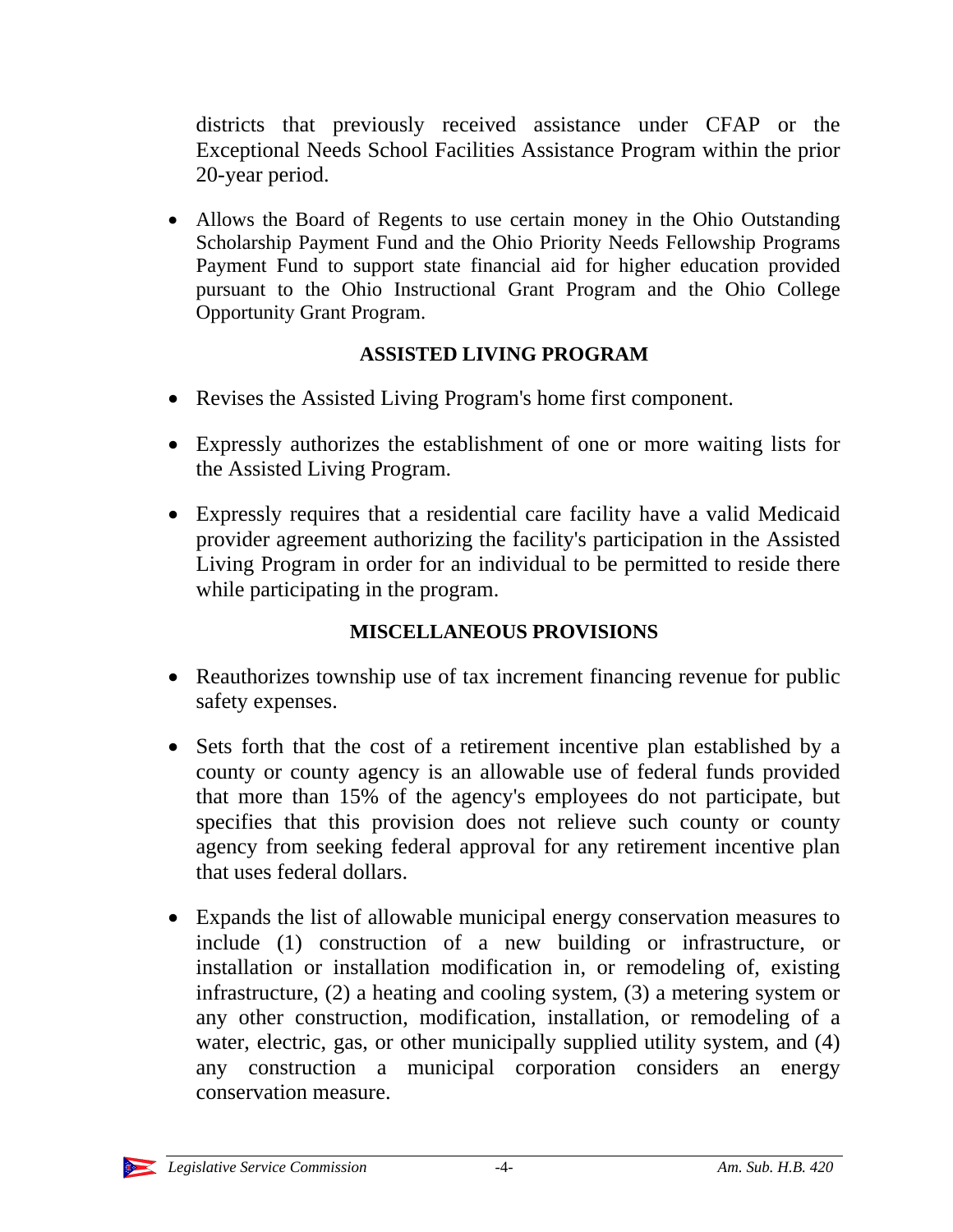- Establishes new, statutory competitive bidding and request for proposal (RFP) procedures that a municipal corporation can follow to implement energy conservation measures, in lieu of following procedures set forth in its charter or ordinances or in other existing authority.
- Requires RFP proposal submissions from at least three vendors.
- Specifies the standards a municipal corporation must use to award an energy conservation measure contract under the competitive bidding or RFP process.
- Exempts from competitive bidding requirements interest and financing term provisions of an installment payment contract for municipal installation of energy conservation measures.
- Requires an installment payment contract for municipal energy conservation measures to contain specified provisions regarding the timing of municipal payment on the contract.
- Changes the maximum maturity for a municipal energy conservation bond from its current ten years, to a range of 5-30 years depending on the estimated life or period of usefulness of the energy conservation improvements.
- Establishes the Governor's Policy Information Working Group.
- Specifies compensation for the office of majority floor leader of the Senate.
- Changes the procedure for nominating Portage County municipal judges.
- Requires one full-time judge be elected for the Hillsboro municipal court instead of one part-time judge.
- Requires a manufacturer or supplier of alcoholic beverages to, under certain circumstances, compensate a distributor before assigning the distributor's territory for a particular product or brand to another distributor.
- Provides that when a distributor receives written notice of termination or nonrenewal of its franchise, the distribution of beer or wine for 90 days

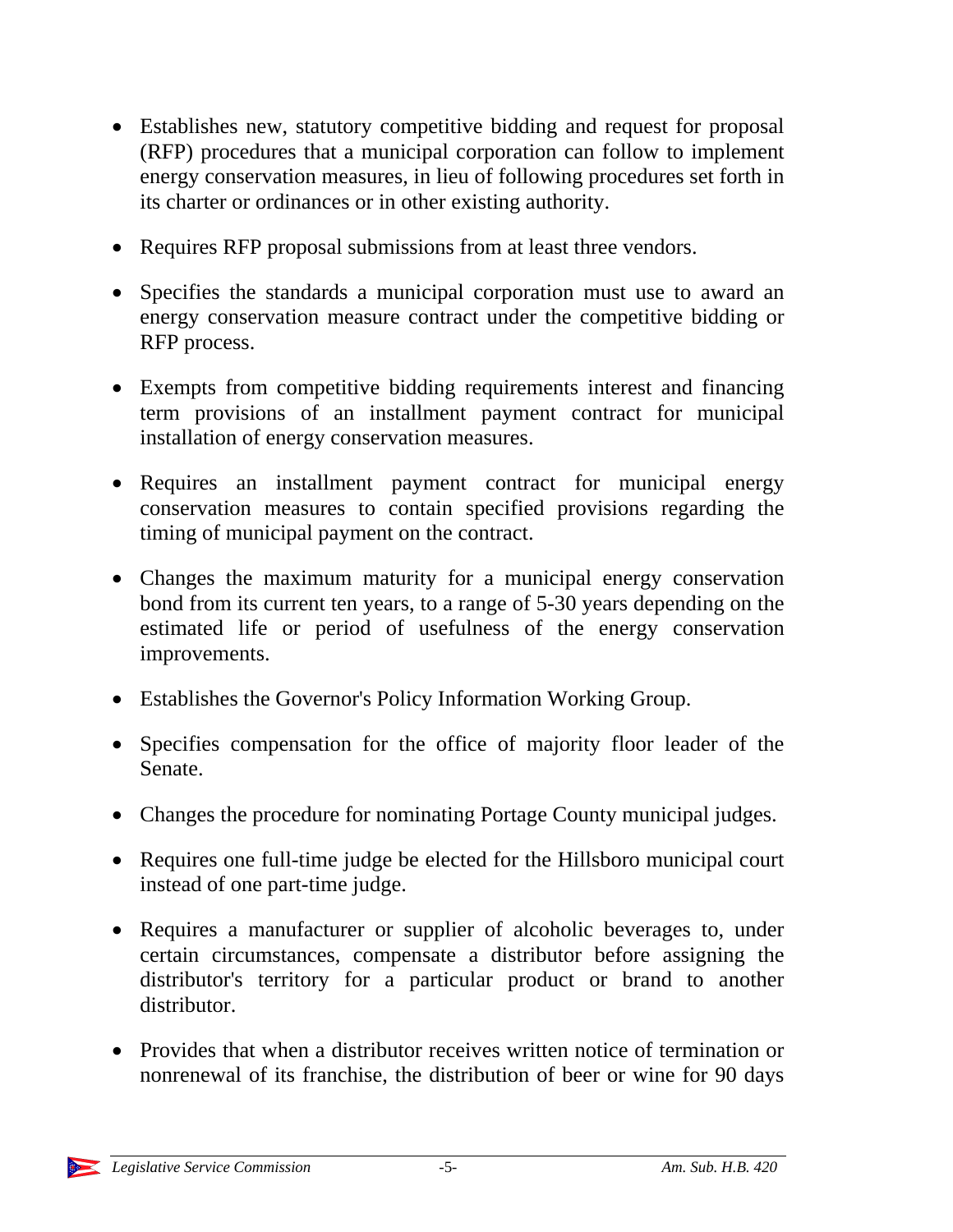or more without a written contract does not establish a franchise relationship between the successor manufacturer and the distributor.

- Removes, effective February 1, 2009, a requirement that aircraft repair, remodeling, replacement, and maintenance services be performed at a Federal Aviation Administration certified repair station to qualify for an exemption from sales and use tax.
- Permits an attest service contract with an independent accountant employed to audit a public office to include provisions governing arbitration or alternative dispute resolution.
- Exempts the North Olmsted Welcome House from provisions of continuing law that impose numerous restrictions and requirements on public improvements.
- Authorizes the conveyance of state-owned real estate in Clermont County to the Williamsburg Local School District.
- Authorizes the conveyance of state-owned real estate in Franklin County to Res-Care Ohio, Inc.
- Authorizes the conveyance of state-owned real estate in Gallia County that is no longer needed for state purposes.
- Authorizes the conveyance of state-owned real estate in Gallia County to the City of Gallipolis.
- Authorizes the conveyance of state-owned real estate in Greene County to Tawawa Community Development Corporation.
- Authorizes the conveyance of state-owned real estate to the Board of Trustees of Cambridge Township, Guernsey County.
- Authorizes the conveyance of state-owned real estate in Guernsey County to Cambridge Real Estate Holdings, LLC.
- Authorizes the conveyance of state-owned real estate in Huron County to the City of Norwalk.
- Authorizes the conveyance of state-owned real estate in Lucas County to The University of Toledo Foundation.

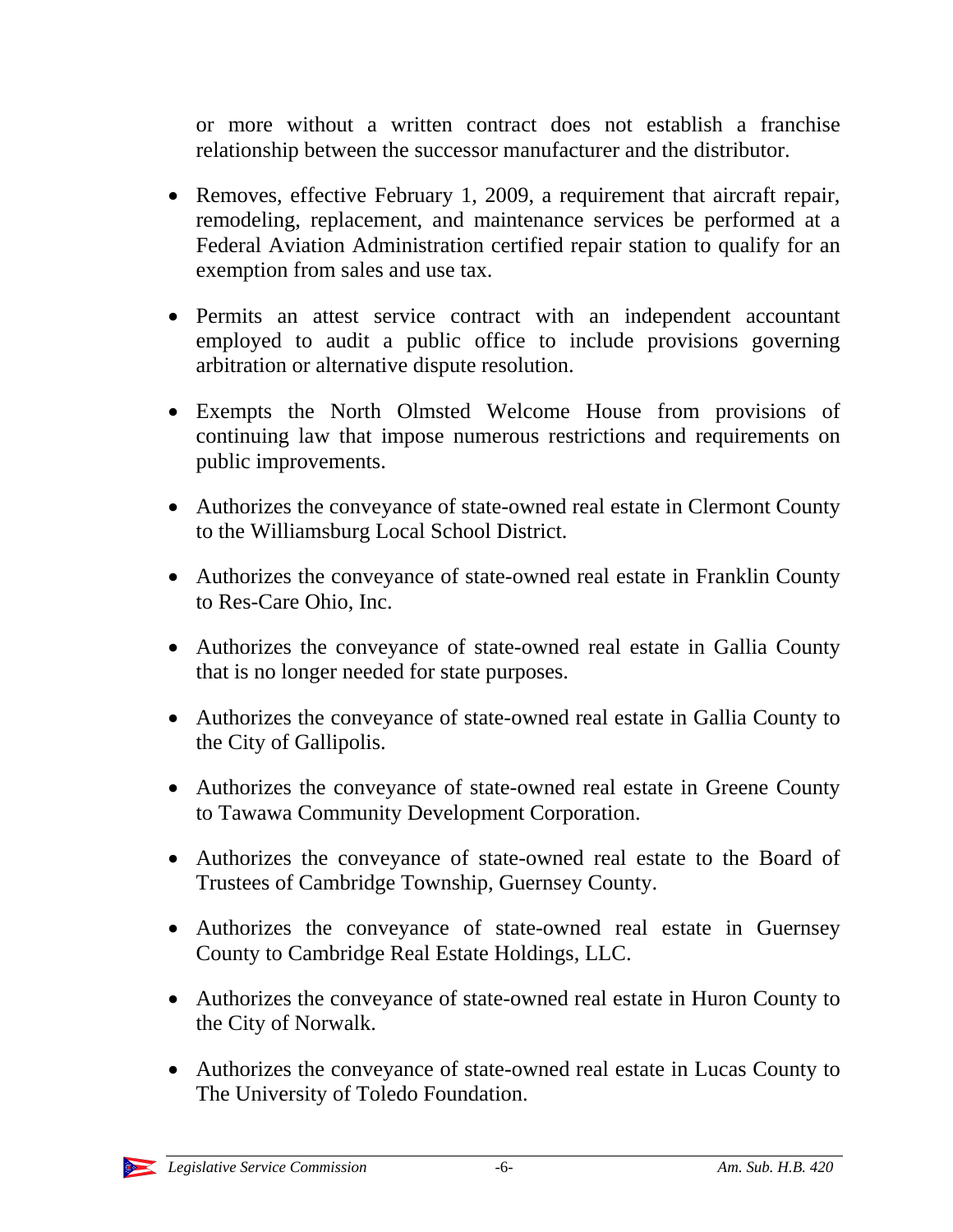- Authorizes the conveyance of state-owned real estate in Mercer County to Mr. Charles Knapke.
- Authorizes the conveyance of state-owned real estate in Pickaway County to the Scioto Township Board of Trustees.
- Authorizes the conveyance of state-owned real estate in Preble County to the Preble Shawnee Local School District.
- Authorizes the conveyance of Delaware Armory, Ashland Armory, and Mansfield Armory properties to future buyers.
- Revises the legal description of certain armory property in Ashtabula County that the Governor is authorized to convey to future buyers.
- Makes appropriations.

# **TABLE OF CONTENTS**

| Monitoring compliance with the terms of state awards for economic     |  |
|-----------------------------------------------------------------------|--|
|                                                                       |  |
|                                                                       |  |
|                                                                       |  |
| Ohio Geographically Referenced Information Program (OGRIP) Council 13 |  |
|                                                                       |  |
|                                                                       |  |
|                                                                       |  |
|                                                                       |  |
|                                                                       |  |
|                                                                       |  |
|                                                                       |  |
|                                                                       |  |
|                                                                       |  |
|                                                                       |  |
| Meetings and quorum of the county law library resources board 18      |  |
|                                                                       |  |
|                                                                       |  |
|                                                                       |  |

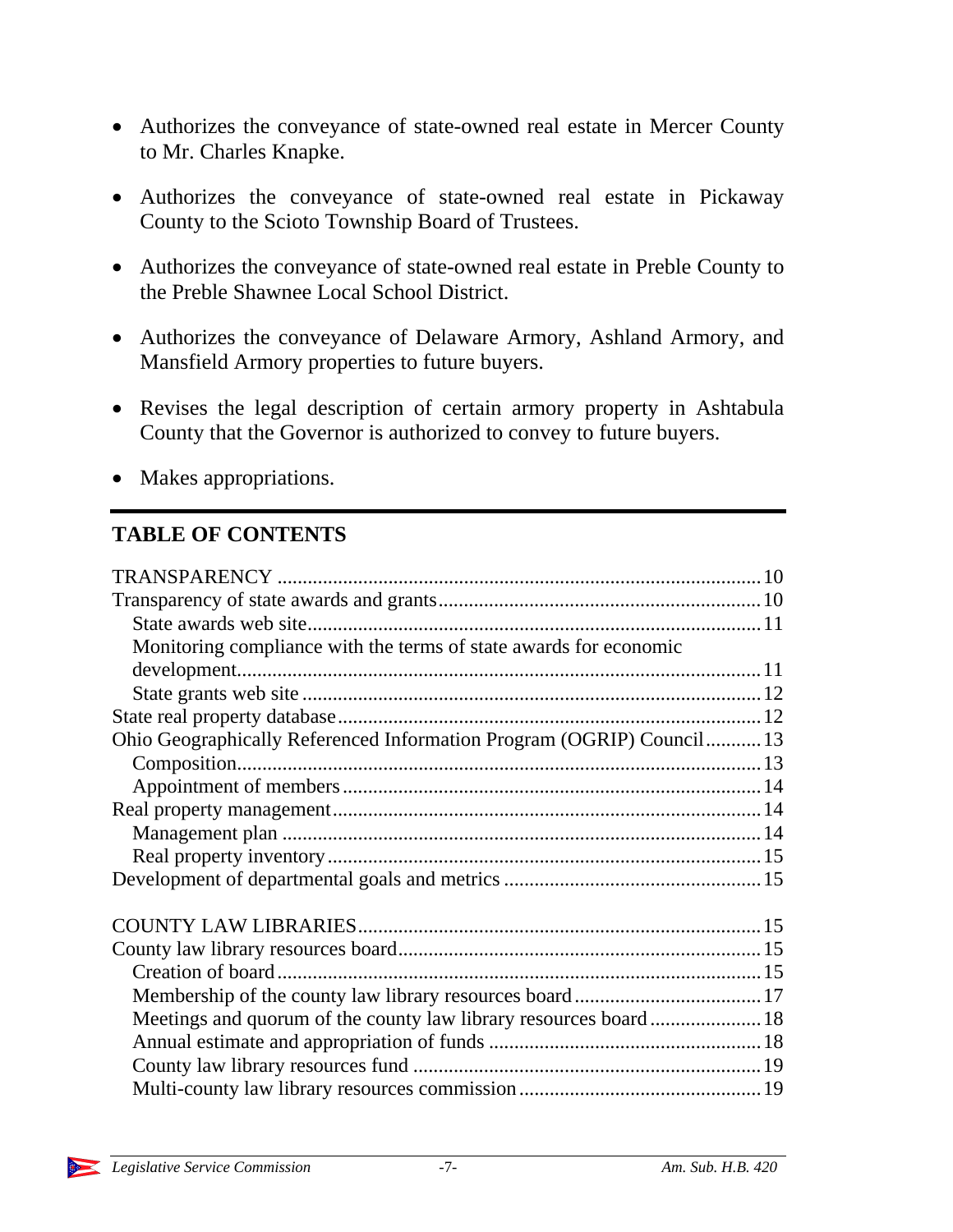| Reduction of board of county commissioner duties with respect to the law     |  |
|------------------------------------------------------------------------------|--|
|                                                                              |  |
| Vacation accrual rate and credit for accrued but unused vacation and         |  |
|                                                                              |  |
| Allowance to law libraries from fines and penalties of municipal courts21    |  |
|                                                                              |  |
| Court of common pleas and probate court payment of fines and penalties  23   |  |
|                                                                              |  |
|                                                                              |  |
| Money used for lawbooks, computer communications equipment, and other        |  |
|                                                                              |  |
|                                                                              |  |
|                                                                              |  |
|                                                                              |  |
|                                                                              |  |
|                                                                              |  |
|                                                                              |  |
| Model of Differentiated Accountability for school districts and buildings 27 |  |
|                                                                              |  |
| Recalculation of local share for a second school facilities project 32       |  |
|                                                                              |  |
|                                                                              |  |
|                                                                              |  |
|                                                                              |  |
|                                                                              |  |
|                                                                              |  |
|                                                                              |  |
|                                                                              |  |
| Requirement for residential care facility to have provider agreement37       |  |
|                                                                              |  |
| Township use of tax increment financing revenue for public safety expenses37 |  |
|                                                                              |  |
|                                                                              |  |
|                                                                              |  |
|                                                                              |  |
|                                                                              |  |
|                                                                              |  |
|                                                                              |  |
|                                                                              |  |
|                                                                              |  |
| Nominations of judges for Portage County Municipal Court  43                 |  |
|                                                                              |  |

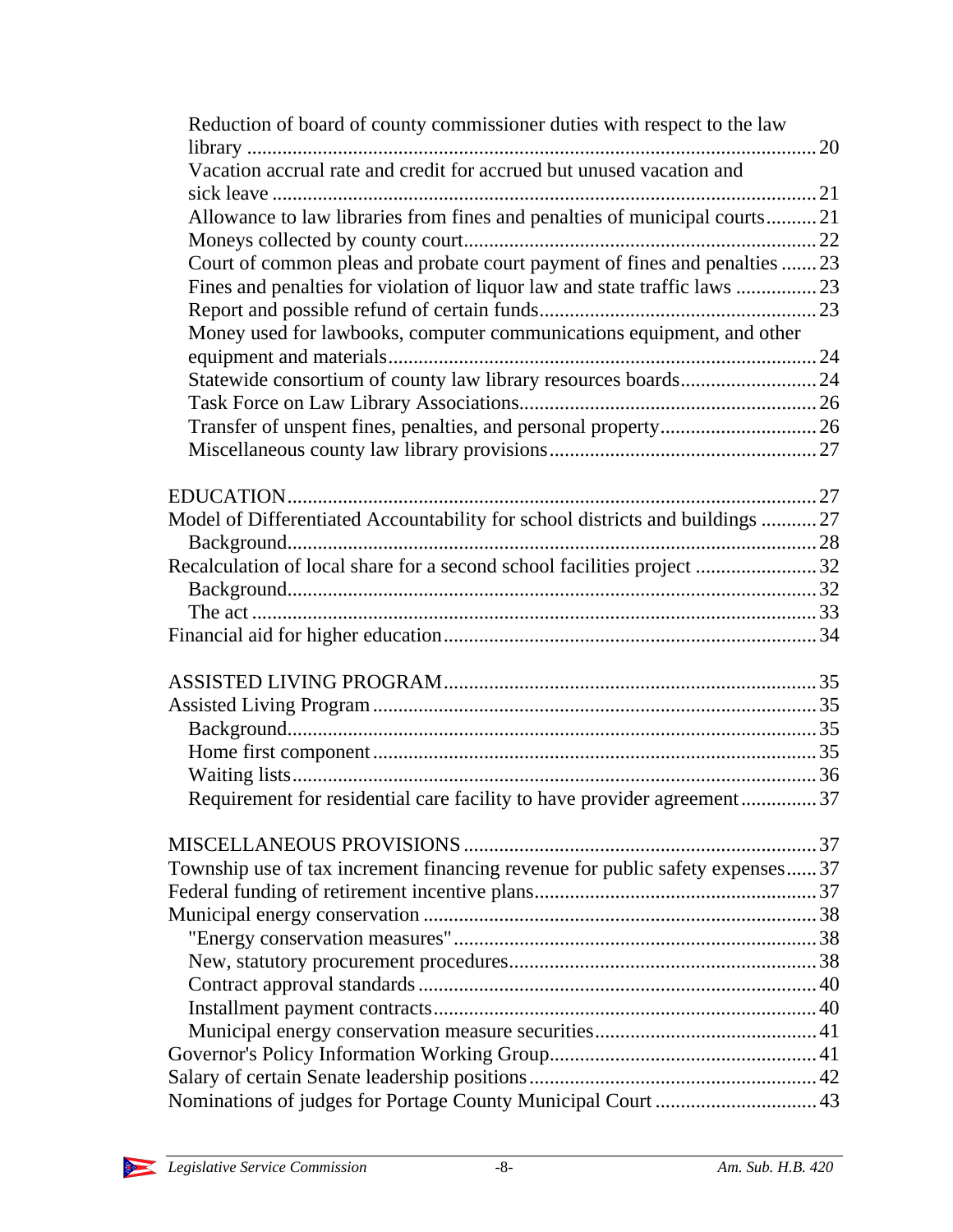| Conveyance to Williamsburg Local School District, Clermont County 45       |  |
|----------------------------------------------------------------------------|--|
|                                                                            |  |
|                                                                            |  |
|                                                                            |  |
|                                                                            |  |
|                                                                            |  |
|                                                                            |  |
|                                                                            |  |
| Conveyance of land in Gallia County no longer needed for state purposes 47 |  |
|                                                                            |  |
|                                                                            |  |
|                                                                            |  |
|                                                                            |  |
|                                                                            |  |
|                                                                            |  |
|                                                                            |  |
| Conveyance to Tawawa Community Development Corporation49                   |  |
|                                                                            |  |
|                                                                            |  |
|                                                                            |  |
| Conveyance of land to the Board of Trustees of Cambridge Township 50       |  |
|                                                                            |  |
|                                                                            |  |
|                                                                            |  |
| Conveyance of land in Guernsey County to Cambridge Real Estate Holdings,   |  |
|                                                                            |  |
|                                                                            |  |
|                                                                            |  |
|                                                                            |  |
|                                                                            |  |
|                                                                            |  |
|                                                                            |  |
|                                                                            |  |
|                                                                            |  |
|                                                                            |  |
|                                                                            |  |
|                                                                            |  |
|                                                                            |  |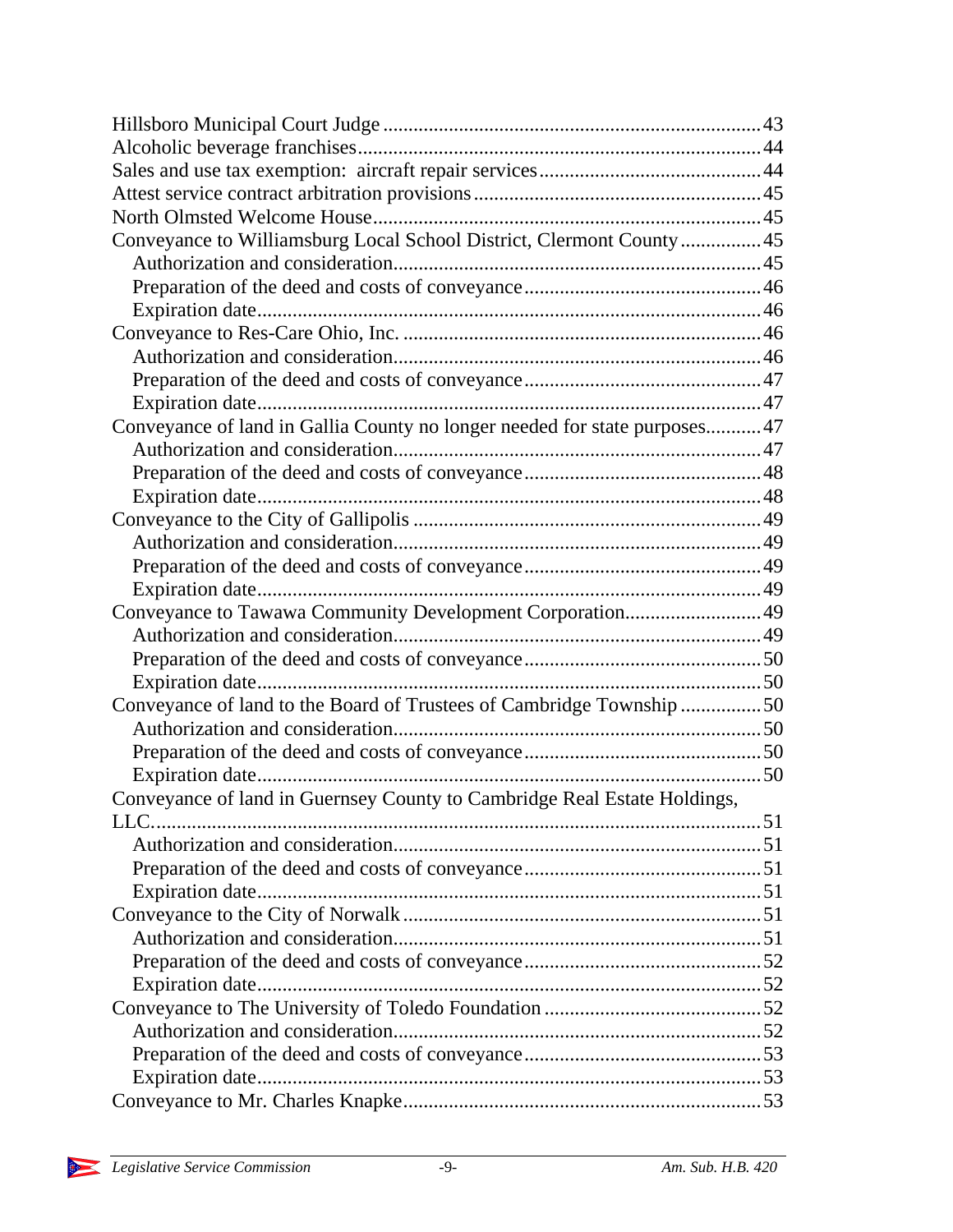## **CONTENT AND OPERATION**

## **TRANSPARENCY**

## *Transparency of state awards and grants*

## (R.C. 125.112)

The act establishes a new regime for providing information to the public regarding state awards and grants made to any entity by an agency of the state. The act also provides for monitoring of compliance with the terms of state awards for economic development. The act states that this new regime must not be construed as requiring the disclosure of information that is not a public record.

The act defines a "state award" as a contract awarded by the State that costs more than \$25,000. Excluded from the definition is compensation received as an employee of the State as well as any financial assistance and expenditure received from the General Assembly or any legislative agency, any court or judicial agency, the Secretary of State, Auditor of State, Treasurer of State, Attorney General, and their respective offices. "Entity" is defined to mean any profit or nonprofit corporation, association, partnership, limited liability company, sole proprietorship, or other business entity, but not an individual receiving state assistance unrelated to that individual's business. "Agency" means the following departments: the office of budget and management; the departments of Commerce, Administrative Services, Transportation, Agriculture, Natural

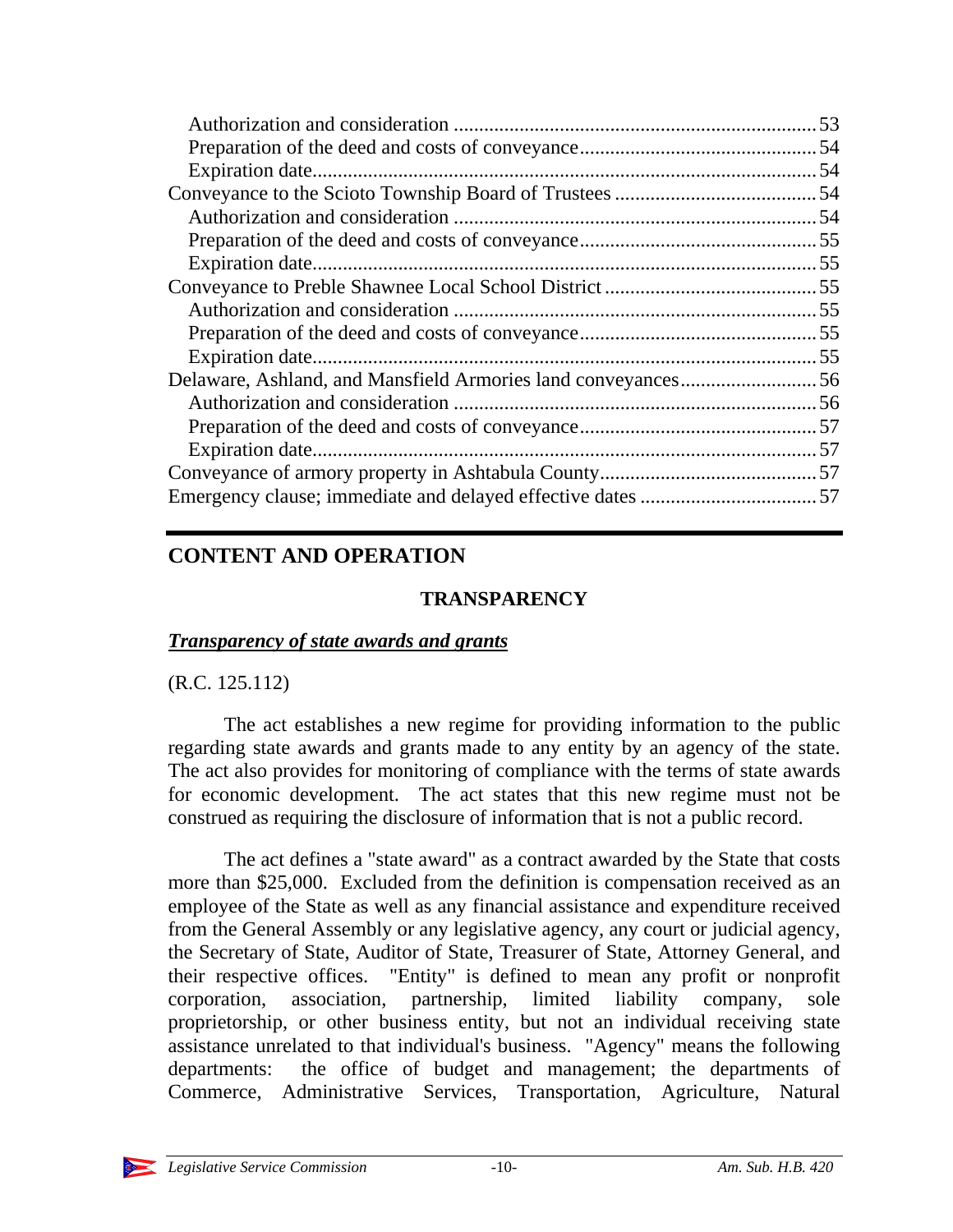Resources, Health, Job and Family Services, Public Safety, Mental Health, Mental Retardation and Developmental Disabilities, Insurance, Development, Youth Services, Rehabilitation and Correction, Aging, Alcohol and Drug Addiction Services, and Veteran Services; and the Environmental Protection Agency.

### *State awards web site*

The act requires the Department of Administrative Services (DAS), no later than one year after the effective date of this section of the act, to establish and maintain a single, searchable web site containing information on state awards for fiscal year 2008 and thereafter. The web site must be accessible to the public at no cost and must contain links to the daily journals of the Ohio House of Representatives and the Ohio Senate. The act requires DAS to post the following information on the web site within 30 days after making each state award:

- The name of the entity receiving the award;
- The amount of the award;
- Information on the award, the agency or other instrumentality providing the award, and the commodity code;
- Any other relevant information determined by DAS.

The act authorizes DAS to consult with other state agencies in the web site's development, establishment, operation, and support and requires DAS to provide the public with an opportunity to comment on the web site's utility and any suggested improvements. DAS must also provide to the General Assembly, and post on the web site, an annual report regarding the web site's implementation. The report must include information about web site usage and any public comment on its utility (including recommendations for improving data quality and collection).

## *Monitoring compliance with the terms of state awards for economic development*

The act requires the Attorney General to monitor the compliance of entities with the terms and conditions of state awards for economic development, including any performance metrics. It also requires agencies making such awards to assist, as necessary, the Attorney General with monitoring compliance. The Attorney General is required to submit an annual report to the General Assembly regarding the level of entity compliance with state award terms and conditions. The act also requires the Attorney General, when appropriate and when an entity does not comply with a performance metric specified in the terms and conditions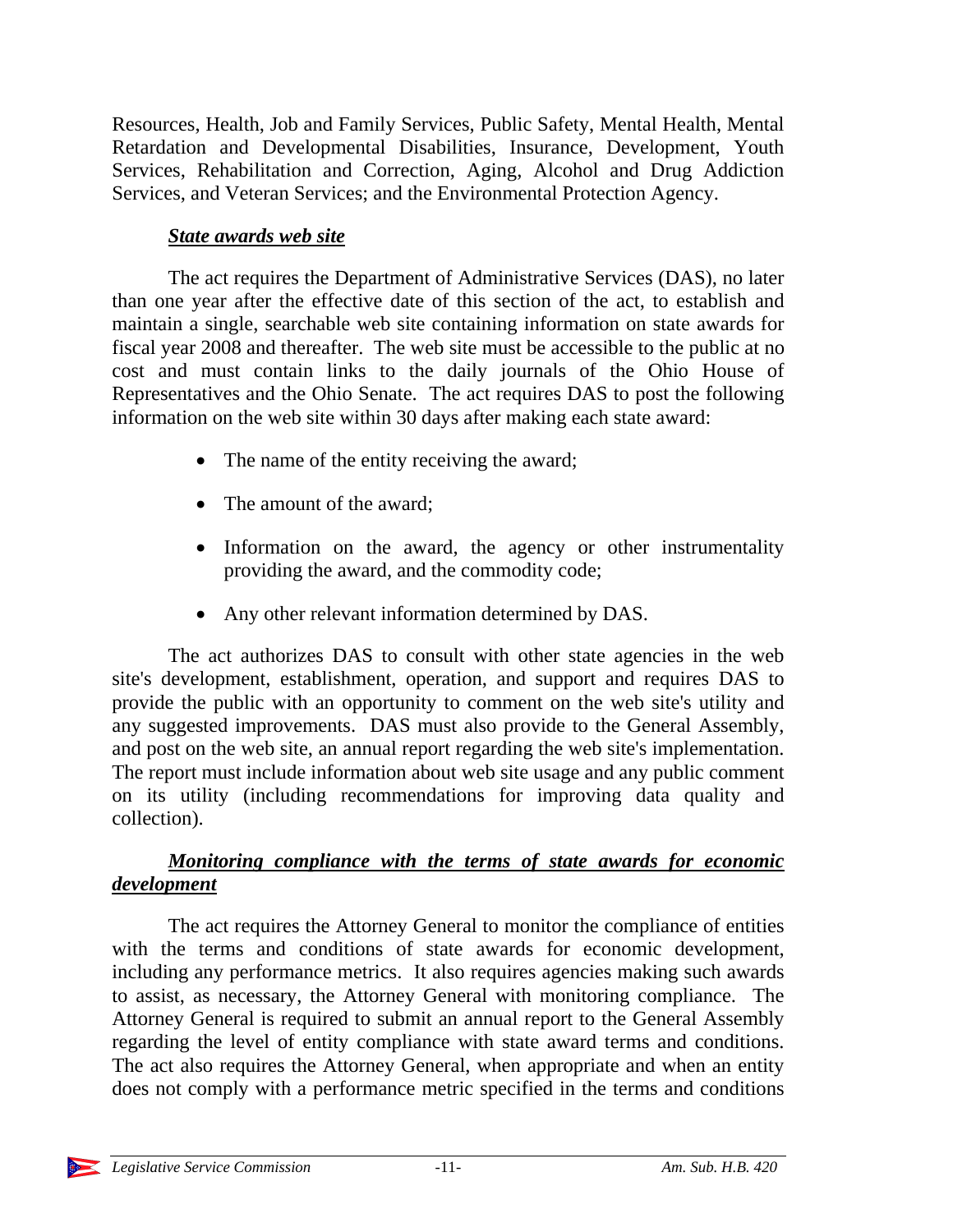of the award, to pursue from and against the entity remedies and recovery authorized under the law. For compliance monitoring purposes, the act defines "state award for economic development" as state financial assistance and expenditure in the following forms: grants, subgrants, loans, awards, cooperative agreements, or other similar and related forms of financial assistance and contracts, subcontracts, purchase orders, task orders, delivery orders, or other similar and related transactions. The definition excludes, however, compensation received as an employee of the state and any state financial assistance and expenditure received from the General Assembly or any legislative agency, any court or judicial agency, the Secretary of State, Auditor of State, Treasurer of State, or Attorney General and the respective offices.

#### *State grants web site*

The act requires each agency awarding a grant to an entity in fiscal year 2008 and thereafter to establish and maintain a separate web site containing the name of the entity receiving each grant, the grant amount, information on each grant, and any other relevant information determined by DAS. Each agency must provide a link to the web site to DAS within a reasonable time after the effective date of this provision of the act and must update its web site within 30 days of awarding a new grant. DAS also must, not later than one year after the effective date of this provision of the act, establish and maintain a separate web site- accessible to the public at no cost--listing the links to the agency web sites that contain the information on state grants as described above.

### *State real property database*

### (R.C. 113.41)

The act requires the Treasurer of State to develop and maintain a comprehensive and descriptive database of all real property under the custody and control of the state, except when otherwise required for homeland security reasons. It requires the Treasurer to make the information in the database available to the public free of charge through a searchable internet web site and to allow public comment on property owned by the state. The act further requires the Ohio Geographically Referenced Information Program Council (OGRIP Council) (see "*Ohio Geographically Referenced Information Program (OGRIP) Council*" below) to provide to the Treasurer, and requires the Treasurer to collect, information adequately describing the known location, acreage, and use of the state-owned property. The OGRIP Council must make its best effort to obtain the required information and submit updated information to the Treasurer as it becomes available.

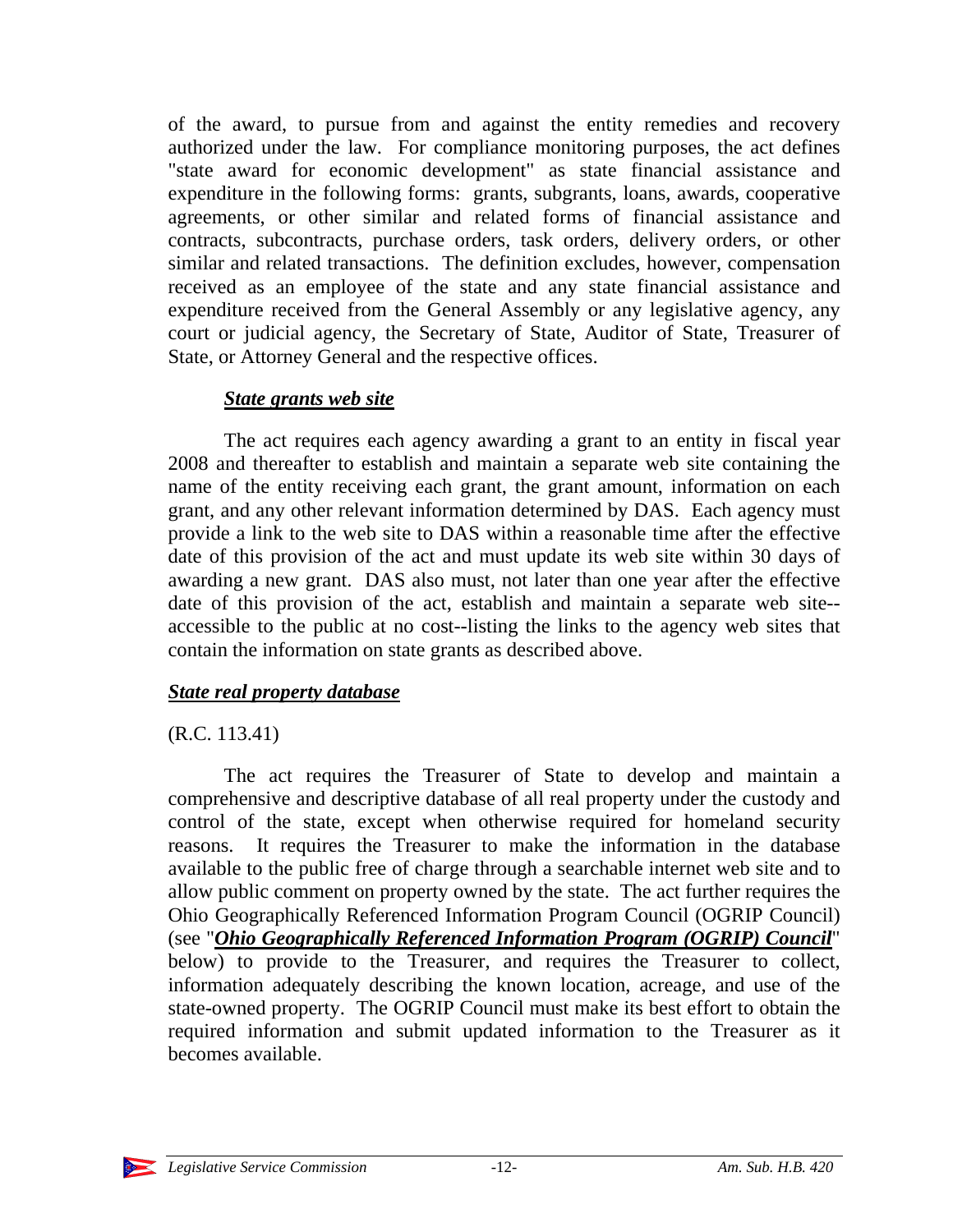For purposes of the OGRIP Council's and Treasurer's duties regarding the provision and collection of information on state-owned property for the database, the act excludes from "state-owned property" property that is owned or under the control of the General Assembly or any legislative agency, any court or judicial agency, the Secretary of State, Auditor of State, the Treasurer, or the Attorney General, and their respective offices.<sup>1</sup>

#### *Ohio Geographically Referenced Information Program (OGRIP) Council*

### (R.C. 125.901)

The act establishes the OGRIP Council within the Department of Administrative Services to coordinate property owned by the state.

#### *Composition*

The OGRIP Council is made up of the following 15 members: the State Chief Information Officer, or a designee, who also chairs the Council; the Director of the Department of Natural Resources, or a designee; the Director of Transportation, or a designee; the Director of Environmental Protection, or a designee; the Director of Development, or a designee; the Treasurer of State, or a designee; the Attorney General or a designee; an individual appointed by the Governor from the organization representing the state's county auditors; an individual appointed by the Governor from the organization that represents the state's county commissioners; an individual appointed by the Governor from the organization that represents the state's county engineers; an individual appointed by the Governor from the organization that represents the state's regional councils; two individuals appointed by the Governor from the organization that represents the state's municipal governments (one representing a municipality with a population of fewer than 100,000 people and the other representing a municipality with a population of over 100,000 people); an individual appointed by the Governor representing the interests of the regulated utilities in this state; and an individual appointed by the Governor representing the interests of a public university.

 $\overline{a}$ <sup>1</sup> The act requires the database to reference "all real property under the custody and control of the state," despite the fact that the act only requires the OGRIP Council to provide, and the Treasurer to collect, information on "state-owned property" for purposes of the database. Thus, it is not clear whether all state property must be listed on the database.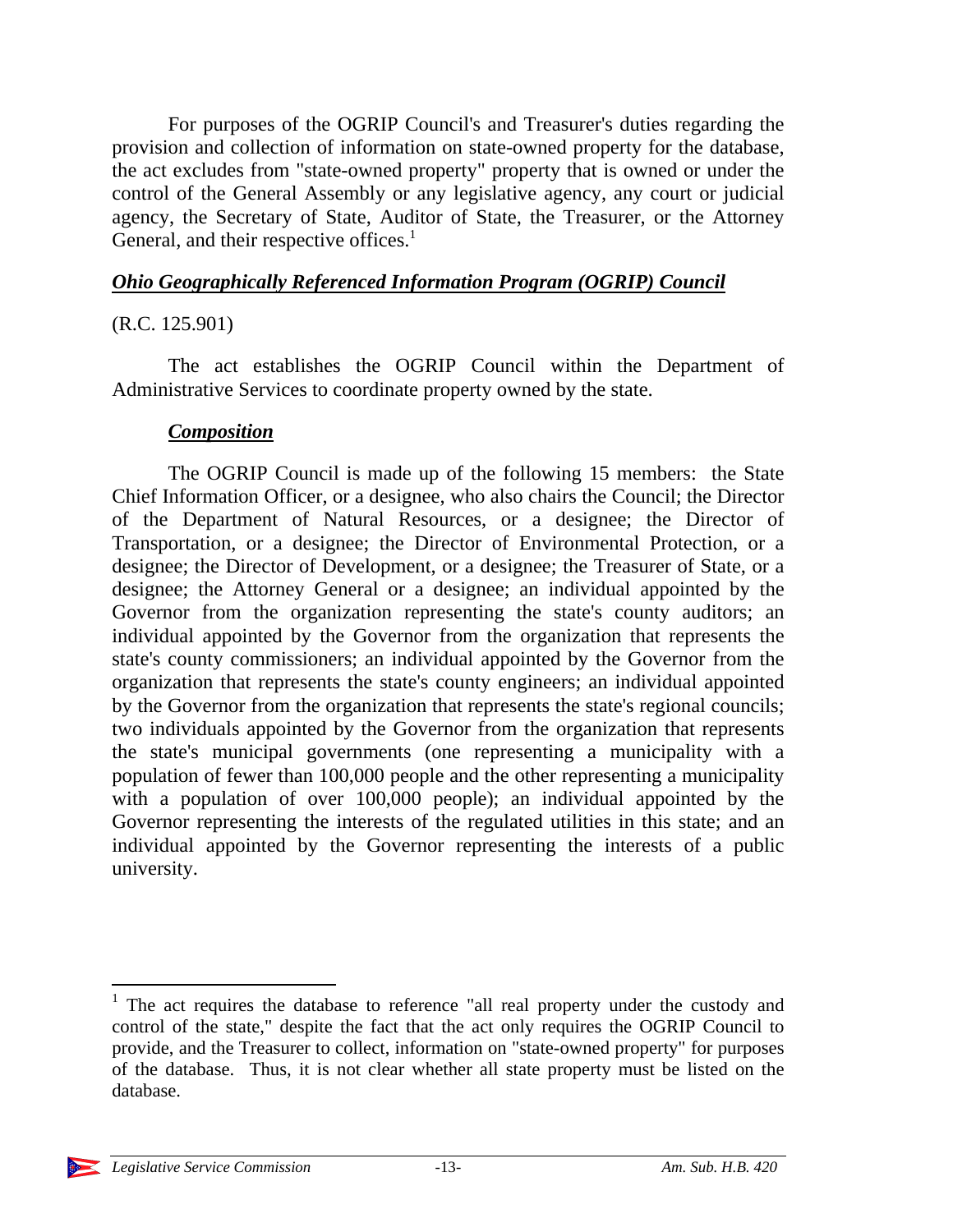#### *Appointment of members*

The act requires the Governor to make initial appointments within a reasonable time. The act also provides that the members appointed by the Governor must serve two-year terms, with each term ending on the same day of the same month as the term it succeeds. It provides procedures for the filling of vacancies and allows members to be reappointed.

#### *Real property management*

(R.C. 125.902)

### *Management plan*

The act requires the OGRIP Council to develop and annually update a real property management plan and requires every state agency authorized to own or acquire real property to provide the OGRIP Council with information necessary to develop and update it. All state agencies are required to provide such information to the OGRIP Council. "State agency" and "agency" are defined for purposes of the real property management plan and inventory to exclude the General Assembly or any legislative agency, any court or judicial agency, the Secretary of State, Auditor of State, the Treasurer of State, or the Attorney General, and their respective offices.

The act requires the Real Property Management Plan to contain the following: (1) a comprehensive report on the total number of real property assets owned by the state, (2) information that uniquely identifies each real property asset of each state agency and associated characteristics, (3) life-cycle cost estimations associated with the costs relating to the acquisition of real property assets by purchase, condemnation, lease, or otherwise, (4) the cost and time required to dispose of state real property assets and the financial recovery of the state investment resulting from the disposal, (5) the operating, maintenance, and security costs of state properties, including the costs of utility services at unoccupied properties, (6) the environmental costs associated with ownership of property, including the cost of environmental restoration and compliance activities, (7) changes in the amount of vacant space, (8) the realization of equity value in state real property assets, (9) opportunities for cooperative arrangements with the commercial real estate community, and (10) the enhancement of agency productivity through an improved working environment.<sup>2</sup>

 $2$  It is unclear whether the information contained in the plan must describe and analyze all assets owned by the state or just those owned by state agencies or agencies, as defined by the act.



 $\overline{a}$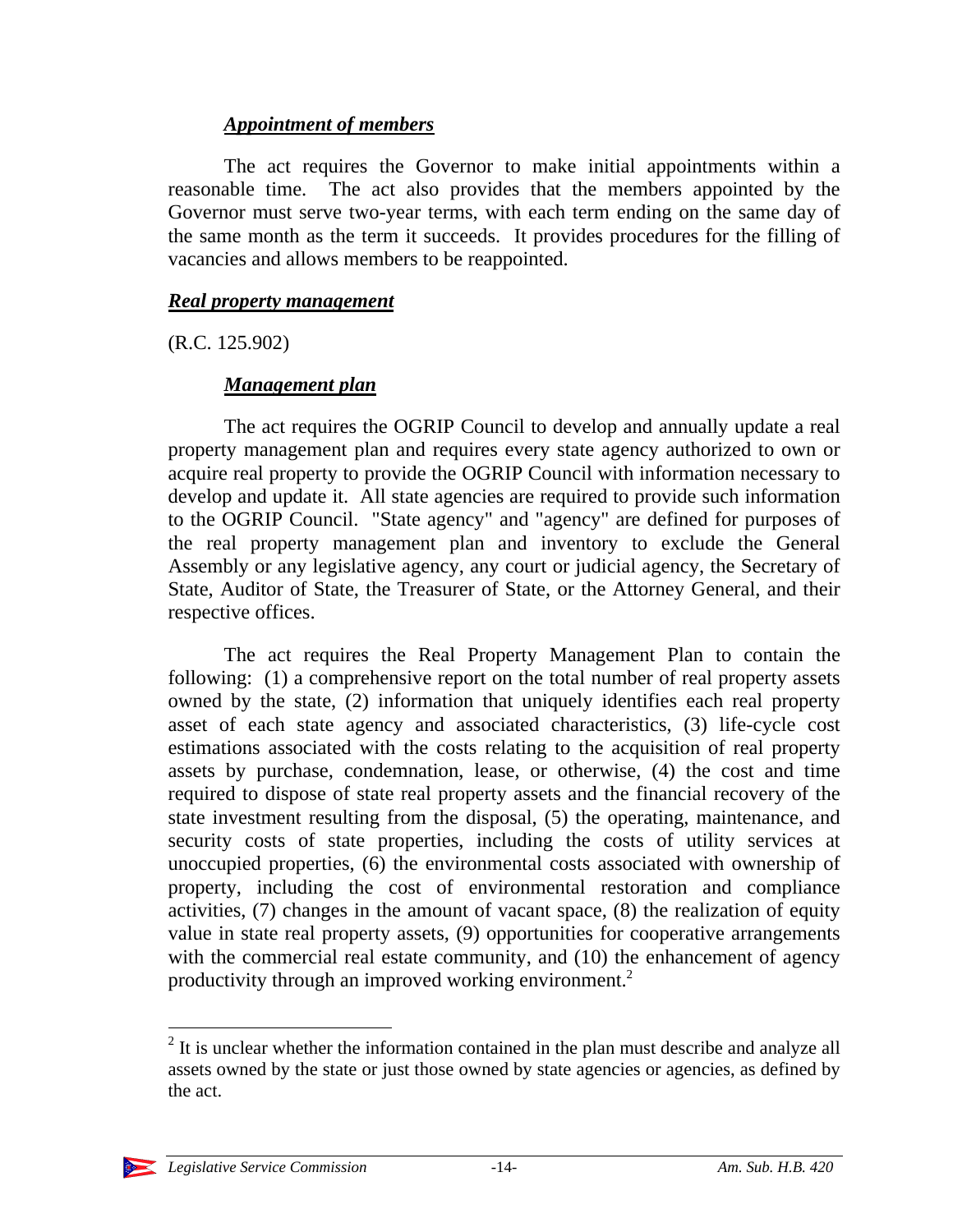### *Real property inventory*

The act also requires the OGRIP Council to develop and update a real property inventory and requires every state agency authorized to own or acquire real property to provide the OGRIP Council with information necessary to develop and update the inventory. The act requires that, for purposes of the inventory, each state agency provide the Council with information uniquely identifying each real property asset and associated characteristics. Each agency must make its best efforts to obtain the required information on the property it owns and to submit updated information to the Council as it becomes available.

### *Development of departmental goals and metrics*

### (R.C. 107.41)

The act requires the Governor, whenever necessary, to direct each department to establish goals and metrics that, when achieved, will further the gubernatorial leadership agenda. In order to increase transparency, each department's performance measures (determined by assessing the department's adherence to these goals and metrics) must be periodically posted on the governor's web site. The act defines "department" to mean the following: (1) the Office of Budget and Management, (2) the Department of Commerce, (3) the Department of Administrative Services, (4) the Department of Transportation, (5) the Department of Agriculture, (6) the Department of Natural Resources, (7) the Department of Health, (8) the Department of Job and Family Services, (9) the Department of Public Safety, (10) the Department of Mental Health, (11) the Department of Mental Retardation and Developmental Disabilities, (12) the Department of Insurance, (13) the Department of Development, (14) the Department of Youth Services, (15) the Department of Rehabilitation and Correction, (16) the Environmental Protection Agency, (17) the Department of Aging, (18) the Department of Alcohol and Drug Addiction Services, and (19) the Department of Veteran's Services.

### **COUNTY LAW LIBRARIES**

## *County law library resources board*

## *Creation of board*

(R.C. 307.51; R.C. 3375.48 and 3375.55, repealed by the act)

The act creates a county law library resources board in each county to replace each county's law library association. The new board will consist of five members who are appointed and hold office as provided below in "*Membership of the county law library resources*." Beginning on January 1, 2010, subject to

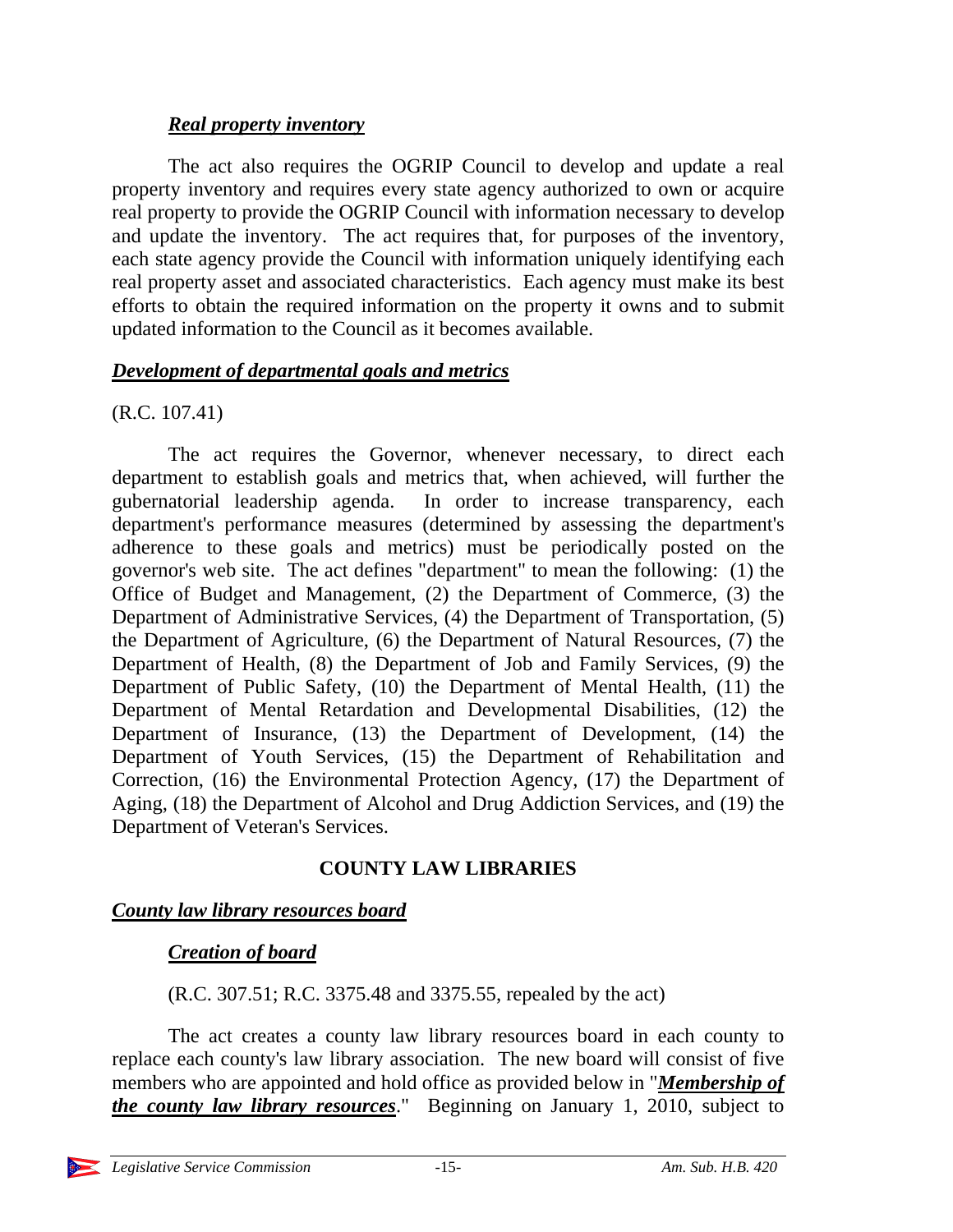appropriations made by the board of county commissioners (see "*Annual estimate and appropriation of funds*," below), each library resources board must provide legal research, reference, and library services to the county and to the municipal corporations, townships, and courts within the county and must manage the coordination, acquisition, and utilization of legal resources.<sup>3</sup>

**Powers of board.** The library resources board may adopt any rules it considers necessary for its operation and must adopt rules for the following:

(a) The expenditure of funds that are appropriated for its use by the board of county commissioners;

- (b) Public access and hours of operation of the law library;
- (c) Fees for services;
- (d) The receipt of gifts to the county law library resources fund.

The library resources board cannot charge any fee for any service provided to any member of the General Assembly or to any officer or employee of a county, municipal, or township government or court located within that county when the officer or employee is acting within the scope of employment. This fee waiver continues similar requirements of former  $law<sup>4</sup>$ . The act also prohibits the library resources board from charging a fee for access to the law library. It also requires the county law librarian or the librarian's designee to deposit all fees collected by any employee of the library resources board into the county law library resources fund established pursuant to the act.

*Advisory council*. The act establishes a transition advisory council consisting of those individuals serving as members of the board of trustees of the law library association of the county that, as of the effective date of this section of the act (which is immediate because of the emergency clause), received fines, penalties, and moneys arising from forfeited bail. The transition advisory council will exist from July 1, 2009, to December 31, 2010. After December 31, 2010, the board may create an advisory council comprised of persons engaged in the private practice of law and with expertise in the operation and funding of law libraries.

<sup>&</sup>lt;sup>4</sup> The repeal of the requirement for fee-free use of the law library by township and municipal corporation officers is effective March 31, 2009. The repeal of the fee-free use requirement for General Assembly members and county judges and officers is effective December 31, 2009.



<sup>&</sup>lt;sup>3</sup> This, presumably, includes the provision of space, furniture and fixtures, and utilities for the library.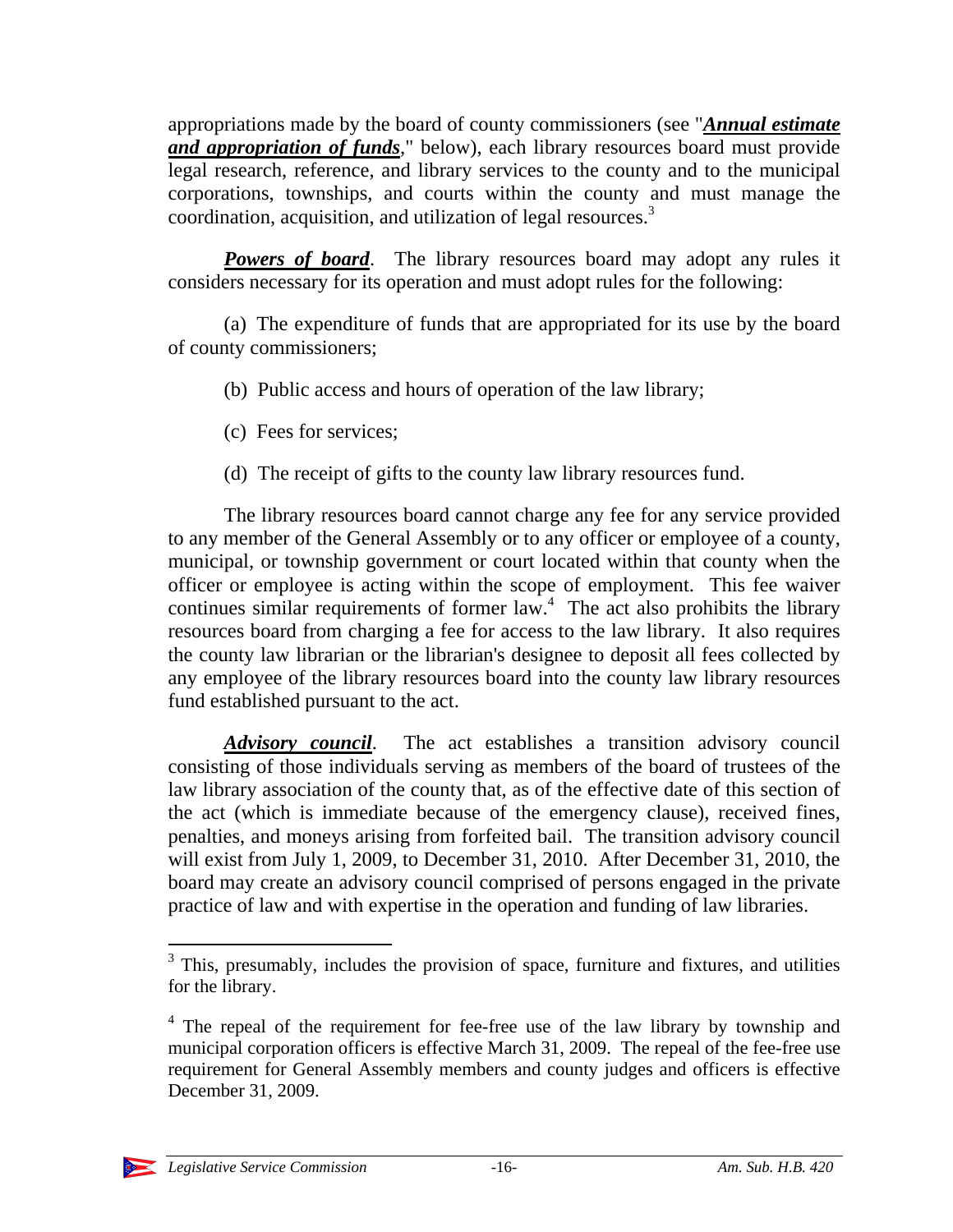*Contracting to provide services*. Subject to the approval of the board of county commissioners, the act permits the library resources board to contract with library resources boards of other counties, the Statewide Consortium of Law Library Resources Boards, private entities, or public agencies for the provision of any services that the library resources board considers necessary.

*County offices obtaining materials*. After January 1, 2010, county offices are prohibited from purchasing, leasing, renting, operating, or contracting for the use of any legal research or reference materials available in print, audio, visual, or other medium or, notwithstanding the law governing the county automatic data processing board, any equipment necessary to support the utilization of that medium without prior approval of the library resources board. The act provides that if approval is denied, the county office may purchase, lease, rent, operate, or contract for the use of any legal research or reference materials available in print, audio, visual, or other medium at its own expense. A "county office" is defined as any office, department, board, commission, or agency of a county.

## *Membership of the county law library resources board*

## (R.C. 307.511)

The act requires the five members of each library resources board to be residents of the county and be appointed as follows:

(1) The prosecuting attorney of the county appoints one member whose initial term expires on December 31, 2010.

(2) The administrative judges or presiding judges of all municipal courts and county courts within the county appoint as a member an attorney licensed to practice law in Ohio who is in good standing before the Supreme Court of Ohio and whose initial term expires on December 31, 2011.

(3) The administrative judge or the presiding judge of the court of common pleas of the county appoints as a member an attorney licensed to practice law in Ohio who is in good standing before the Supreme Court of Ohio and whose initial term expires on December 31, 2012.

(4) The board of county commissioners appoints one member whose initial term expires on December 31, 2013.

(5) The board of county commissioners appoints one member whose initial term expires on December 31, 2014.

The act requires the initial appointments to each library resources board to be made on or before July 1, 2009, and for the terms specified. Thereafter, terms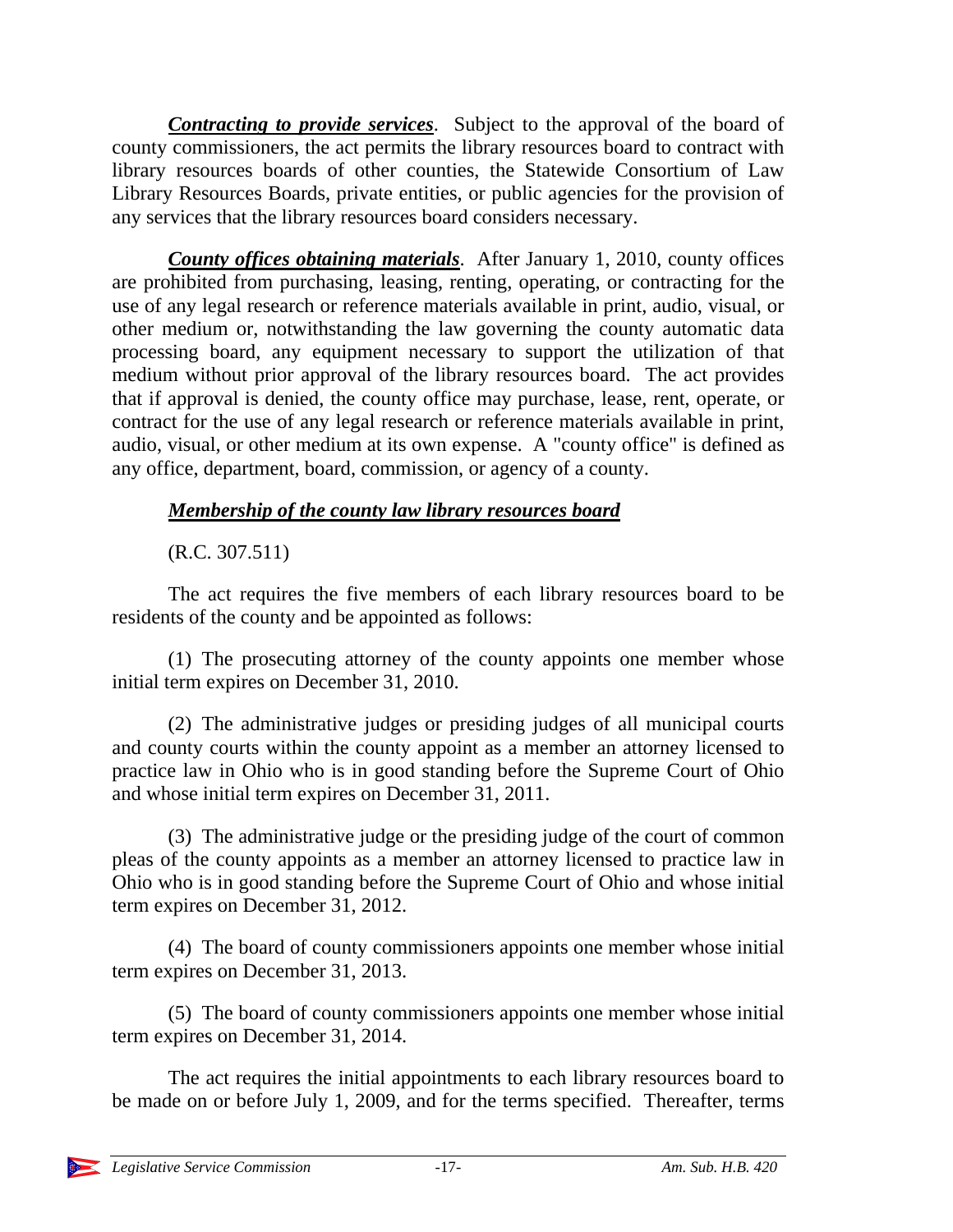for all members appointed will be for five years, with each term ending on the same day of the same month as did the term that it succeeds. The member appointed pursuant to (5) above serves as the chairperson of the library resources board until December 31, 2010, after which the library resources board selects a chairperson from among its members.

The act also provides that from July 1, 2009, through December 31, 2010, each library resources board will consist of seven members. Along with the members appointed pursuant to (1) through (5) above, two additional members who are residents of the county must be appointed for this period by the board of trustees of the law library association in a county that, prior to the effective date of the act, received fines, penalties, and moneys arising from forfeited bail.

The act requires each member of the library resources board to hold office from the date of appointment until the end of the member's term. Vacancies must be filled within 60 days in the manner provided for original appointments. Any member appointed to fill a vacancy occurring prior to the expiration date of a term must hold office for the remainder of that term. A member must continue in office subsequent to the expiration date of the member's term until a successor takes office or until a period of 60 days has elapsed, whichever occurs first.

A member of the board of trustees of a law library association may serve as a member of a library resources board if the member discloses each membership to both the board of trustees of the law library association and the library resources board.

### *Meetings and quorum of the county law library resources board*

## (R.C. 307.512)

The act provides that each library resources board must hold its initial meeting within 15 days after July 1, 2009, at the office of the board of county commissioners at a time that the chairperson of the library resources board determines. Thereafter, the board must meet at least four times a year, as determined by the chairperson or at any other time as determined by a majority of the board. A majority of the members of the library resources board constitutes a quorum at any regular or special meeting.

## *Annual estimate and appropriation of funds*

(R.C. 307.513)

The act requires each library resources board to prepare an annual estimate of the revenue and expenditures of the library resources board for the calendar year commencing January 1, 2010, and for each year thereafter. The library

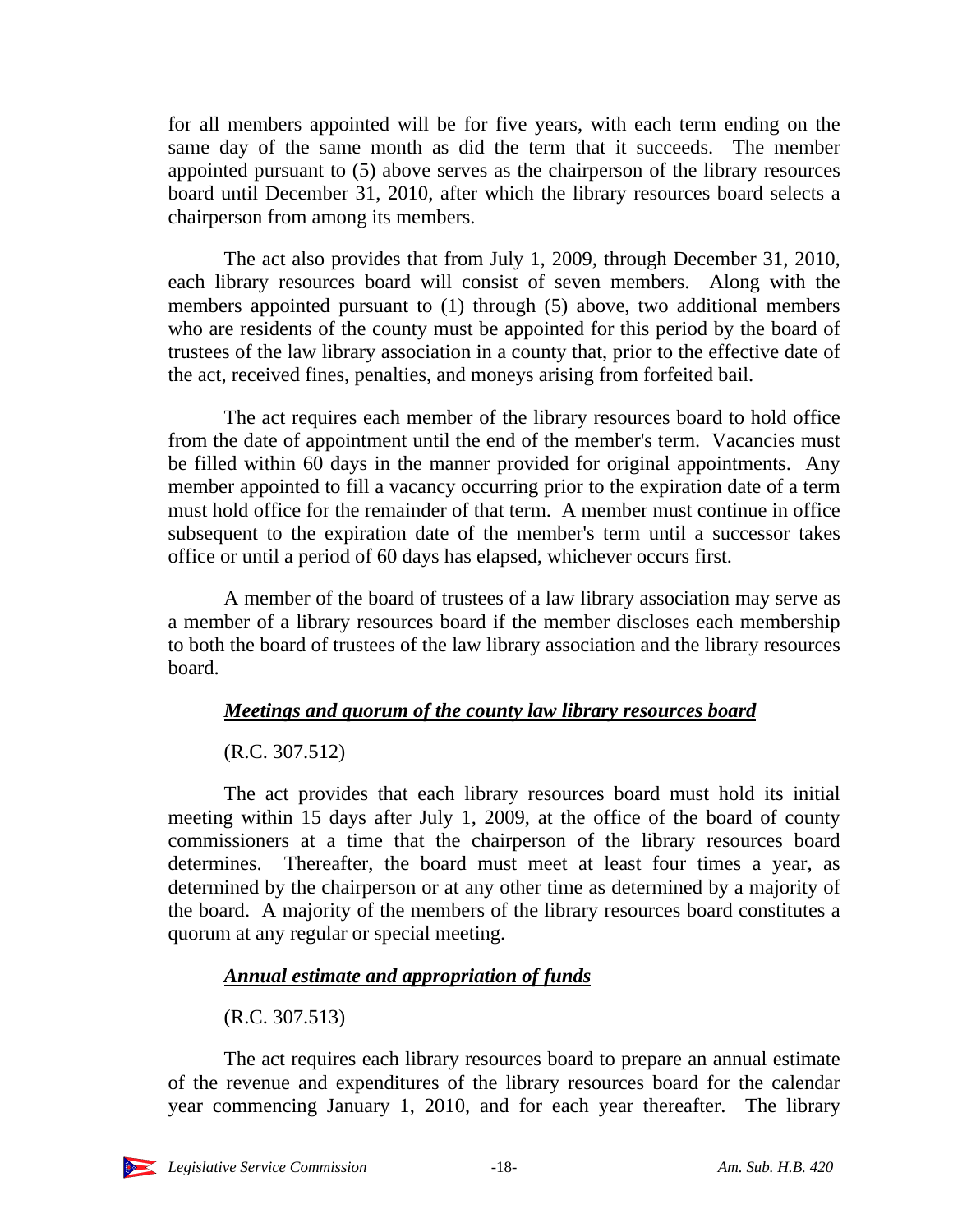resources board must submit that estimate to the board of county commissioners as provided in the law governing a taxing authority's adoption of a tax budget. The estimate of expenses must be sufficient to provide for the operation of the library resources board. The estimate of revenue must clearly specify the source of the revenue and must include a specific request for moneys to be appropriated to the county law library resources fund from the county general fund for the ensuing fiscal year.

The act allows the board of county commissioners to appropriate funds from the county general fund for the use of the library resources board. Within 15 days after its adoption of the annual appropriation measure required of all taxing units, the board of county commissioners must transfer 50% of the annual general fund appropriation to the county law library resources fund and must transfer the remaining 50% not later than July 15 of each year. Under the act, the funds appropriated by the board of county commissioners from the county law library resources fund must be disbursed by the county auditor's warrant drawn on the county treasury five days after receipt of a voucher approved by the county law librarian pursuant to procedures established by the library resources board.

### *County law library resources fund*

(R.C. 307.514)

The act creates in each county treasury a county law library resources fund, effective January 1, 2010. The fund will receive all revenue that is required to be deposited into the fund pursuant to the act, appropriated to the fund from the general fund by the board of county commissioners, or designated for deposit into the fund by gift or bequest. Expenditures from the fund must be made pursuant to the annual appropriation measure adopted by the board of county commissioners.

## *Multi-county law library resources commission*

## (R.C. 307.516)

The act provides that upon the recommendation of the library resources boards of two or more adjacent counties, the boards of county commissioners of those counties may enter into a contract to form a multi-county law library resources commission. The purpose of the commission is to collaborate in carrying out any or all of the duties and responsibilities conferred upon a library resources board by the act. Members of the commission must consist of the chairperson of each participating library resources board and one additional member from each of the library resources boards. The commission must administer the multi-county contract.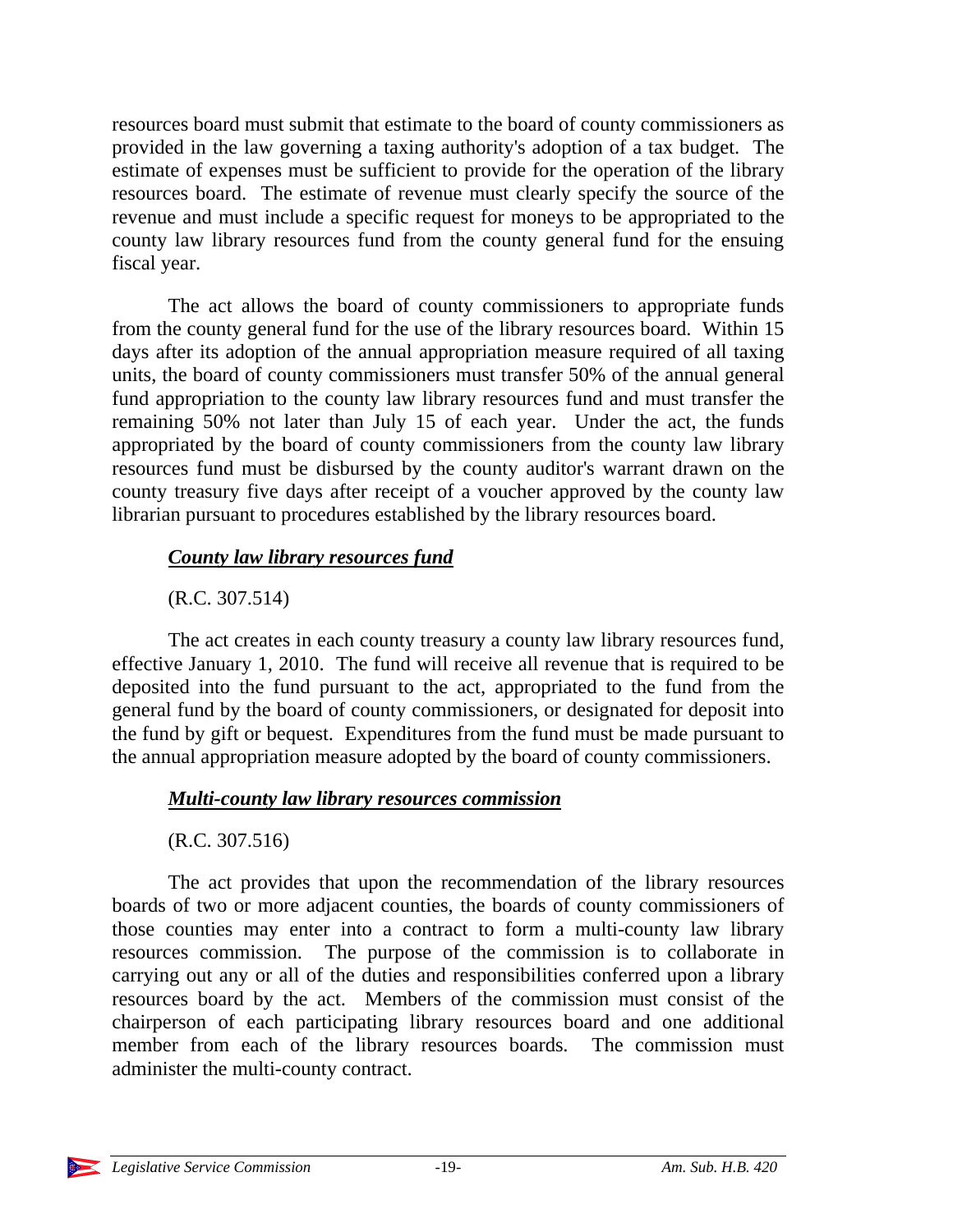Any such contract must do all of the following:

(1) Prescribe the structure, management, and responsibilities of the commission;

(2) Provide for a process to establish the annual budget for the commission that includes a requirement that the annual budget be approved by all of the boards of county commissioners of the member counties;

(3) Apportion the annual operating costs of the commission to each member county;

(4) Designate the expenditure of funds from the county law library resources fund of each member county;

(5) Address amendments to the contract.

The contract must be for a period of not less than three, but not more than five, calendar years.

#### *Reduction of board of county commissioner duties with respect to the law library*

(R.C. 307.51(C) and 3375.49 (amended and then repealed by the act); Sections 101.03 and 503)

The act, except as discussed below, repeals all laws requiring boards of county commissioners to pay for the cost of library space, furniture and fixtures, and utilities, and to compensate a librarian and assistant librarians as of December 31, 2008. However, until December 31, 2009, the act still requires boards of county commissioners to do all of the following with respect to the county law libraries: (1) provide space in the county courthouse or other building located in the county seat, (2) pay the costs of the space and utilities for the use of the law libraries, and (3) compensate the librarian and up to two assistant librarians.

As stated earlier in this final analysis, the library resources board must provide the county law library services beginning January 1, 2010. In addition, the act requires the library resources board to employ a county law librarian as its chief administrator and allows it to employ additional staff to perform any functions as determined by the library resources board. The library resources board must fix the compensation of the county law librarian and any additional employees. All employees of the library resources board are in the unclassified civil service of the county.

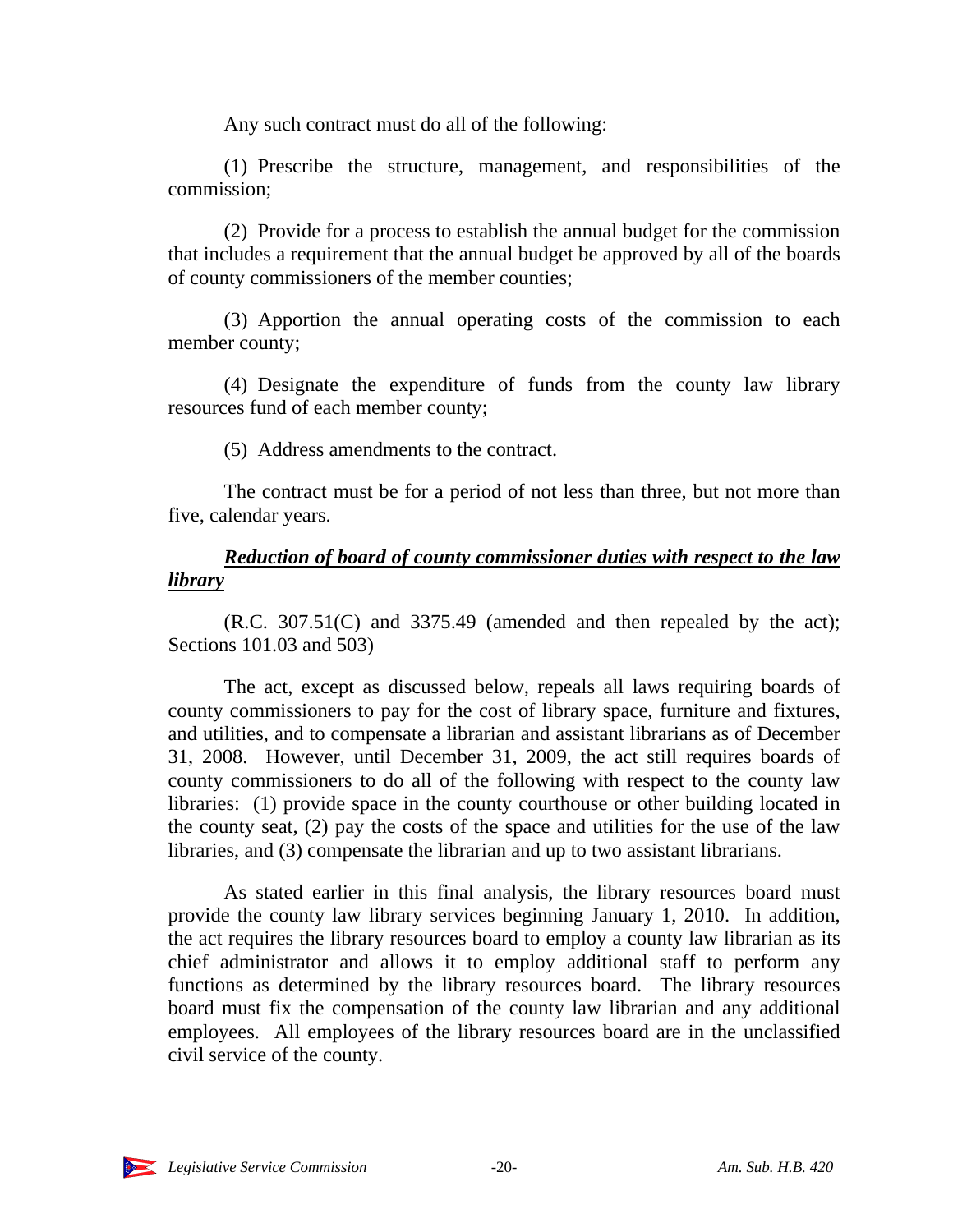#### *Vacation accrual rate and credit for accrued but unused vacation and sick leave*

(Section 311)

The act provides that for a person employed by a law library association immediately preceding the effective date of the act and upon that person's employment by a library resources board, the board must use certain specified methods for determining the employee's vacation accrual rate and credit for accrued but unused vacation leave and sick leave.

### *Allowance to law libraries from fines and penalties of municipal courts*

## (R.C. 3375.50, renumbered R.C. 307.515 in the act)

Law generally retained by the act provides that all fines and penalties collected by, and moneys arising from forfeited bail in, a municipal court for offenses and misdemeanors (1) brought for prosecution in the name of a municipal corporation under one of its penal ordinances, where there is in force a state statute under which the offense might be prosecuted, or (2) brought for prosecution in the name of the state, must be retained by the municipal court clerk and paid each month, to the board of trustees of the law library association in the county in which the municipal corporation is located.<sup>5</sup> The sum paid by the clerk to the board of trustees each month must not be less than 25% of the amount of those fines, penalties, and moneys received in that month.

Law generally retained by the act further limits the total amount of such money paid to the trustees of the law library association by the clerks of all municipal courts in any county in any one calendar year based on the size of the county's population, as follows:

 $\overline{a}$ <sup>5</sup> The portions of those fines, penalties, and moneys, in addition to all costs collected monthly in the state cases, that equal the compensation the board of county commissioners allows for the municipal court judges, clerk, and prosecuting attorney in state cases must be retained by the clerk and not paid to the board of trustees (R.C. 307.515(A)). In addition, fines for violations of state law governing occupant restraining devices and fines for violations of comparable municipal ordinances are retained by the clerk and must be paid to the state treasurer (R.C. 307.515(A)(5)).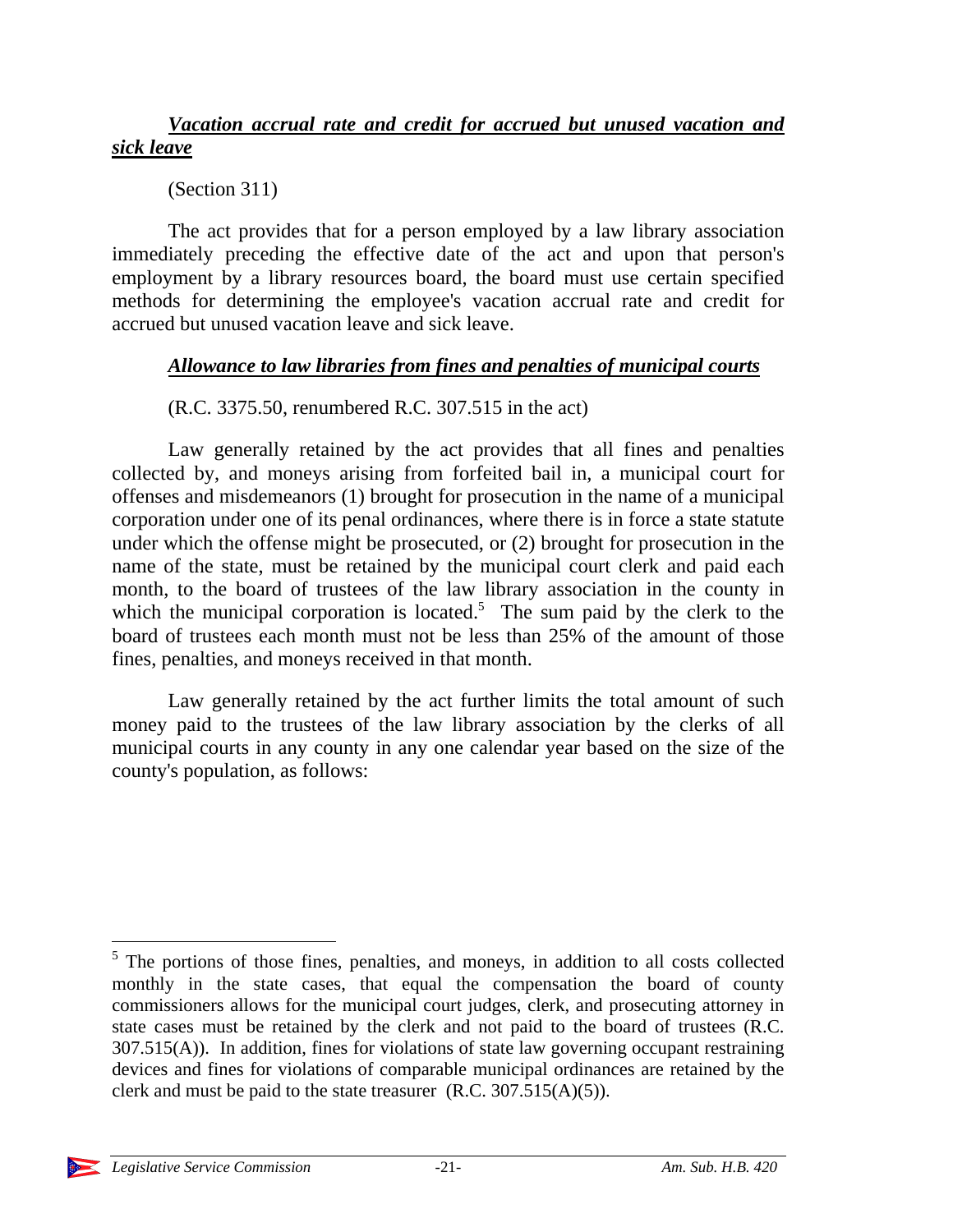| <b>County</b><br>population | <b>Maximum to be paid by</b><br>all municipal courts in the<br>county | <b>Maximum to be paid by</b><br>any one municipal court<br>in the county                                                                                                                                                                                                      |
|-----------------------------|-----------------------------------------------------------------------|-------------------------------------------------------------------------------------------------------------------------------------------------------------------------------------------------------------------------------------------------------------------------------|
| 50,000 or less              | \$7,500                                                               | \$4,000                                                                                                                                                                                                                                                                       |
| 50,001 to 100,000           | \$8,000                                                               | \$5,500                                                                                                                                                                                                                                                                       |
| 100,001 to 150,000          | \$10,000                                                              | \$7,000                                                                                                                                                                                                                                                                       |
| 150,001 or more             | \$15,000                                                              | Annually determined for<br>each municipal court by the<br>county auditor using the<br>ratio of fines, costs, and<br>forfeitures received by the<br>municipal court in the prior<br>year to those received by all<br>the municipal courts in the<br>county in that prior year. |

The act renumbers R.C. 3375.50 as R.C. 307.515(A) and modifies the above-described provision by removing references to payment to the board of trustees of a law library association and replacing them with references to the county law library resources fund.

### *Moneys collected by county court*

## (R.C. 3375.51 repealed and reenacted as 307.515(B))

Law generally retained by the act provides that 50% of all moneys collected by a county court accruing from fines, penalties, and forfeited bail, unless otherwise distributed by law, must be paid to the board of trustees of the law library association of the county by the county treasurer. $6$  The act repeals and reenacts this provision as R.C. 307.515(B) and requires the county treasurer to deposit 50% of all moneys collected by a county court accruing from fines, penalties, and forfeited bail into the county law library resources fund in that county.

<sup>&</sup>lt;sup>6</sup> Fines for violations of state law governing occupant restraining devices and fines for violations of comparable municipal ordinances are retained by the clerk and must be paid to the state treasurer, and not to support the county law library (R.C. 307.51(B)).



 $\overline{a}$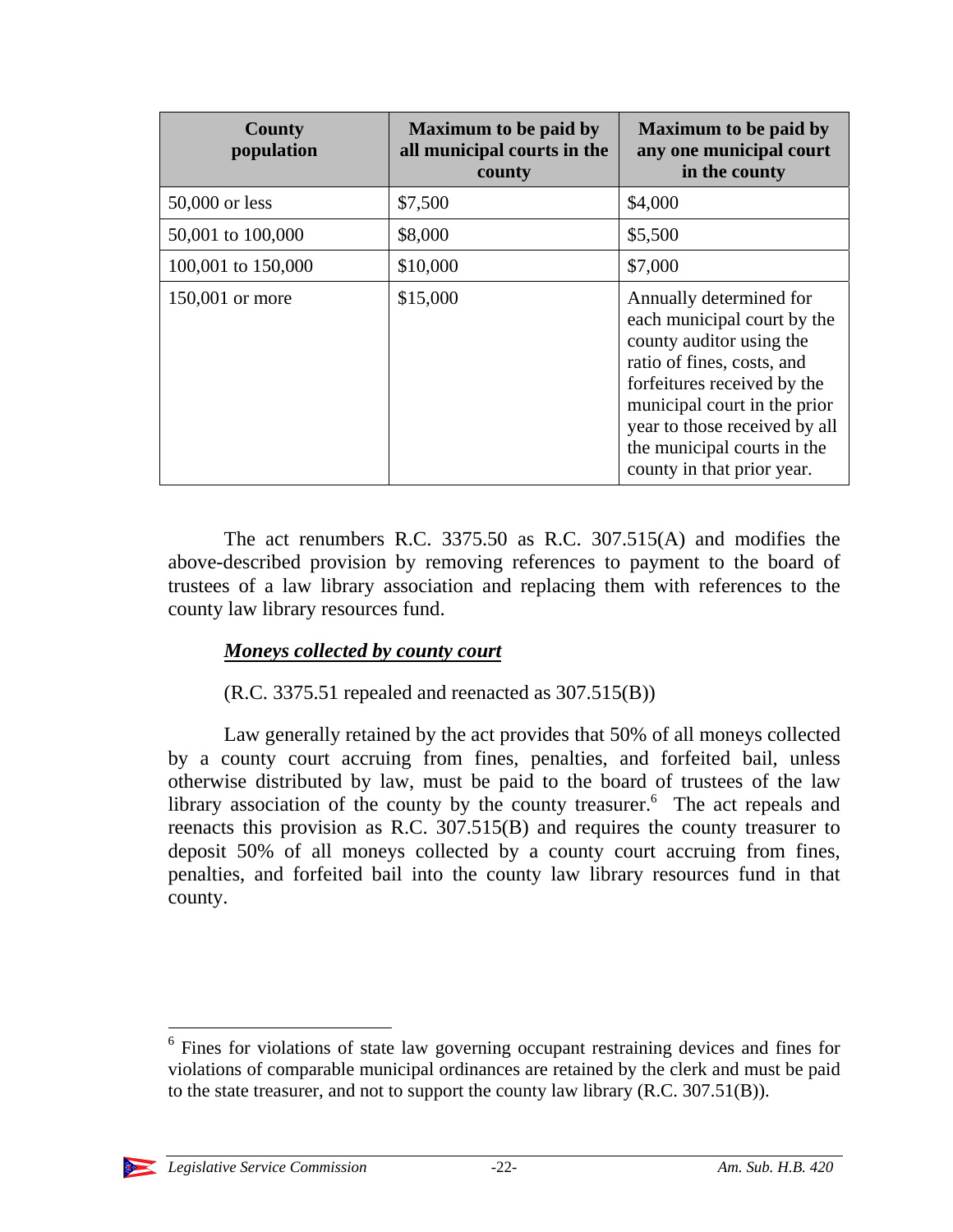### *Court of common pleas and probate court payment of fines and penalties*

 $(R.C. 3375.52$  repealed and reenacted as R.C. 307.515 $(C)$ )

Law largely retained by the act provides that all fines and penalties collected by, and moneys arising from forfeited bail in, the court of common pleas and the probate court of each county, for offenses and misdemeanors prosecuted in such courts in the name of the state must be paid monthly by the clerk to the board of trustees of the law library association. The total annual amount paid to the board of trustees cannot exceed \$1,250.<sup>7</sup>

The act repeals and reenacts this provision as R.C. 307.515(C) and instead requires the clerks of the court of common pleas and the probate court to deposit those moneys into the county law library resources fund.

### *Fines and penalties for violation of liquor law and state traffic laws*

(R.C. 3375.53 repealed and reenacted as 307.515(D))

Law generally retained by the act requires 50% of all fines and penalties collected by, and of moneys arising from forfeited bail in, any court in that county for offenses brought under the liquor control law and law regarding liquor permits (R.C. Chapters 4301. and 4303.) and the state traffic laws to be paid monthly by the treasurer of the county or municipal corporation to the board of trustees of the county's law library association. But the sum paid to the board by each treasurer cannot exceed \$1,200 per annum under the liquor control and permits laws.

The act repeals and reenacts this provision as R.C. 307.515(D) and provides that the treasurer of the county or the municipal corporation must deposit monthly 50% of all fines and penalties collected by, and 50% of moneys arising from forfeited bail in, any court in that county for offenses brought for prosecution under the liquor control and permits laws and the state traffic laws into the county law library legal resources fund.

### *Report and possible refund of certain funds*

(R.C. 3375.56 repealed by the act)

The act outright repeals, effective January 1, 2010, the law requiring the board of trustees of a county law library association to make an annual detailed

 $\overline{a}$ 

 $7$  Fines for violations of state law governing occupant restraining devices are retained by the clerk and must be paid to the state treasurer, and not to support the county law library (R.C. 307.515(C)).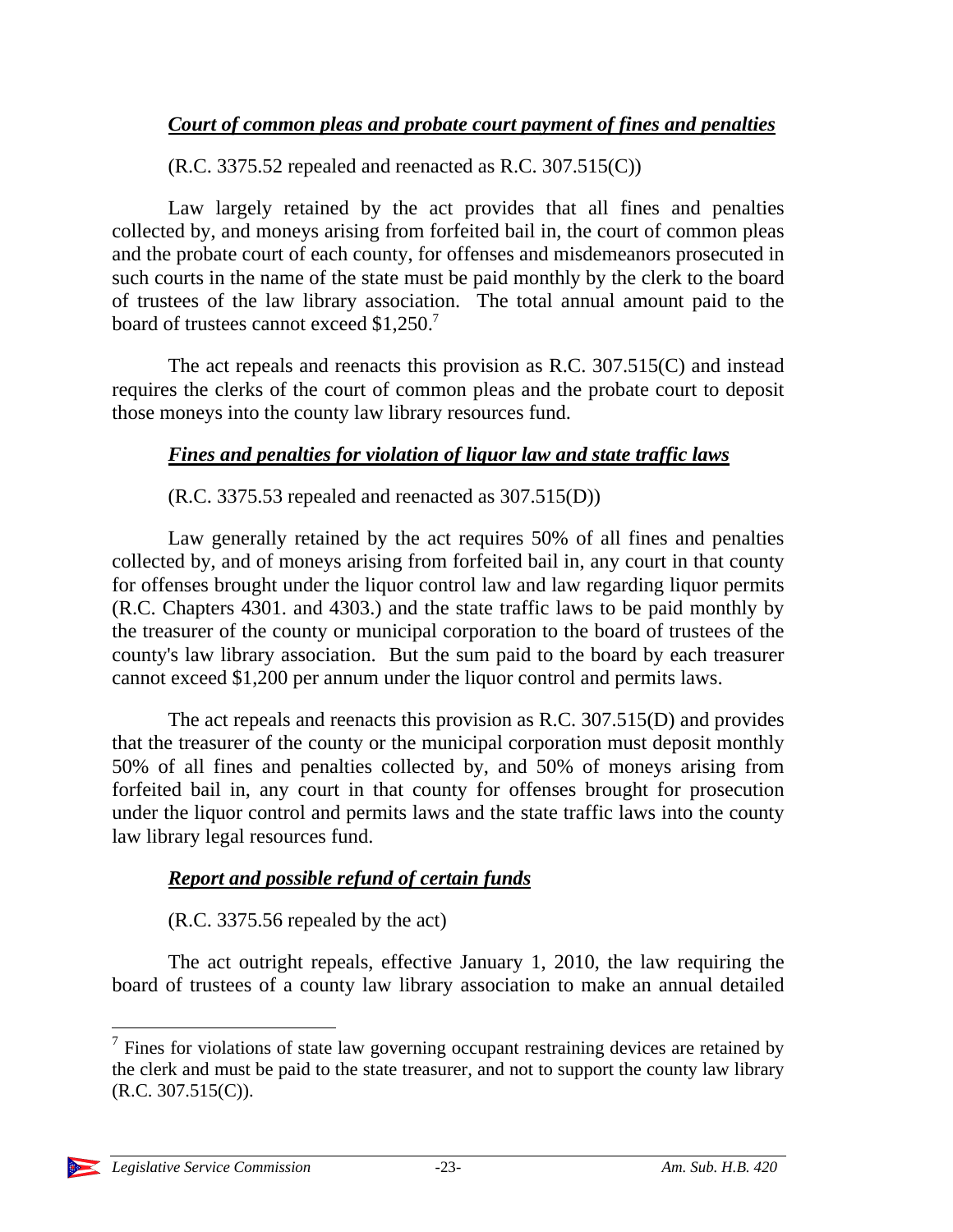statement to the county auditor about (1) the money received under R.C. sections 3375.50 to 3375.53 and (2) the money expended by the association. The act also repeals, effective January 1, 2010, the requirement that if the money received pursuant to those sections during the preceding calendar year exceeds the board's reported expenditure during that year, the board must refund at least 90% of any unencumbered balance on hand from the preceding calendar year to the contributing political subdivisions in the appropriate proportions.

#### *Money used for lawbooks, computer communications equipment, and other equipment and materials*

(R.C. 3375.54 repealed by the act)

The act outright repeals, effective March 31, 2009, the law providing that the money paid to the board of trustees of a law library association under R.C. 3375.50 to 3375.53 be expended in its support and operation; to purchase, lease, or rent lawbooks, a computer communications console to access a system of computerized legal research, microform materials and equipment, videotape materials and equipment, audio or visual materials and equipment, other materials and equipment utilized in conducting legal research, furniture, and fixtures used in the association's law library; and to pay the compensation of any librarian and assistant librarians of the law library.

### *Statewide consortium of county law library resources boards*

(R.C. 3375.481)

The act creates, effective January 1, 2010, a Statewide Consortium of County Law Library Resources Boards comprised of the library resources board of each county. The act provides that the Consortium Board consists of five voting members, one of whom is the librarian of the Supreme Court of Ohio, or, if the librarian of the Supreme Court is unavailable, the chief justice's designee. The other four members are appointed as follows:

(1) The Ohio Judicial Conference appoints one member (initial term ends December 31, 2014);

(2) The County Commissioners Association of Ohio appoints two members, one of whom is the chief administrator of a county law library resources board (the initial term of the chief administrator ends December 31, 2016, and of the other appointee ends December 31, 2014);

(3) The Ohio State Bar Association appoints one member (initial term ends December 31, 2016).

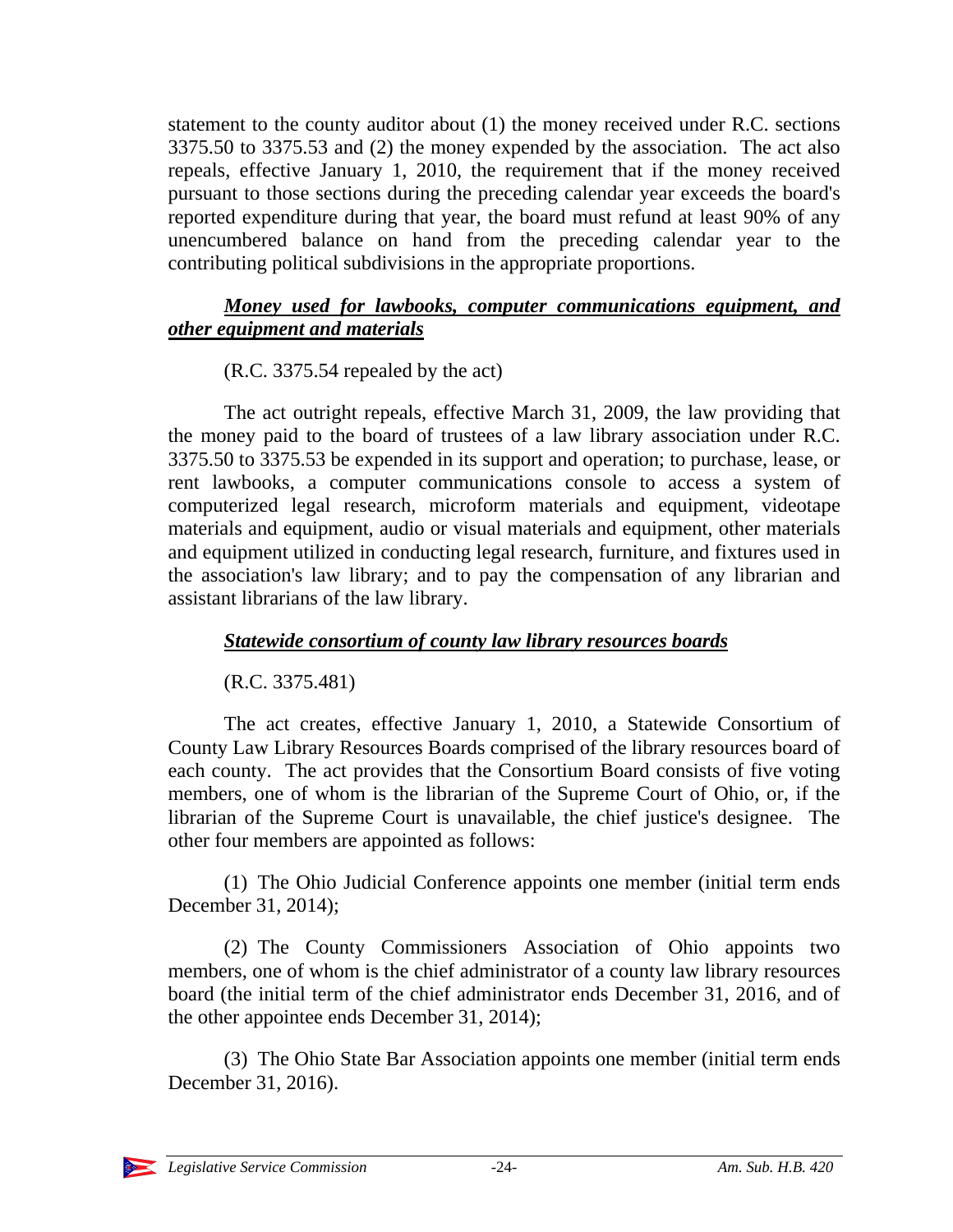The act requires initial appointments to the Consortium Board to be made on or before July 1, 2010. After the initial terms, all terms are for five years. The act provides the procedure for filling vacancies on the Consortium Board.

The act also requires the Consortium Board to do all of the following for the benefit of its members:

(1) Negotiate contracts that each library resources board may use for purchasing or obtaining access to legal research and reference materials available in any medium;

(2) Catalogue existing resources held by library resources boards and facilitate the sharing of those resources;

(3) Develop and recommend guidelines for the collection of or access to legal resources that ought to be provided by a library resources board;

- (4) Provide consultation and assistance to library resources boards;
- (5) Issue an annual report of its activities to each library resources board.

The Consortium Board may create an advisory council comprised of persons with expertise in the operation and funding of law libraries. The act also requires the Consortium Board to determine the necessary qualifications of staff and the facilities and equipment necessary for its operation. The act requires the Consortium Board to elect a chairperson from its membership, to meet at least four times per year, and to keep a record of its proceedings. The record must be open to the public for inspection. The act requires the chairperson or the chairperson's designee to send a written notice of the time and place of each meeting to each member. A majority of the members of the Consortium Board constitutes a quorum.

*Statewide Consortium of County Law Library Resources Boards Fund*. Effective January 1, 2010, the act creates in the state treasury the Consortium of County Law Library Resources Boards Fund. Beginning in calendar year 2011, each county treasurer, on or before February 15 of each year, must deposit 2% of the funds deposited pursuant to R.C. 307.515 into the county's law library resources fund from the immediately preceding calendar year into the Statewide Consortium of County Law Library Resources Boards Fund. The Consortium Board may recommend in writing and submit to each library resources board an increase or decrease in the percentage of funds that must be deposited into the Fund by county treasurers. Upon the receipt of written approval of the recommendation from a majority of the library resources boards, the recommendation becomes effective on January 1 of the succeeding year. The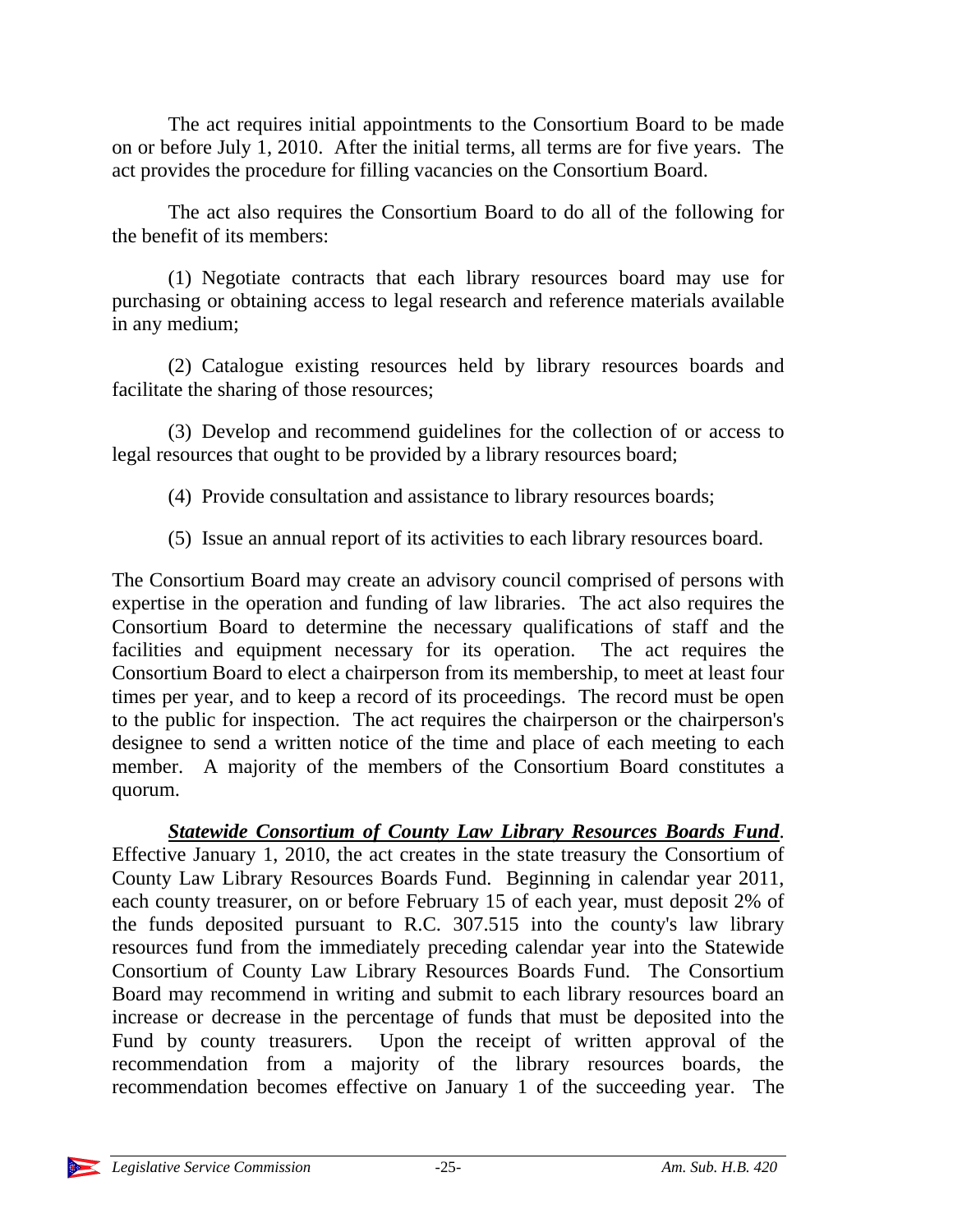Consortium Board must make any recommendations not later than the first day of April for the proceeding fiscal year, and any action by a library resources board on the recommendation must be certified to the Consortium Board not later than the first day of June of that year. The act allows the Consortium Board to use the money deposited in the Fund for its operation and to provide grants to library resources boards.

### *Task Force on Law Library Associations*

(Section 307)

The act reconstitutes the Task Force on Law Library Associations created pursuant to Am. Sub. H.B. 66 of the 126th General Assembly and requires the appointing authority designated by that act to fill any vacancies on the reconstituted Task Force. The act requires the Task Force to help educate the library resources boards on the provisions of the act and facilitate its implementation, including transition of the management of county law libraries from the law library associations to the library resources boards, and monitor the necessary and proper expenditure of each county law library resources fund. The Task Force must submit a final report to the Speaker and the Minority Leader of the House of Representatives and the President and the Minority Leader of the Senate by December 31, 2011. Upon submission of its report, the Task Force ceases to exist. The act also provides that the sunset review law does not apply to the Task Force.

## *Transfer of unspent fines, penalties, and personal property*

## (Section 309)

The act requires a law library association, on or before January 1, 2010, to transfer both of the following to the library resources board in the county in which the association is located:

(1) All unspent fines and penalties in the law library's general fund and retained moneys collected pursuant to R.C. 3375.50 to 3375.53;

(2) All personal property that the association can reasonably identify as having been purchased by the fines and penalties in the law library's general fund or retained moneys fund collected pursuant to R.C. 3375.50 to 3375.53.

The act requires the association to retain all dedicated moneys or personal property that were not purchased with the fines and penalties in the law library's general revenue fund or retained moneys fund.

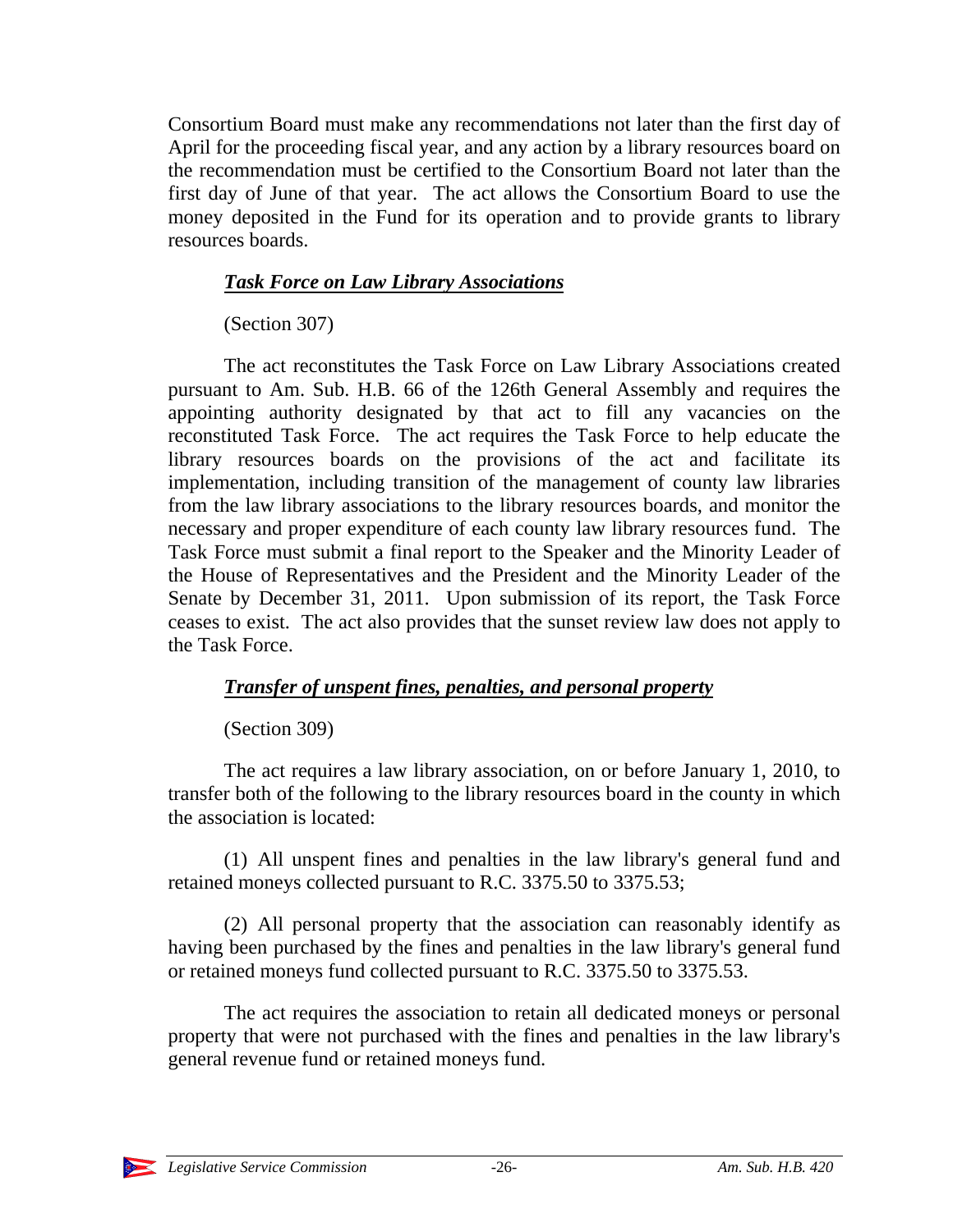#### *Miscellaneous county law library provisions*

The act makes conforming changes with regards to cross references including those to R.C. 733.40, 1901.024, 1901.31, 1907.20, 2949.111, 3375.50 (307.515), and 4513.35. Those changes, along with the repeal of R.C. 3375.51, 3375.52, 3375.53, and 3375.56 take effect January 1, 2010.

#### **EDUCATION**

#### *Model of Differentiated Accountability for school districts and buildings*

(R.C. 3302.04, 3302.041, 3314.03(A)(24), and 3326.17; conforming changes in R.C. 3301.0715, 3302.10, and 3313.97)

On July 1, 2008, the U.S. Department of Education selected Ohio, along with five other states, to participate in a pilot program that allows states to create a differentiated accountability plan for school districts and buildings under the federal No Child Left Behind Act (NCLB).<sup>8</sup> NCLB imposes sanctions on districts and buildings that fail to make "adequate yearly progress" (AYP) for two or more consecutive years. The severity of the sanctions depends on the length of time a district or school has missed AYP. The pilot project, however, enables participating states to tailor sanctions based on how long a district or school has failed to make AYP *and the degree to which it has failed*. For example, districts that have missed AYP for the same length of time would be subject to different types of sanctions, depending on the number of student subgroups that have failed to make AYP or how far below proficient the subgroups are on state reading and math tests.

As a pilot project participant, the Ohio Department of Education (ODE) has developed a Model of Differentiated Accountability for school districts and buildings that has been approved for use by the U.S. Department of Education. The act requires districts to implement all corrective actions required by the new accountability model, beginning July 1, 2008. On that date, these corrective actions replace the sanctions formerly prescribed by state law (see below). Under the act, the corrective actions apply to districts that have failed to make AYP for two or more consecutive school years or that contain a school building that has missed AYP for two or more consecutive school years. Each year a school district is subject to corrective action, ODE must notify the district, prior to the district's opening date, of the corrective actions it is required to implement that school year.<sup>9</sup>

 $\overline{a}$ 

<sup>8</sup> U.S.C. 6301 *et seq.* 

 $^{9}$  R.C. 3302.041.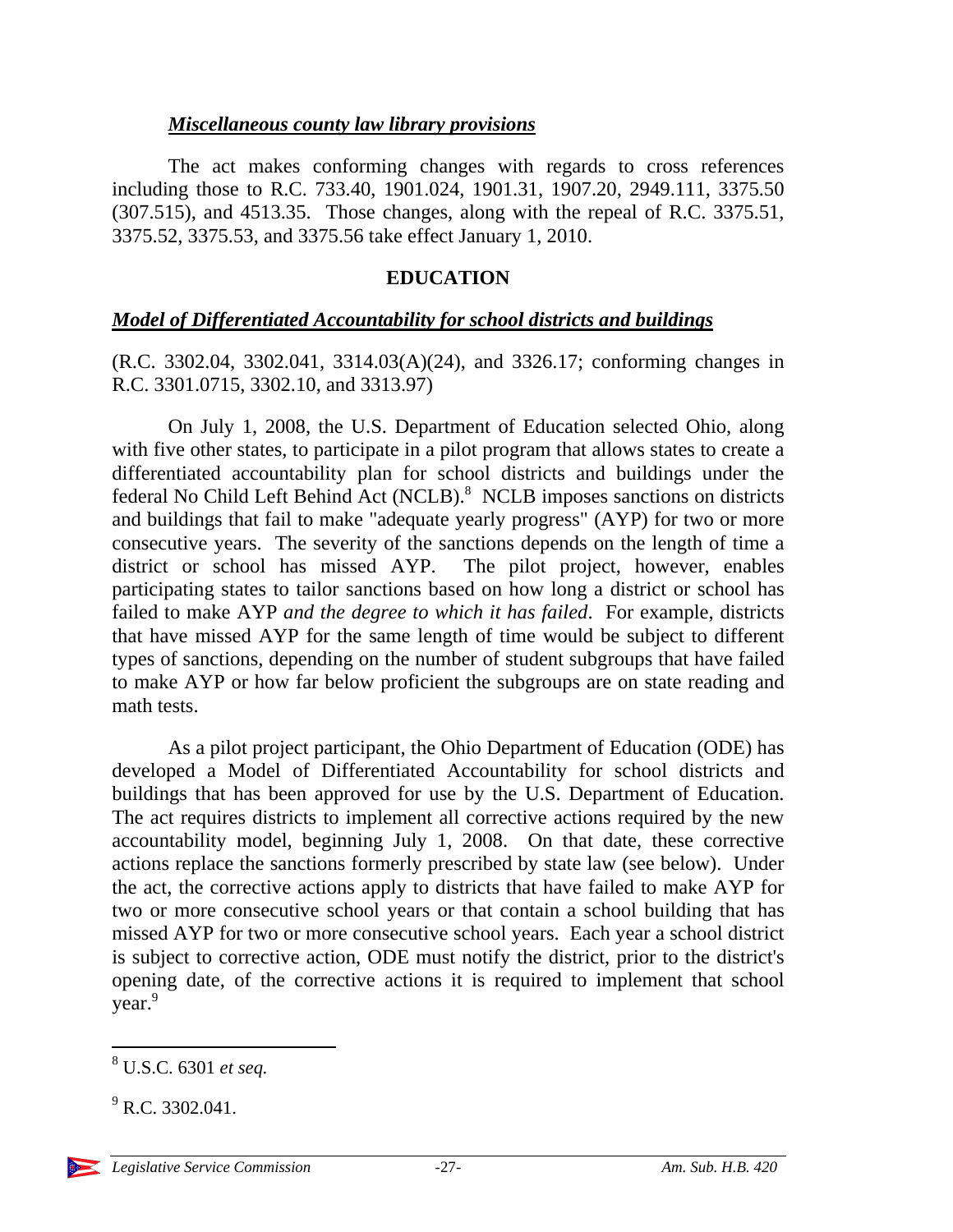According to ODE, the new accountability model places school districts in one of three groups based on whether they need low, medium, or high levels of support. A district's placement is determined by the aggregate percentage of AYP indicators that the district and all buildings operated by the district have missed. Districts that miss a higher percentage of AYP indicators face more numerous and rigorous corrective actions than districts that miss a lower percentage. Depending on the level of support designated for a district, required corrective actions may include the creation of district or building needs assessments, developing district and building leadership teams, or on-site reviews by a state diagnostic team. Additionally, districts in the medium and high support groups would be required to implement at least one corrective action from a list of options, some of which are similar to the sanctions formerly prescribed by law.10

Under the act, community (charter) schools and STEM schools also are subject to the model's corrective actions when they have failed to make AYP for two consecutive school years. $11$ 

#### *Background*

*Adequate yearly progress*. AYP is a measure of performance used to determine whether all students are on track to be proficient in reading and math by the end of the 2013-2014 school year, as required by NCLB. AYP must be calculated for the total student population in a school district or building and for each of the following student subgroups: (1) major racial and ethnic groups, (2) economically disadvantaged students, (3) limited English proficient students, and (4) disabled students. Generally, a district or building does not make AYP unless (1) at least 95% of the students in each subgroup required to take a state standardized test in reading or math actually take the test and (2) a specified percentage of each subgroup of test takers attains scores set by the state Department of Education.<sup>12</sup> Therefore, there are three AYP indicators for each subgroup and for the total student population--test participation rate, passage rate on the state reading achievement test, and passage rate on the math achievement test. The percentage of the total number of AYP indicators that are missed

 $12$  20 U.S.C. 6311(b)(2)(E) to (J).



 $\overline{a}$ 

<sup>&</sup>lt;sup>10</sup> See "The Ohio Model of Differentiated Accountability: Proposal to United States Department of Education" (May 2, 2008) available at *http://education.ohio.gov/GD/ Templates/Pages/ODE/ODEDetail.aspx?page=3&TopicRelationID=129&ContentID=4 7348&Content=56341.* 

 $11$  In the case of a community school, the sponsor is responsible for taking all required corrective actions against the school (R.C. 3314.03(A)(24)).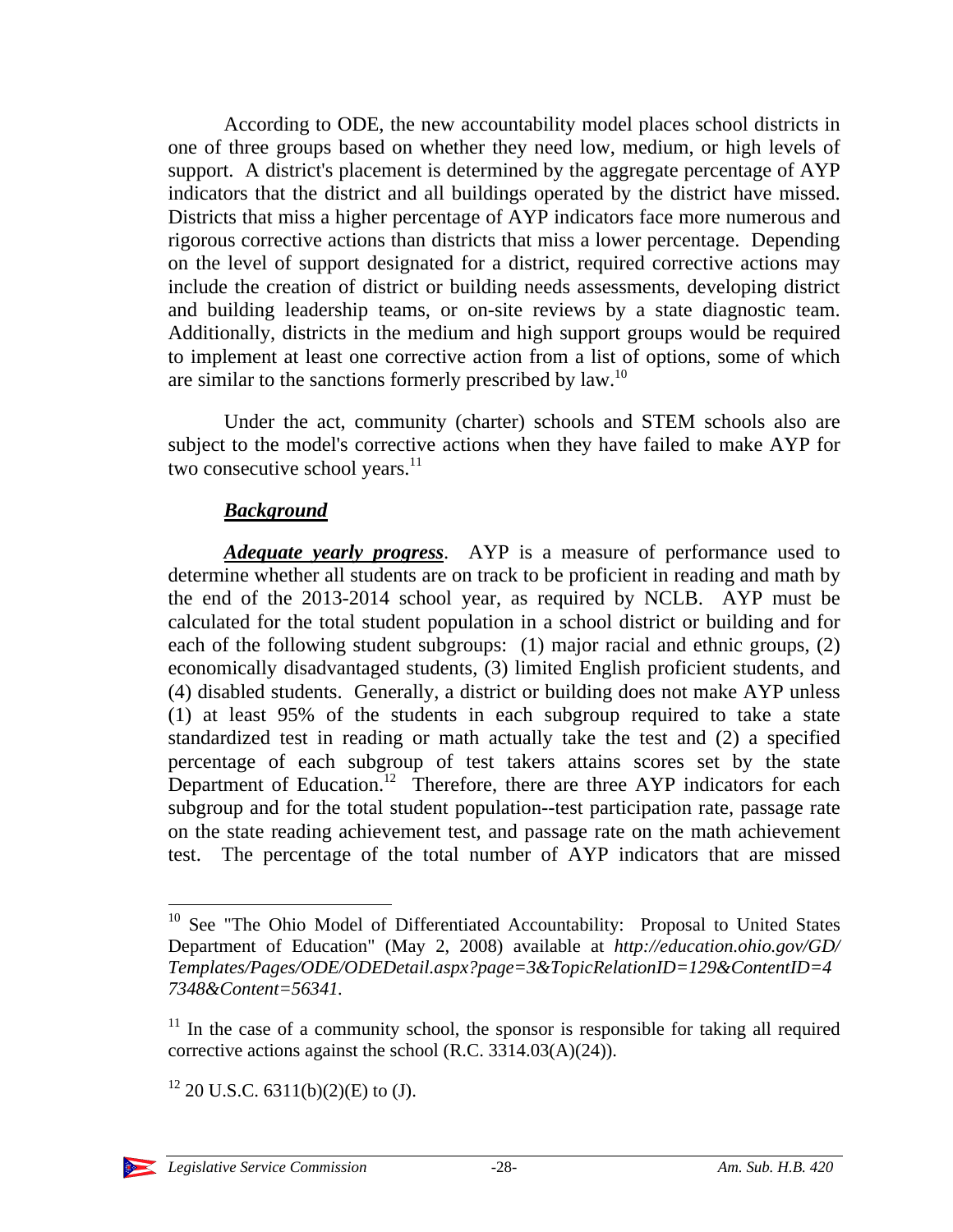dictates which set of corrective actions a school district, community school, or STEM school must implement under the act.

*Sanctions in former law*. The following tables highlight the former statutory sanctions for school districts and buildings that consistently failed to make  $\text{AYP}^{13}$  School buildings formerly were subject to sanctions after failing to make AYP for two consecutive school years. School districts, on the other hand, incurred sanctions only after they had missed AYP in the same subject area (reading or math) in all three grade spans (grades 3-5, 6-8, and 10-12) for two consecutive school years. Under the act, with two exceptions, these existing sanctions are no longer effective after June 30, 2008. The exceptions are the requirements for school buildings to provide public school choice and to offer supplemental educational services, both of which are federally mandated under NCLB and are retained under ODE's accountability model.

  $13$  See R.C. 3302.04(E) and (F).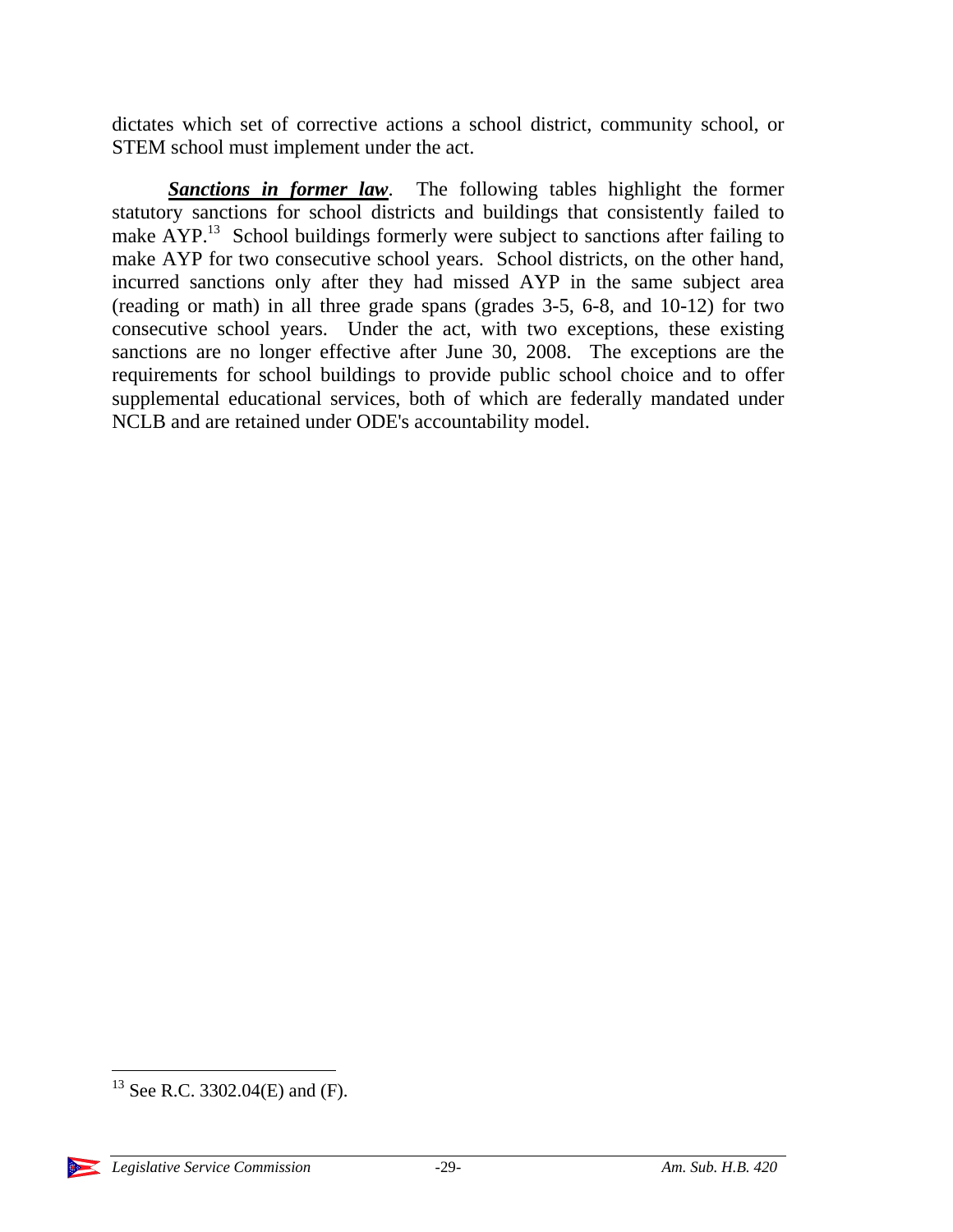|                                                                                              | <b>Consecutive years of failure to make AYP</b>                                                                                                                                                                                                                                                                                                                                                                                                                                                                                           |                                                                                                                                                      |                                                                                                                                                                                                                                                                                                                                                                                                                                                                                                                                                                                                                                                                                                                |                                                                                                                                                                                                                                                                                                                                                                                                                                                                                                                                                                                                                                                                                              |                                                                                                                                                                                                                                                       |
|----------------------------------------------------------------------------------------------|-------------------------------------------------------------------------------------------------------------------------------------------------------------------------------------------------------------------------------------------------------------------------------------------------------------------------------------------------------------------------------------------------------------------------------------------------------------------------------------------------------------------------------------------|------------------------------------------------------------------------------------------------------------------------------------------------------|----------------------------------------------------------------------------------------------------------------------------------------------------------------------------------------------------------------------------------------------------------------------------------------------------------------------------------------------------------------------------------------------------------------------------------------------------------------------------------------------------------------------------------------------------------------------------------------------------------------------------------------------------------------------------------------------------------------|----------------------------------------------------------------------------------------------------------------------------------------------------------------------------------------------------------------------------------------------------------------------------------------------------------------------------------------------------------------------------------------------------------------------------------------------------------------------------------------------------------------------------------------------------------------------------------------------------------------------------------------------------------------------------------------------|-------------------------------------------------------------------------------------------------------------------------------------------------------------------------------------------------------------------------------------------------------|
|                                                                                              | $\boldsymbol{2}$                                                                                                                                                                                                                                                                                                                                                                                                                                                                                                                          | 3                                                                                                                                                    | 4                                                                                                                                                                                                                                                                                                                                                                                                                                                                                                                                                                                                                                                                                                              | 5                                                                                                                                                                                                                                                                                                                                                                                                                                                                                                                                                                                                                                                                                            | 6                                                                                                                                                                                                                                                     |
| <b>Sanctions</b><br>for school<br>buildings,<br>community<br>schools,<br>and STEM<br>schools | $(1)$ Continue to<br>implement building<br>continuous<br>improvement plan<br>(CIP)<br>(2) Notify the parents<br>of students enrolled in<br>the building in writing<br>about the academic<br>issues that led to the<br>building's failure to<br>make AYP. The<br>notification must also<br>describe actions being<br>taken by the district or<br>building to improve<br>the building's<br>academic<br>performance and any<br>progress achieved<br>toward that goal in the<br>previous school year.<br>(3) Provide public<br>school choice* | $(1)$ Continue to<br>implement<br>building CIP<br>(2) Provide<br>public school<br>choice*<br>$(3)$ Offer<br>supplemental<br>educational<br>services* | (1) Continue to implement building<br>CIP<br>(2) Provide public school choice*<br>(3) Offer supplemental educational<br>services*<br>(4) Take at least one of the following<br>actions:<br>(a) Institute a new curriculum that<br>is aligned with the statewide<br>academic standards<br>(b) Decrease the building's<br>authority to manage its internal<br>operations<br>(c) Appoint an outside expert,<br>which may include a state<br>intervention team, to make<br>recommendations to improve the<br>building's academic performance<br>(d) Extend the length of the school<br>day or year<br>(e) Replace the principal or other<br>key staff<br>(f) Reorganize the building's<br>administrative structure | (1) Continue to implement<br>building CIP<br>(2) Provide public school<br>choice*<br>(3) Offer supplemental<br>educational services*<br>(4) Develop a restructuring<br>plan during the next school<br>year to improve the building's<br>academic performance. The<br>plan must include at least one<br>of the following options:<br>(a) Reopen the school as a<br>conversion or new start-up<br>community school<br>(b) Replace building staff<br>(c) Contract with a<br>nonprofit or for-profit entity to<br>operate the building<br>(d) Turn operation of the<br>building over to the<br>Department of Education<br>(e) Other significant<br>restructuring of the building's<br>governance | $(1)$ Continue to<br>implement<br>building CIP<br>(2) Provide<br>public school<br>choice*<br>$(3)$ Offer<br>supplemental<br>educational<br>services*<br>(4) Implement<br>the restructuring<br>plan developed<br>during the<br>previous school<br>year |

\* Applies only to buildings that receive federal Title I funds.

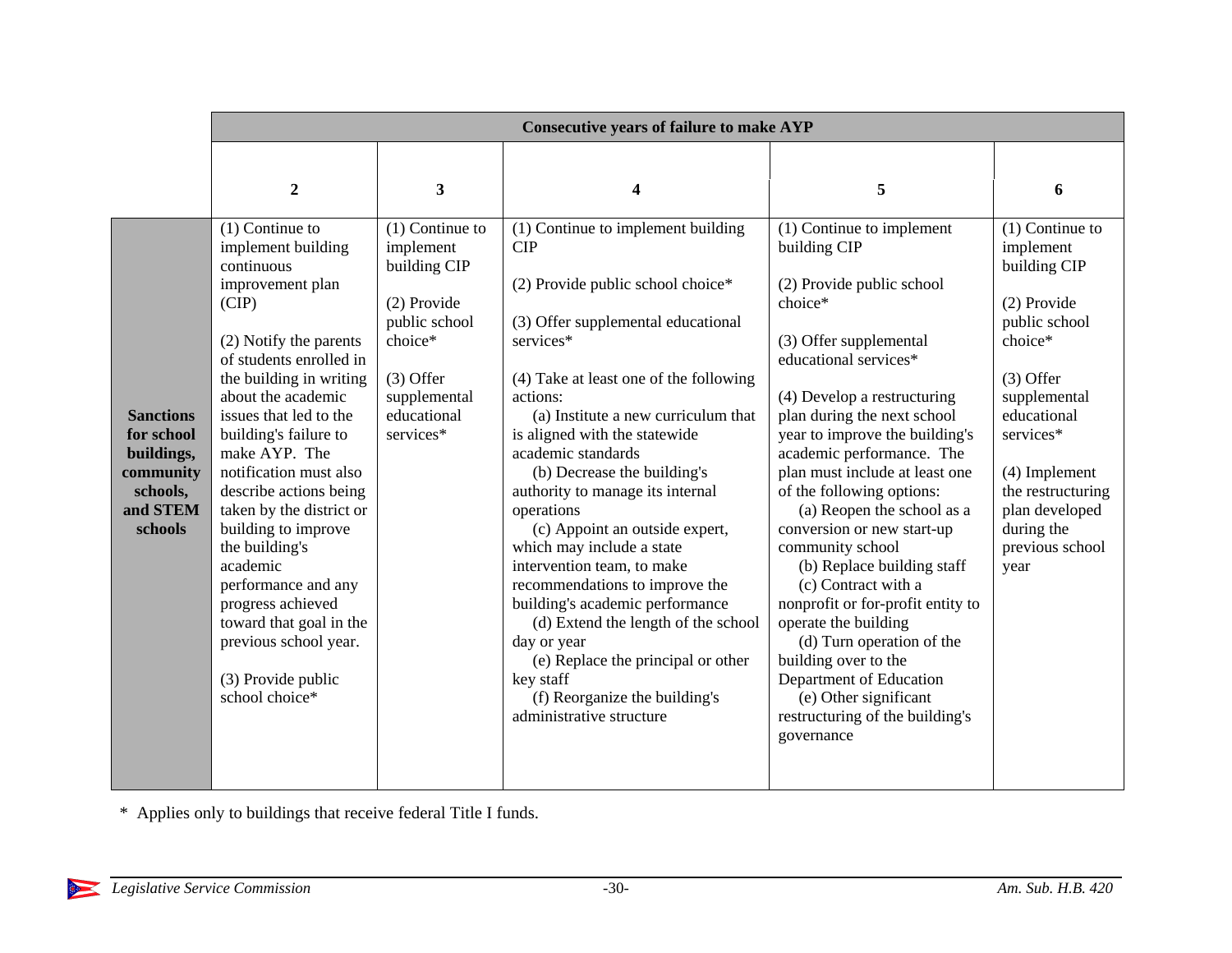|                                             | Consecutive years of identification for improvement*                                                                                                                                                                |                                                      |                                                                                                                                                                                                                                                                                                                                                                                                                                                                                                                                                                                                                                                                                                                                                      |                                                                                                                                                                                                 |                                                                                                                                                                                                                                                  |
|---------------------------------------------|---------------------------------------------------------------------------------------------------------------------------------------------------------------------------------------------------------------------|------------------------------------------------------|------------------------------------------------------------------------------------------------------------------------------------------------------------------------------------------------------------------------------------------------------------------------------------------------------------------------------------------------------------------------------------------------------------------------------------------------------------------------------------------------------------------------------------------------------------------------------------------------------------------------------------------------------------------------------------------------------------------------------------------------------|-------------------------------------------------------------------------------------------------------------------------------------------------------------------------------------------------|--------------------------------------------------------------------------------------------------------------------------------------------------------------------------------------------------------------------------------------------------|
|                                             | 1                                                                                                                                                                                                                   | $\boldsymbol{2}$                                     | 3                                                                                                                                                                                                                                                                                                                                                                                                                                                                                                                                                                                                                                                                                                                                                    | 4                                                                                                                                                                                               | 5                                                                                                                                                                                                                                                |
| <b>Sanctions</b><br>for school<br>districts | (1) District must<br>implement its continuous<br>improvement plan (CIP)<br>(2) District must provide a<br>written description of the<br>district's CIP to the parent<br>of each student enrolled in<br>the district | District must<br>continue to<br>implement its<br>CIP | (1) District must continue<br>to implement its CIP<br>(2) Department of<br>Education must take at<br>least one of the following<br>corrective actions:<br>(a) Withhold a portion<br>of the district's federal Title<br>I funds<br>(b) Direct the district to<br>replace key district staff<br>(c) Institute a new<br>curriculum that is aligned<br>with the statewide<br>academic standards<br>(d) Establish alternative<br>forms of governance for<br>individual schools within<br>the district<br>(e) Appoint a trustee to<br>manage the district in place<br>of the superintendent and<br>board of education<br>The Department must also<br>conduct audits of a<br>sampling of districts to<br>monitor compliance with<br>the corrective actions. | (1) District must<br>continue to implement its<br>CIP<br>(2) Department must<br>continue to monitor<br>district compliance with<br>the corrective action(s)<br>taken in previous school<br>year | (1) District must continue to<br>implement its CIP<br>(2) Department must take at<br>least one corrective action that is<br>different from the corrective<br>action previously taken after<br>three years of being identified<br>for improvement |

<sup>\*</sup> A school district was identified for improvement under former law when it failed to make AYP in the same subject area in all three recognized grade spans for two consecutive school years.

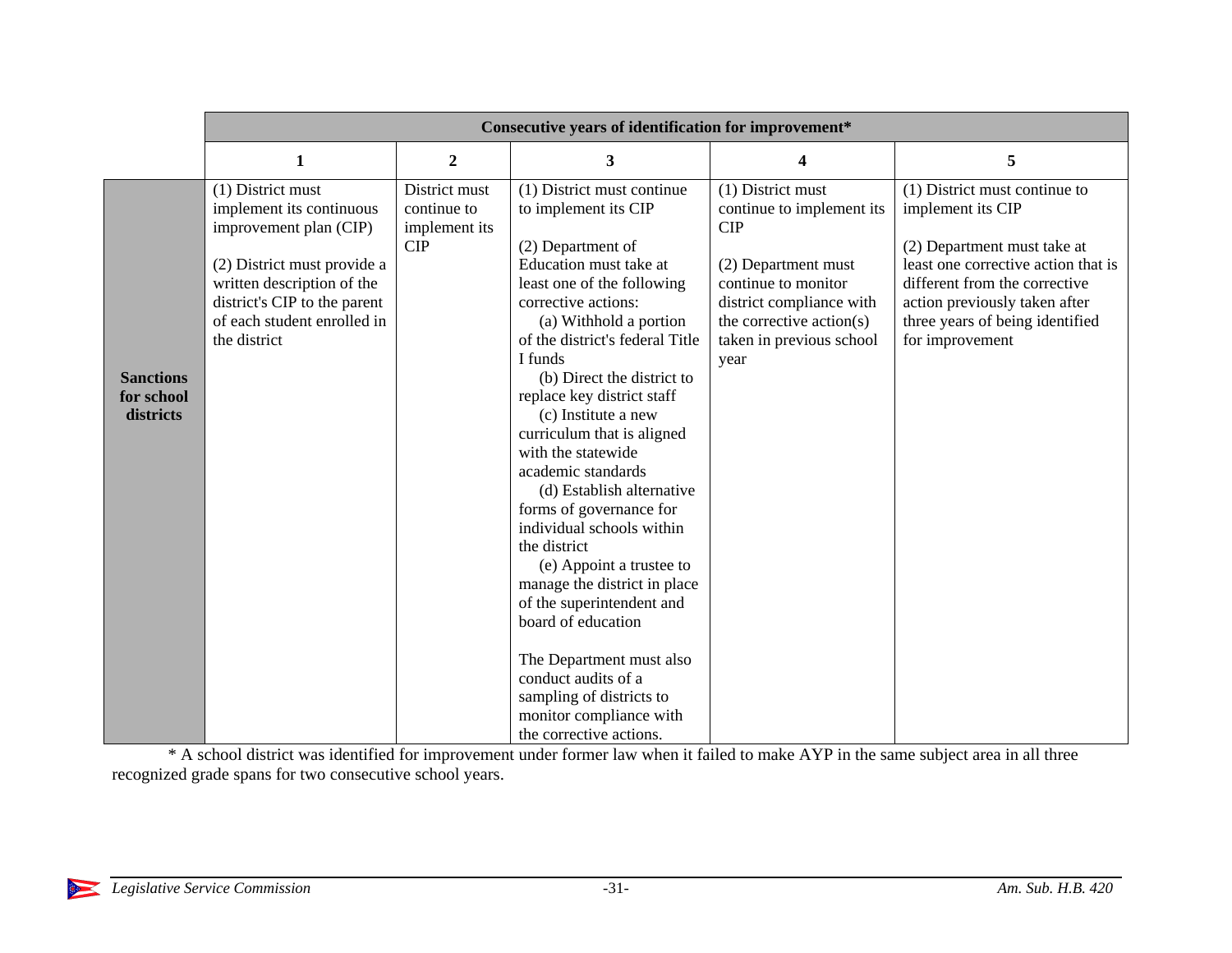Former law also required ODE to conduct a site evaluation when a school district that received a performance rating of academic watch or academic emergency, or encompassed a building with one of those ratings, failed to show satisfactory improvement or to submit required information to ODE. The site evaluation had to determine whether the district was in compliance with minimum education standards, such as teacher licensing and instructional time requirements. As with the other existing sanctions, the act repeals the requirement for site evaluations as of June 30,  $2008.<sup>14</sup>$ 

#### *Recalculation of local share for a second school facilities project*

(Section 301)

### *Background*

A school district's priority for state funds under the Classroom Facilities Assistance Program (CFAP) is based on the district's three-year average "adjusted valuation per pupil," as calculated by the Department of Education.<sup>15</sup> Under that calculation, the district's taxable "valuation per pupil" is modified by a factor of the income of the district's taxpayers. All districts annually are ranked from lowest to highest average adjusted valuation per pupil and placed in percentiles. A district's percentile ranking determines when the district will be served by CFAP.

A district's share of a classroom facilities project is the *greater* of the following:

(1) The district's percentile ranking; or

(2) An amount that would raise the district's net bonded indebtedness to within \$5,000 of its "required level of indebtedness." The required level of indebtedness for districts in the first percentile is 5% of the district's valuation. For districts in subsequent percentiles, the required level of indebtedness is calculated under the following formula:

5% of the district's valuation + .0002 (the district's percentile ranking  $- 1$ ).<sup>16</sup>

 $16$  R.C. 3318.01(J), not in the act. No district's share of a project, however, may exceed 95% of the basic project cost (R.C. 3318.032(C), not in the act). A district's valuation is



 $\overline{a}$  $^{14}$  R.C. 3302.04(D)(2).

<sup>&</sup>lt;sup>15</sup> CFAP provides each city, exempted village, and local school district with partial funding to address all of the district's classroom facilities needs (R.C. 3318.01 to 3318.20, not in the act).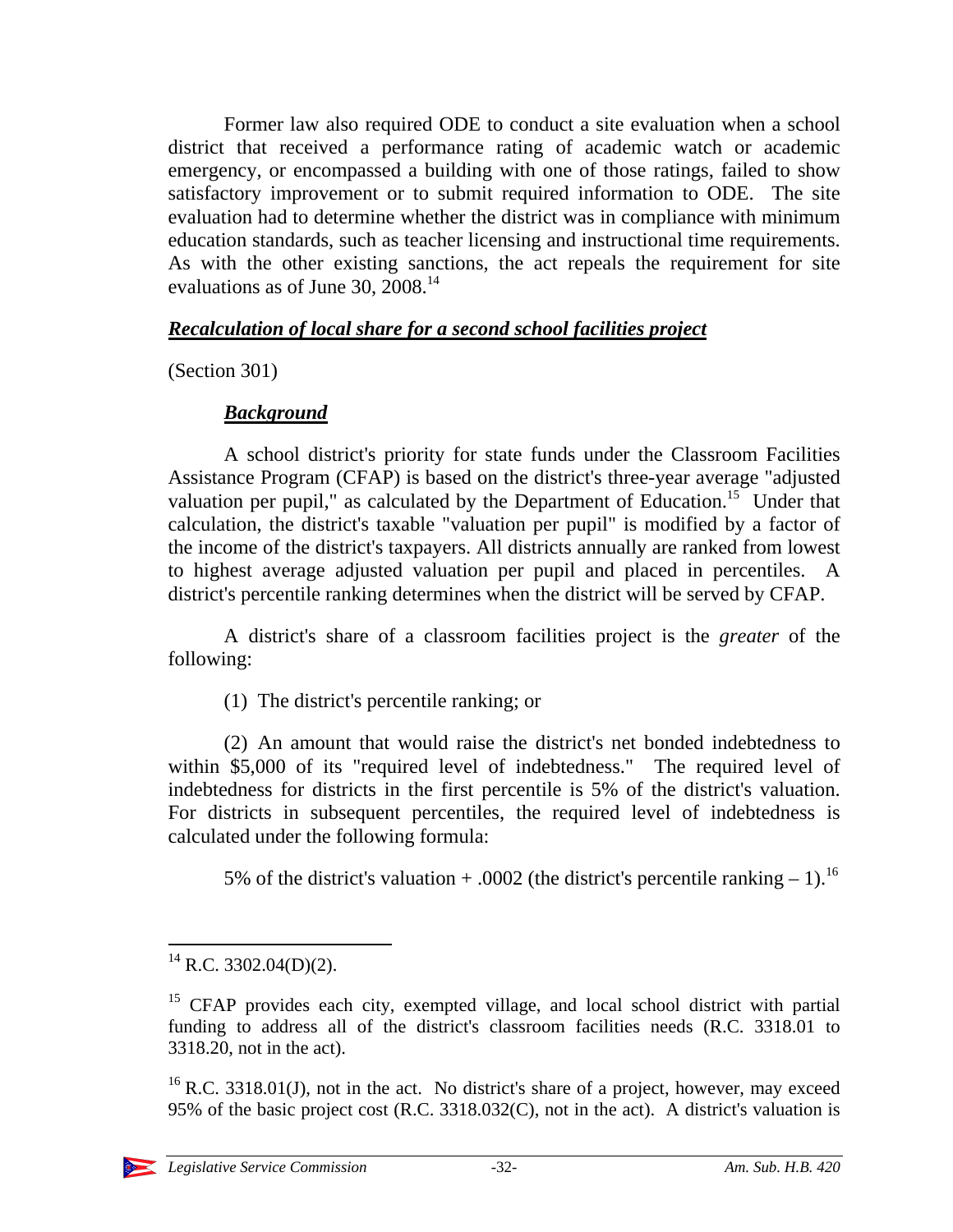A district's net bonded indebtedness is the difference between the district's existing debt and the amount held in the sinking fund and other debt retirement funds of the district. The value of voter-approved bonds used to pay a portion of the district's share of a prior state-assisted facilities project is not included in calculating the district's existing debt. $17$ 

*Alternative formula for the local share of a second project*. Am. Sub. H.B. 562 of the 127th General Assembly (effective June 24, 2008) established a slightly different formula for determining the local share of a new CFAP project for school districts that previously received state assistance under CFAP or the Exceptional Needs School Facilities Assistance Program<sup>18</sup> within the 20-year period prior to the date on which the Controlling Board approves the new project. Under H.B. 562, the district's share of a second project is the *lesser* of the following:

(1) The amount determined by the general formula described above; or

(2) The *greater* of (a) the district's percentile ranking at the time of the second project or (b) the district's percentage share of the first project.

### *The act*

The act applies the alternative formula for calculating the local share of a second school facilities project to certain school districts whose projects were approved prior to the effective date of Am. Sub. H.B. 562. Specifically, it directs the Ohio School Facilities Commission to recalculate the local share for each district that meets the following criteria:

(1) The district received Controlling Board approval for a new CFAP project after July 1, 2007, and prior to June 24, 2008, and the project had not been completed as of this act's effective date;

the total value of all property in the district as assessed for tax purposes (R.C. 3318.01(P), not in the act).

 $17$  R.C. 3318.01(F), not in the act. Notes issued for school buses, notes issued in anticipation of the collection of current revenues, bonds issued to pay final judgments, and debt arising from the acquisition of a site for a classroom facilities project also are not included in a district's net bonded indebtedness.

 $18$  The Exceptional Needs Program provides low-wealth districts and geographically large districts with funding in advance of their district-wide CFAP projects to construct single buildings in order to address acute health and safety issues (R.C. 3318.37, not in the act).

 $\overline{a}$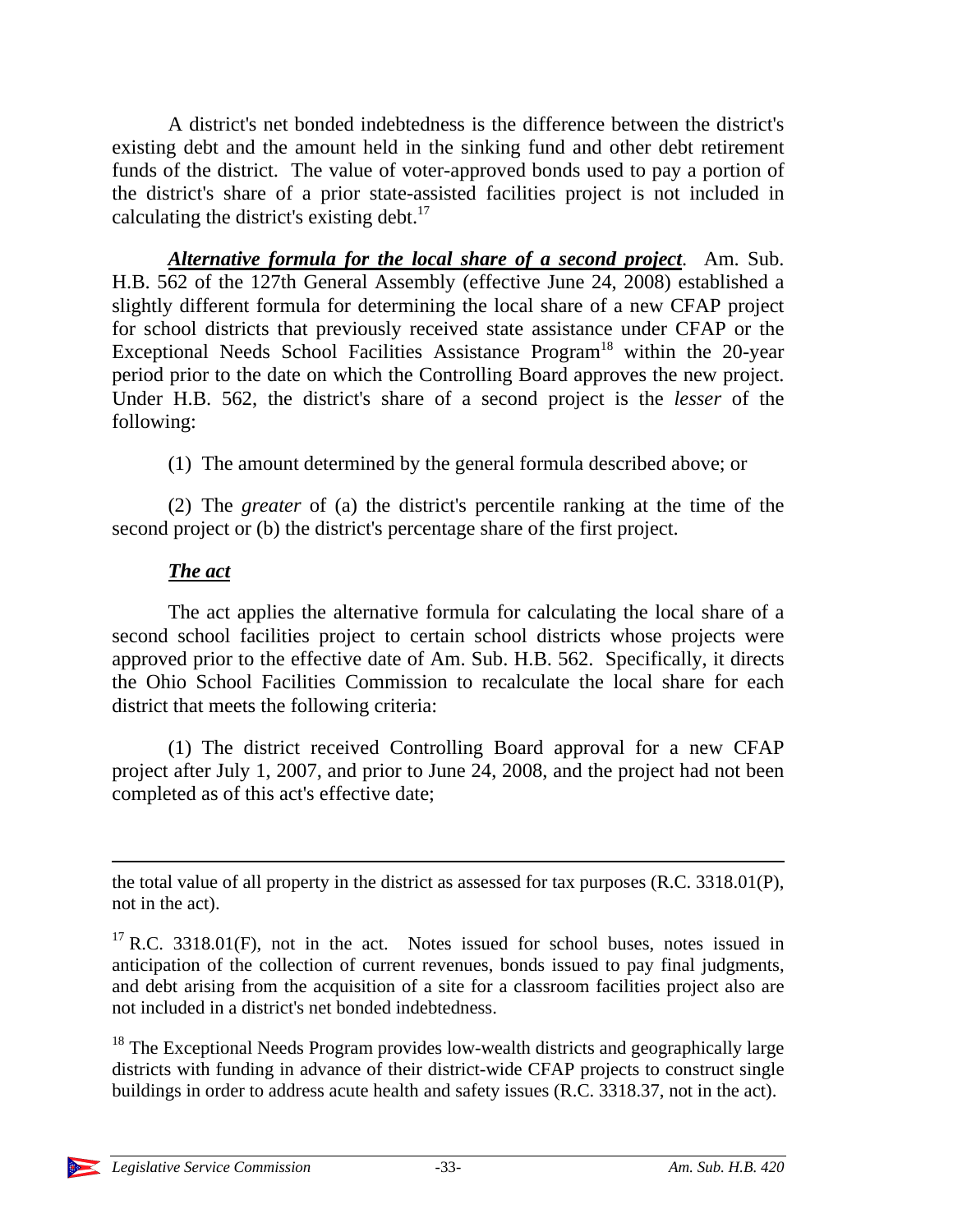(2) Within one year after the Controlling Board approved the new project, the district secured financing for its share of the basic project cost, either by passing a new levy or designating proceeds from an existing levy; and

(3) The district previously received state assistance for a classroom facilities project under CFAP or the Exceptional Needs Program within the 20 year period prior to the date the Controlling Board approved the new project.

In doing each recalculation, the Commission must use data for the district (such as the district's percentile ranking and net bonded indebtedness) that was current at the time the Controlling Board approved the district's new project. If the recalculation produces a lesser amount than the share previously calculated for the district, the lesser amount becomes the district's new local share.

The use of the alternative formula has the effect of lowering the local share of a second project for these districts if they were subject to the net bonded indebtedness calculation under the general formula. It particularly benefits districts in which, under the general formula, the district's share of the second project, as determined based on the district's net bonded indebtedness, is higher than both the district's percentile ranking at the time of the second project and the district's percentage under its previous project. In that case, the act removes net bonded indebtedness from the calculation and makes the district's share the higher of the district's percentile ranking or its previous share.

### *Financial aid for higher education*

### (R.C. 3333.375; 3333.12, 3333.122, and 3333.372 (not in the act))

Under continuing law, the Ohio Board of Regents administers the Ohio Outstanding Scholarship and Ohio Priority Needs Fellowship programs, which provide renewable scholarships to eligible undergraduate students and fellowships to eligible graduate students. These programs are funded with money in the Ohio Outstanding Scholarship Payment Fund and the Ohio Priority Needs Fellowship Programs Payment Fund, respectively. Those payment funds consist solely of all the money returned to the Treasurer of State as issuer of certain tax-exempt student loan revenue bonds from all indentures of trust created as a result of taxexempt student loan revenue bonds issued under the law relating to the purchase of student loans by the state (Chapter 3366.), as well as money earned from allowable investments of the money payment funds. Continuing law requires the money in these payment funds to be used solely for the Ohio Outstanding Scholarship and Ohio Priority Needs Fellowship programs and necessary administrative expenses.

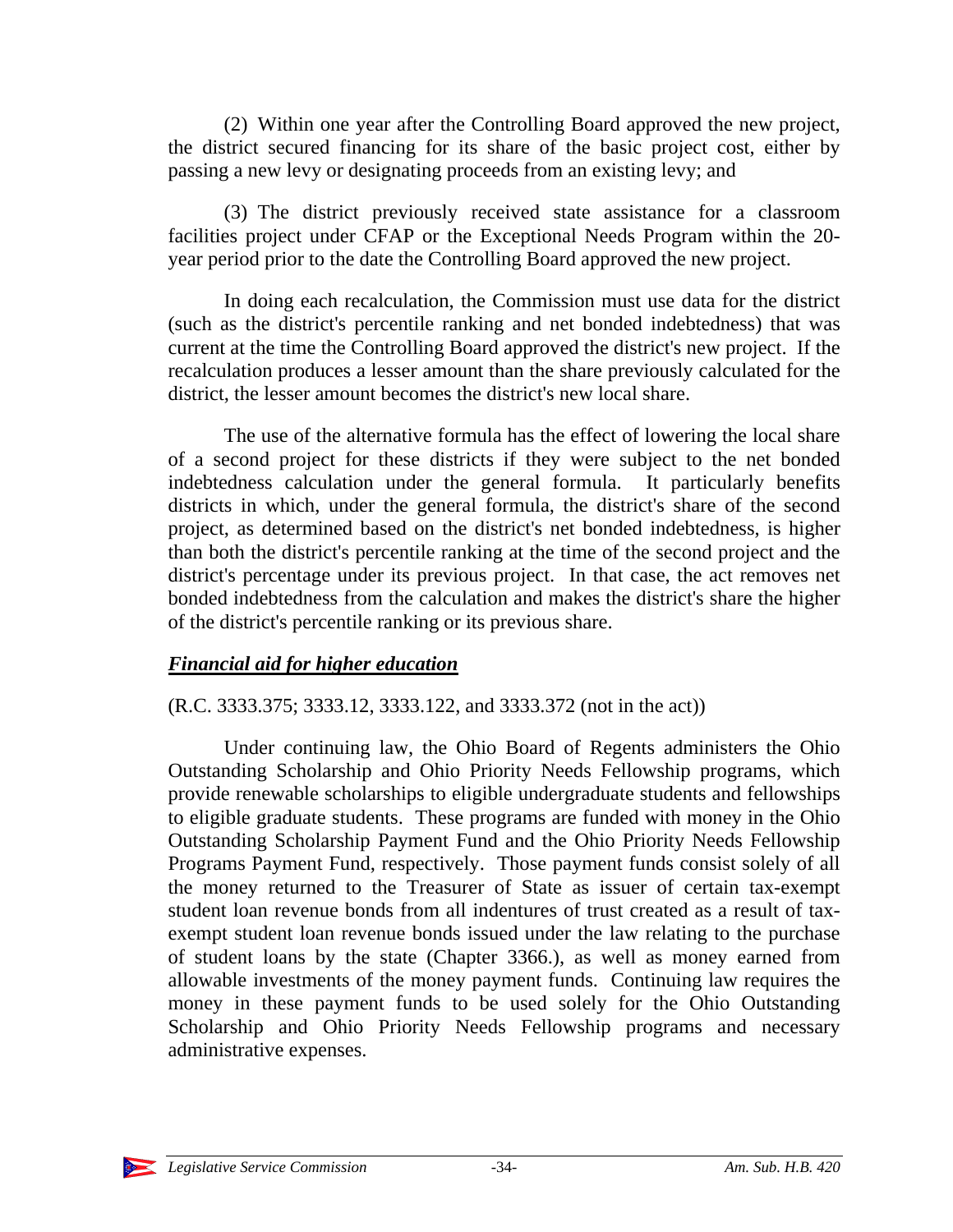Continuing law also requires the Treasurer of State to provide the Board of Regents an annual statement indicating the money in these payment funds that is available to fund the Ohio Outstanding Scholarship and Ohio Priority Needs Fellowship programs for the upcoming academic year. The act permits the Chancellor of the Ohio Board of Regents to use those available funds to support the distribution of state need-based financial aid under the Ohio Instructional Grant Program (providing need-based tuition assistance to full-time undergraduates from low and moderate income families) and the Ohio College Opportunity Grant Program (providing need-based tuition assistance to Ohio students from low and moderate income families).

#### **ASSISTED LIVING PROGRAM**

#### *Assisted Living Program*

(R.C. 5111.89, 5111.891, and 5111.894)

#### *Background*

The Assisted Living Program is a component of the Medicaid program under which not more than 1,800 eligible individuals may receive assisted living services. Assisted living services consist of the following home and communitybased services provided in a residential care facility: personal care, homemaker, chore, attendant care, companion, medication oversight, and therapeutic social and recreational programming.

### *Home first component*

A component of the Assisted Living Program is popularly known as the home first component. The act revises the home first component by requiring each area agency on aging to determine monthly whether any individual who resides in the area the agency serves and is on a waiting list for the Assisted Living Program has been admitted to a nursing facility. If an agency determines that such an individual has been admitted to a nursing facility and that there is a vacancy in a residential care facility participating in the Assisted Living Program that is acceptable to the individual, the agency must notify a Long-Term Care Consultation Program administrator.<sup>19</sup> Whereas former law required an

 $\overline{a}$ 

<sup>&</sup>lt;sup>19</sup> The Department of Aging is required to develop the Long-Term Care Consultation Program whereby individuals or their representatives are provided with long-term care consultations and receive through these professional consultations information about options available to meet long-term care needs and information about factors to consider in making long-term care decisions. The Department is required to administer the program but, in doing so, may enter into a contract with an area agency on aging or other entity selected by the Department under which the program for a particular area is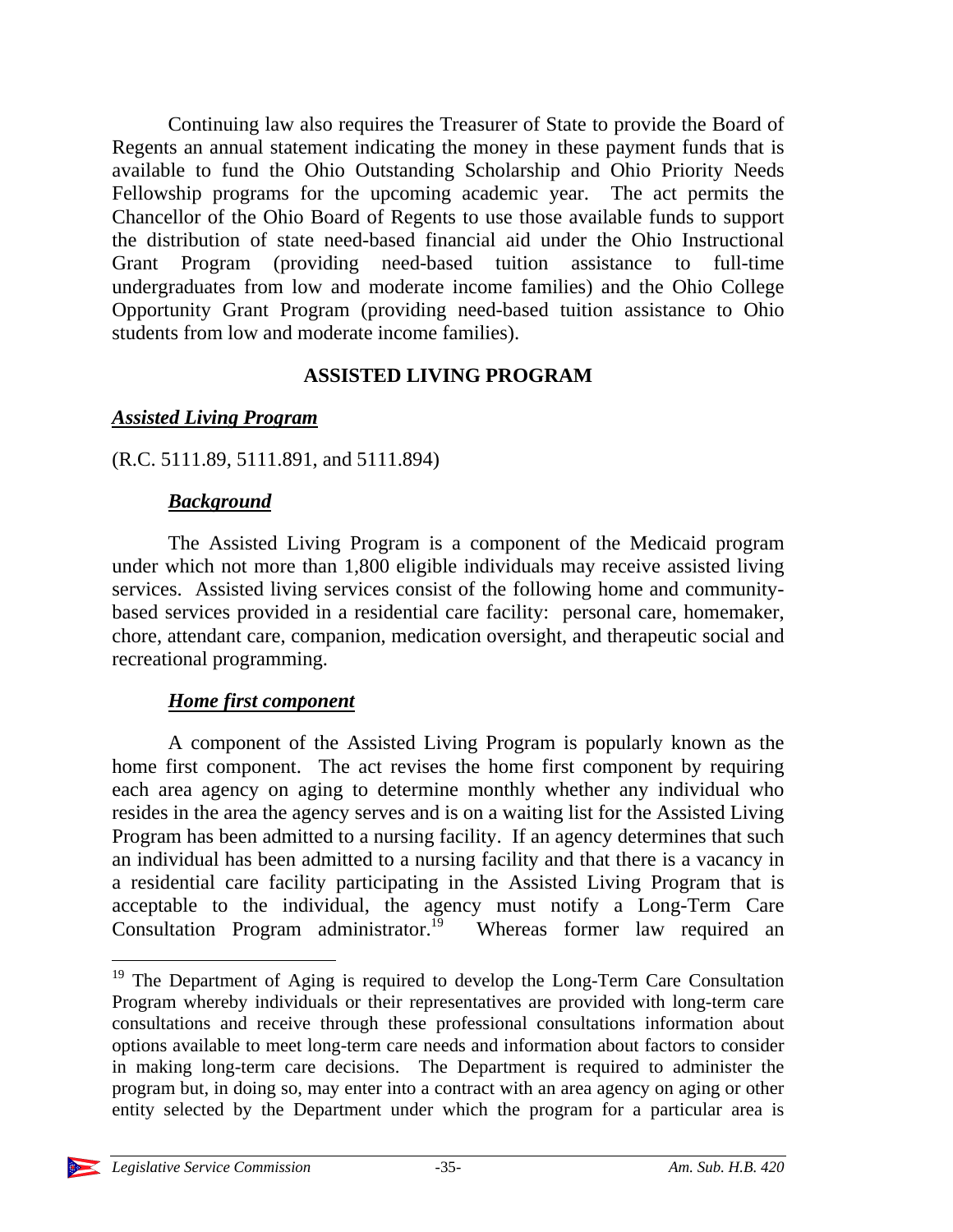administrator to provide the individual or individual's representative information about how to apply for the Assisted Living Program and whether a waiting list existed for the program if the administrator determined that it was an appropriate program for the individual and that the individual would rather participate in the program than continue residing in a nursing facility, the act requires an administrator to notify the Department of Job and Family Services or Department of Aging, whichever administers the Assisted Living Program, if the administrator makes such a determination about the individual. (The act uses the term "state administrative agency" to refer to whichever of the two state agencies administers the Assisted Living Program.)<sup>20</sup> On receipt of the notice from the administrator, the state administrative agency is required to approve the individual's enrollment in the program regardless of any waiting list for the program, unless the enrollment would cause the program to have more than 1,800 enrollees. Each quarter, the state administrative agency is required to certify to the Director of Budget and Management the estimated increase in costs of the Assisted Living Program resulting from the enrollment of individuals in the program pursuant to the home first component.

The act requires the Director of Job and Family Services to submit to the General Assembly a report regarding the number of individuals enrolled in the Assisted Living Program pursuant to the home first component and the costs incurred and savings achieved as a result of the enrollments. The report is to be submitted not later than the last day of each calendar year.

### *Waiting lists*

Waiting lists are referred to under the Assisted Living Program in the context of having a Long-Term Care Consultation Program administrator inform individuals about their existence. Unlike prior law, however, the act expressly authorizes the state administrative agency to establish one or more such waiting

 $20$  Continuing law requires the Department of Job and Family Services to contract with the Department of Aging for the Department of Aging to administer the Assisted Living Program. However, the contract is subject to the Director of Budget and Management's approval. The law is silent as to what is to happen if the Director were to disapprove the contract but presumably, in that case, the Department of Job and Family Services would administer the program.



administered by the area agency on aging or other entity pursuant to the contract. (Revised Code 173.42.) For purposes of the law governing the Assisted Living Program, "long-term care consultation program administrator" means the Department or, if the Department contracts with an area agency on aging or other entity to administer the Long-Term Care Consultation Program for a particular area, that agency or entity.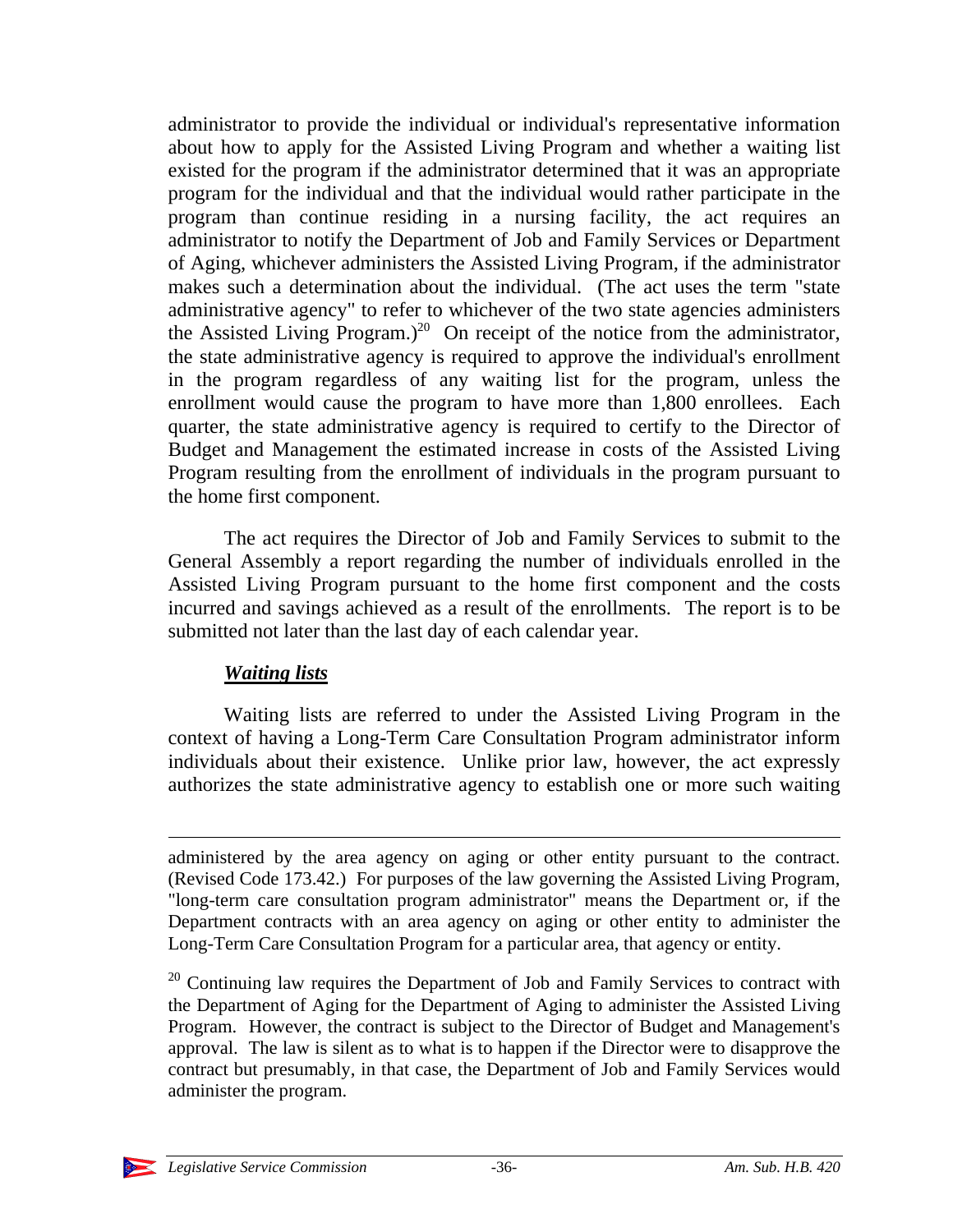lists for the Assisted Living Program and provides that only Medicaid-eligible individuals may be placed on such a waiting list.

### *Requirement for residential care facility to have provider agreement*

Continuing law requires an individual to reside in a residential care facility as a condition of participating in the Assisted Living Program. The act expressly requires that the residential care facility have a valid Medicaid provider agreement authorizing the facility's participation in the program.

## **MISCELLANEOUS PROVISIONS**

### *Township use of tax increment financing revenue for public safety expenses*

### (R.C. 5709.75)

Previous law had authorized a board of township trustees to appropriate and expend certain funds on or before January 1, 2007. These boards were authorized to spend unencumbered money in the "township public improvement tax increment equivalent fund" to pay township public safety expenses. But in order to make such expenditures, certain conditions had to be met. The act, while retaining the conditions, authorizes the boards to again make such expenditures. It does not establish an end date for this authority.

The conditions necessary for these expenditures are as follows: (1) the board of township trustees must have adopted, on or before January 1, 1995, a resolution to pay the costs of certain public infrastructure improvements or housing renovations, (2) the board must be a party to a hold harmless agreement wherein the board agrees to compensate a school district for 100% of the tax revenue the district would have received from improvements to parcels designated in the resolution, and (3) the township must reimburse the fund for the sum so appropriated and expended not later than the day the exemption granted under the resolution expires.

## *Federal funding of retirement incentive plans*

## (R.C. 145.297)

Law generally retained by the act authorizes certain employing units of state and local government to establish a retirement incentive plan for its eligible employees. Under certain circumstances, federal funds may be used for such programs. Pursuant to Circular A-87, 05/10/04, of the federal Office of Management and Budget (OMB), abnormal or mass severance pay will be considered on a case-by-case basis, and is permissible use of such federal funds only if approved by the cognizant federal agency.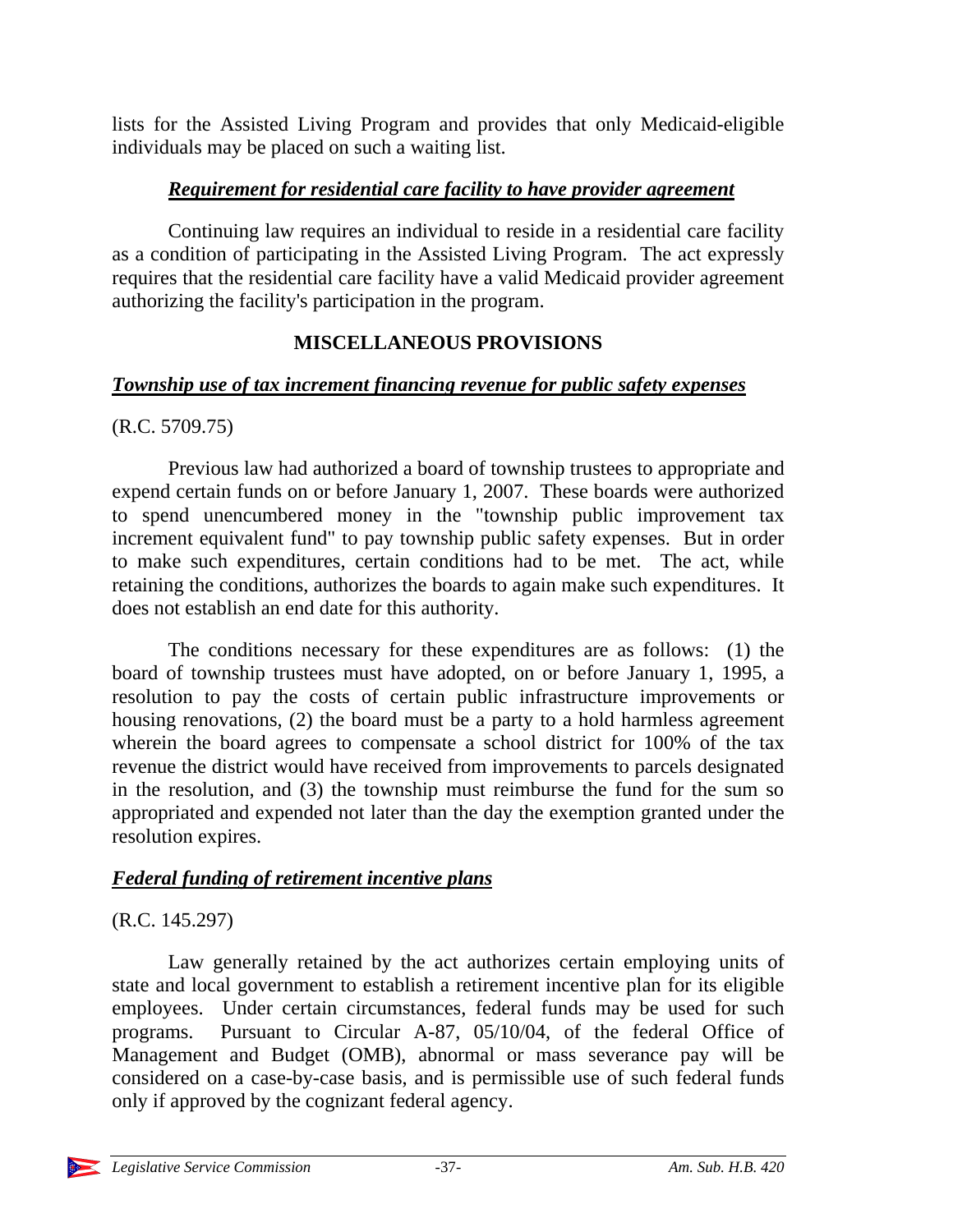The act sets forth that the cost of a retirement incentive plan established by a county or county agency is an allowable cost for the purpose of federal funds and will be considered abnormal or mass severance only if 15% or more of the agency's employees participate in the plan in that year; however, the act prohibits interpreting this provision as relieving a county or county agency from seeking federal approval for any early retirement incentive plan that uses federal dollars in accordance with federal law.

#### *Municipal energy conservation*

The act changes municipal authority to implement energy conservation measures in municipal buildings.

### *"Energy conservation measures"*

 $(R.C. 717.02(A))$ 

The act broadens what qualifies as a municipal energy conservation measure. Under current law, an "energy conservation measure" is an installation in, installation modification to, or a remodeling of an existing building to reduce energy consumption. The act expands that definition to include also the energy conservation construction of a new building or infrastructure, or the installation or installation modification in, or remodeling of, existing infrastructure. Under the act, "infrastructure" includes, but is not limited to, any municipally owned, operated, or maintained (1) water, gas, or electric utility, (2) renewable energy system or technology, (3) traffic control signal, or (4) other asset.

Added to items that are expressly specified in statute as allowable municipal "energy conservation measures" are the following: (1) acquiring, constructing, furnishing, equipping, improving the site of, or otherwise improving a central utility plant to provide heating and cooling services to a building or building infrastructure, including distribution piping and ancillary distribution controls, equipment, and related facilities from the central utility plant to the building or building infrastructure, (2) meter replacement, installation of an automatic meter reading system, or any other construction, modification, installation, or remodeling of a water, electric, gas, or other municipally supplied utility system, and (3) any construction approved by the legislative authority of the municipal corporation as an energy conservation measure.

### *New, statutory procurement procedures*

 $(R.C. 717.02(B)$  and  $(C))$ 

The act states that a municipal corporation may procure energy conservation measures in any manner authorized under its charter or ordinances or

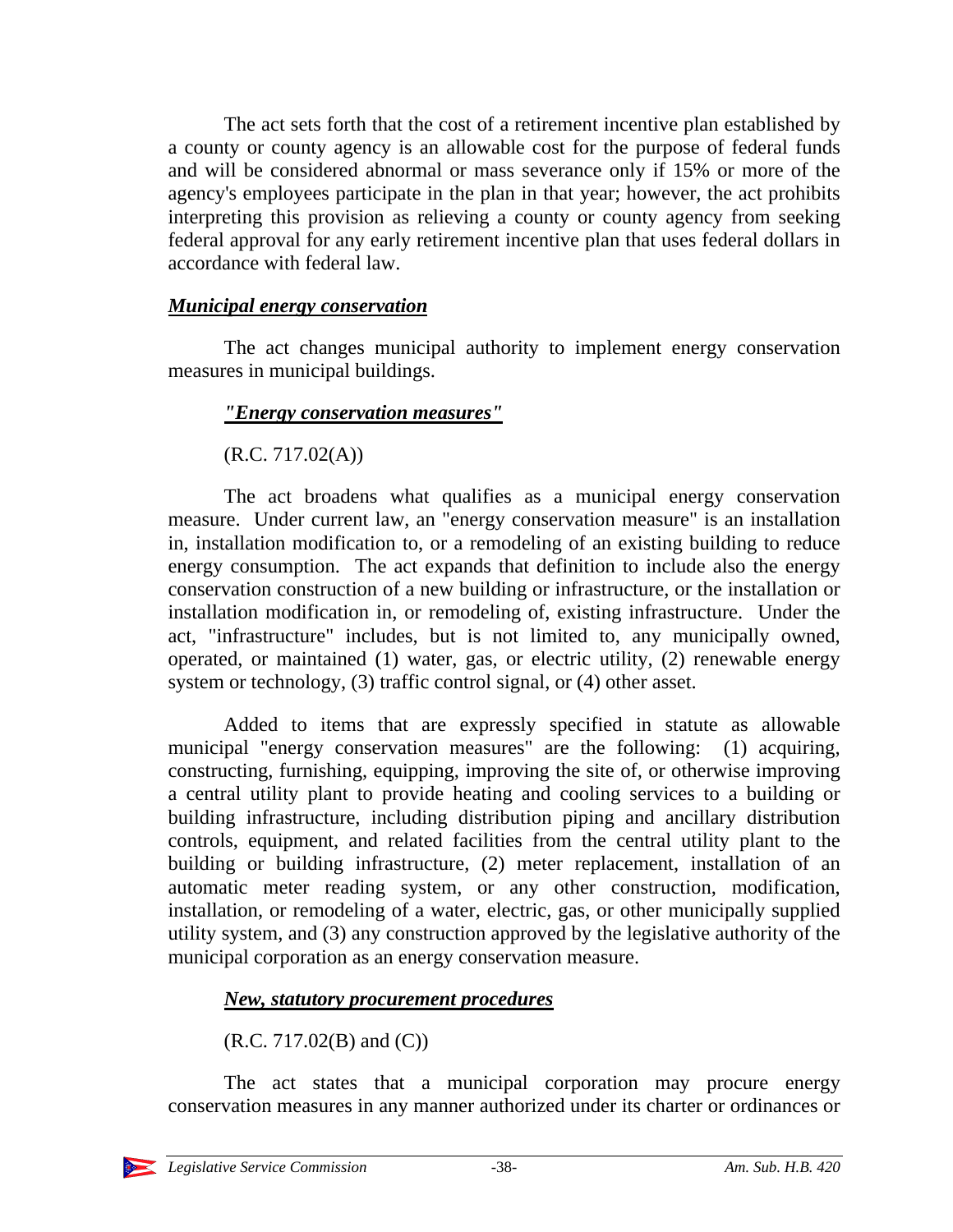under other existing authority. Additionally, it specifies two statutory procurement procedures for energy conservation measures: (1) competitive bidding and (2) issuing an RFP. The act states that its competitive bidding and RFP provisions do not prohibit a legislative authority from rejecting all submitted bids or proposals or selecting more than one bid or proposal.

*Competitive bidding process*. The act provides that a municipal corporation opting for competitive bidding is subject to all statutory requirements concerning such bidding, except as otherwise provided in the municipal energy conservation measure provisions of the act. Apparently, the exception refers to the act's provisions regarding the interest charges and financing terms of an installment payment contract for the procurement of energy conservation measures, further explained in the "*Installment payment contracts*" portion of this final analysis, below.

For competitive bidding, the municipal corporation must identify the energy conservation measures to be bid using all or any part of an energy conservation report that is produced pursuant to municipal contract with an architect, professional engineer, energy services company, contractor, or other person experienced in the design and implementation of energy conservation measures. The report must evaluate buildings owned by the municipal corporation for energy conservation measures and include all of the following: (1) an analysis of each building's energy needs and recommendations for building installations, modifications of existing installations, or building remodeling that would significantly reduce energy consumption in the buildings, (2) estimates of all costs of those energy conservation measures, including the costs of design, engineering, installation, maintenance, and repair, (3) estimates of the amounts by which energy consumption could be reduced, (4) the interest rate used to estimate the costs of any energy conservation measures that are to be financed by the municipal corporation, (5) the average system life of the energy conservation measures, (6) estimates of the likely savings that will result from the reduction of energy consumption over the average system life of the energy conservation measures, including the methods used to estimate the savings, and (7) a certification under the seal of a registered professional engineer that the energy conservation report uses reasonable methods of analysis and estimation.

*RFP process*. The act authorizes a municipal corporation, notwithstanding any provision in the Revised Code that requires competitive bidding or specifies bidding procedures, to request proposals from at least three vendors for the implementation of energy conservation measures. Before sending any vendor a copy of the RFP, the legislative authority of the municipal corporation must publish a notice in a newspaper of general circulation in the municipal corporation, once a week for two consecutive weeks. The notice must state the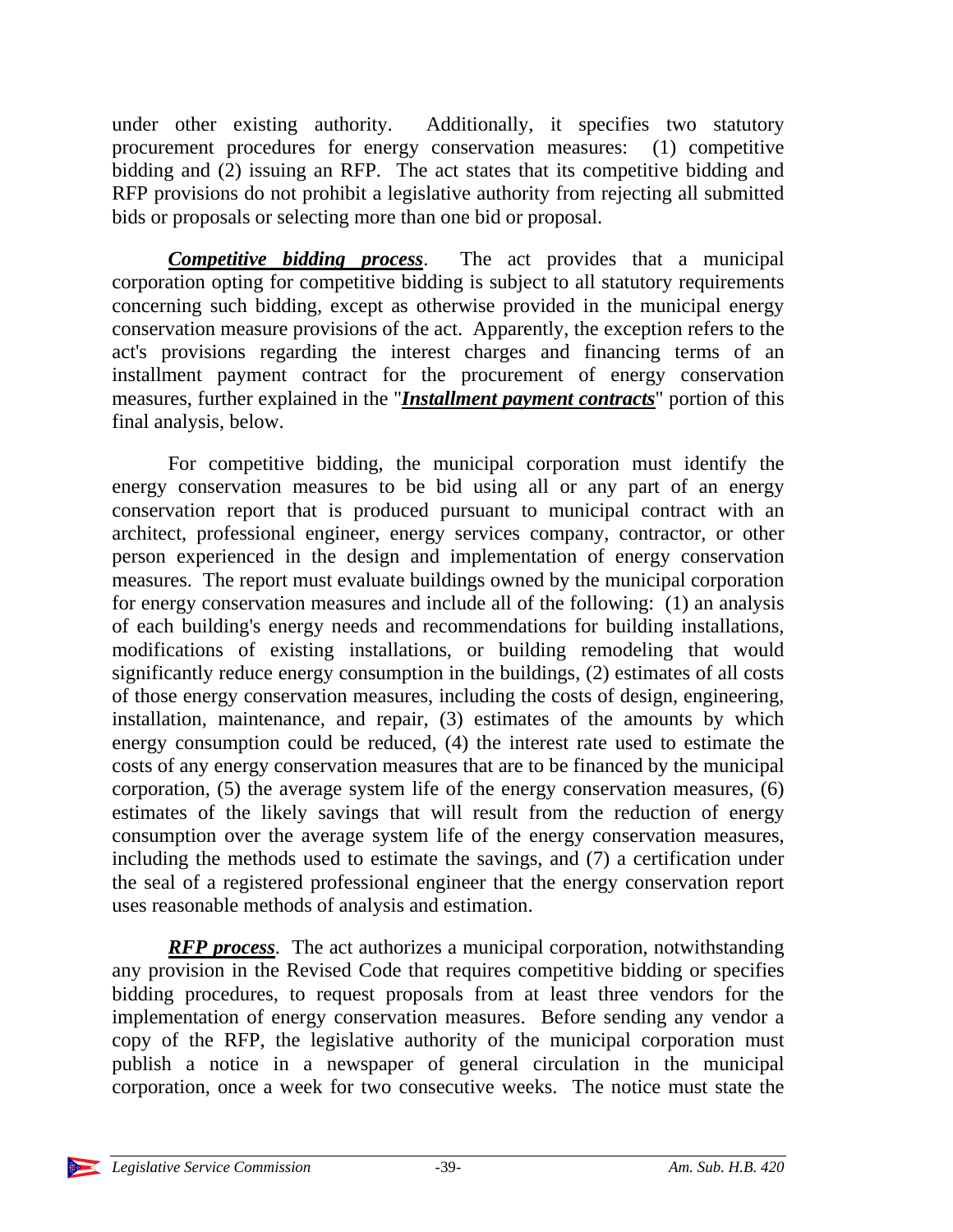municipality's intent to issue the RFP; must state also that any vendor interested in receiving the RFP must submit written notice to the legislative authority not later than noon of the day on which the RFP will be mailed; and must specify that mailing date, which must be at least ten days after the date of the second newspaper publication.

### *Contract approval standards*

 $(R.C. 717.02(C))$ 

For competitive bidding, the act requires the legislative authority of a municipal corporation to select the lowest and best bid or bids that are most likely to result in the greatest energy savings considering the cost of the project and the legislative authority's ability to pay for the improvements with current revenues or by financing the improvements.

Under the RFP process, a legislative authority must analyze the vendor's qualifications, as well as the submitted proposals, and select the most qualified vendor to prepare an energy conservation report of the type described above under "*Competitive bidding process*." After reviewing that report, the legislative After reviewing that report, the legislative authority may award a contract to that same vendor to install those energy conservation measures that are most likely to result in the greatest energy savings considering the cost of the project and the legislative authority's ability to pay for the improvements with current revenues or by financing the improvements.

Additionally, under either the competitive bid or RFP process, the contracting authority must find that the amount of money spent on energy conservation measures is not likely to exceed the amount of money the municipal corporation would save in energy, operating, maintenance, and avoided capital costs over the average system life of the energy conservation measures as specified in the applicable energy conservation report. In making such a finding, the contracting authority may take into account the increased costs due to inflation as shown in the energy conservation report.

### *Installment payment contracts*

## $(R.C. 717.02(D))$

Law largely retained by the act authorizes the legislative authority of a municipal corporation to enter into an installment payment contract for the purchase and installation of energy conservation measures. The act modifies this authority by stating that installment payment contract provisions dealing with interest charges and financing terms are not subject to any statutory competitive bidding requirements.

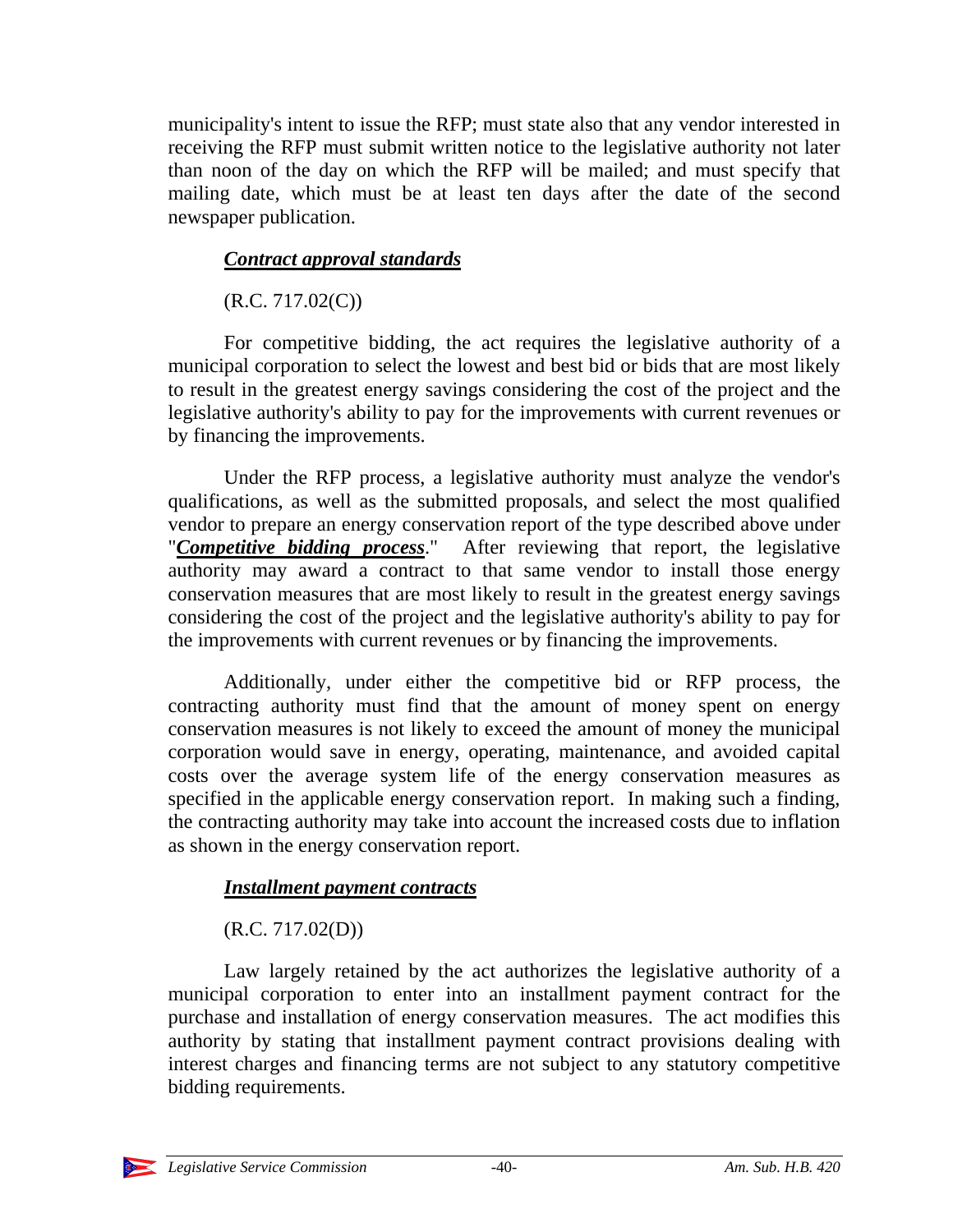In addition, those particular contract provisions must include both of the following terms: (1) not less than a specified percentage of the costs of the contract need be paid within two years after the date of purchase of the energy conservation measures and (2) the remaining balance of those costs must be paid within the lesser of the average system life of the energy conservation measures as specified in the pertinent energy conservation report or 30 years.

#### *Municipal energy conservation measure securities*

### (R.C. 133.20 and 717.02(E))

Under law largely retained by the act, the legislative authority of a municipal corporation may issue notes of the municipal corporation specifying the terms of the purchase of energy conservation measures and securing deferred payments provided for in an installment payment contract. The act authorizes the issuance of such notes (1) for the purchase of energy conservation measures under the act's municipal energy conservation provisions and (2) for securing any deferred payments provided for under the authorized procurement procedure provisions.

Under law largely retained by the act, revenues derived from local taxes or otherwise, for the purpose of conserving energy or for defraying the current operating expenses of the municipal corporation, can be applied to the payment of interest and the retirement of such notes. The act specifies that those revenues may be *pledged and applied* for those purposes.

The act also changes the allowable maximum maturity of general obligation bonds that a municipal corporation may issue for the purpose of procuring energy conservation measures. Under prior law, such maturity was ten years. The act changes the maximum maturity for municipal energy conservation bonds from the current ten years, to a range of 5-30 years as the municipal fiscal officer determines is the estimated life or period of usefulness of the improvements.

### *Governor's Policy Information Working Group*

### (Section 313)

The act states that the General Assembly finds that the effectiveness of state programs can be better evaluated by the collection of relevant information pursuant to the programs' implementation and that Ohio citizens will benefit from useful data about state programs becoming available for public policy research. As a response to the findings, the act establishes the Governor's Policy Information Working Group and charges the group to consider and recommend policies and procedures that may be adopted by state agencies regarding the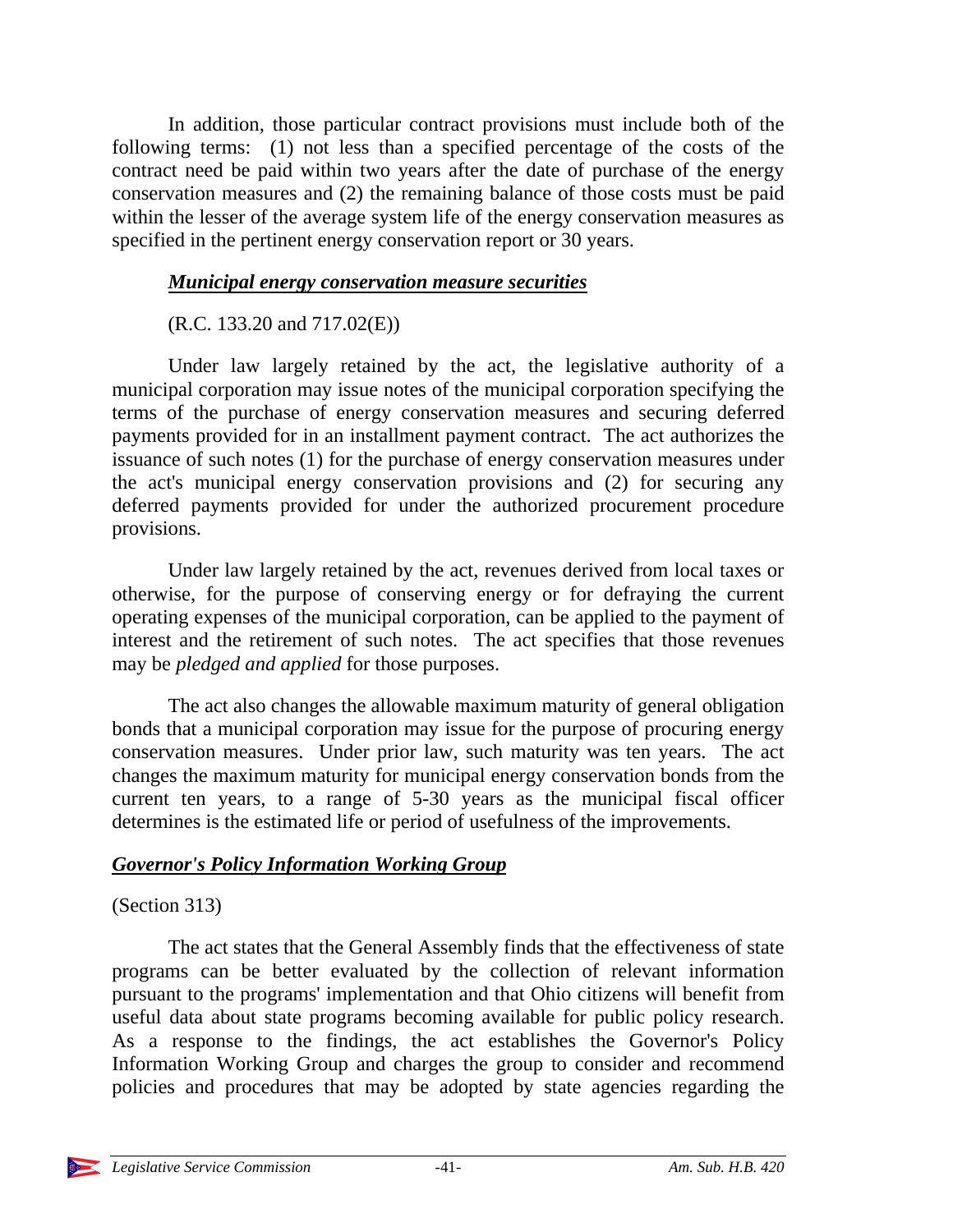identification and collection of program information and its dissemination to the public. These policies and procedures must include, but are not limited to, the manner in which program information is to be collected and retained during the implementation of a program and policies to ensure that program information can be easily accessed by the public.

The Working Group will consist of the following members: (1) the Director of Administrative Services, or the Director's designee, (2) the Director of Aging, or the Director's designee, (3) the Director of Agriculture, or the Director's designee, (4) the Chancellor of the Board of Regents, or the Chancellor's designee, (5) the Director of Budget and Management, or the Director's designee, (6) the Director of Commerce, or the Director's designee, (7) the Director of Development, or the Director's designee, (8) the Director of Environmental Protection, or the Director's designee, (9) the Director of Health, or the Director's designee, (10) the Director of Job and Family Services, or the Director's designee, (11) the Director of Mental Health, or the Director's designee, (12) the Director of Public Safety, or the Director's designee, (13) the Director of Rehabilitation and Correction, or the Director's designee, (14) the Tax Commissioner, or the Tax Commissioner's designee, (15) the Director of Transportation, or the Director's designee, (16) the Governor, or the Governor's designee, and (17) any additional members as deemed necessary and useful by the Working Group.

The Governor must summon the Working Group to convene for its inaugural meeting before March 1, 2009. The Director of Budget and Management and the Tax Commissioner, or their designees, are to serve as cochairpersons of the Working Group. The Working Group must meet not less than four times per fiscal year, commencing with fiscal year 2010. Not later than December 1, 2009, the Working Group must deliver an interim report of its activities, findings, and recommendations to the Speaker of the House of Representatives, the Minority Leader of the House of Representatives, the President of the Senate, the Minority Leader of the Senate, and the Governor. In addition, the Working Group must make annual reports in August 2010 and 2011 to the same leaders summarizing the prior fiscal year's activities, findings, and recommendations. The Working Group shall cease to exist after making its report in 2011.

### *Salary of certain Senate leadership positions*

### (Section 303)

Law largely retained by the act prescribes the salary of members of the Senate and of the House of Representatives, including those members who are

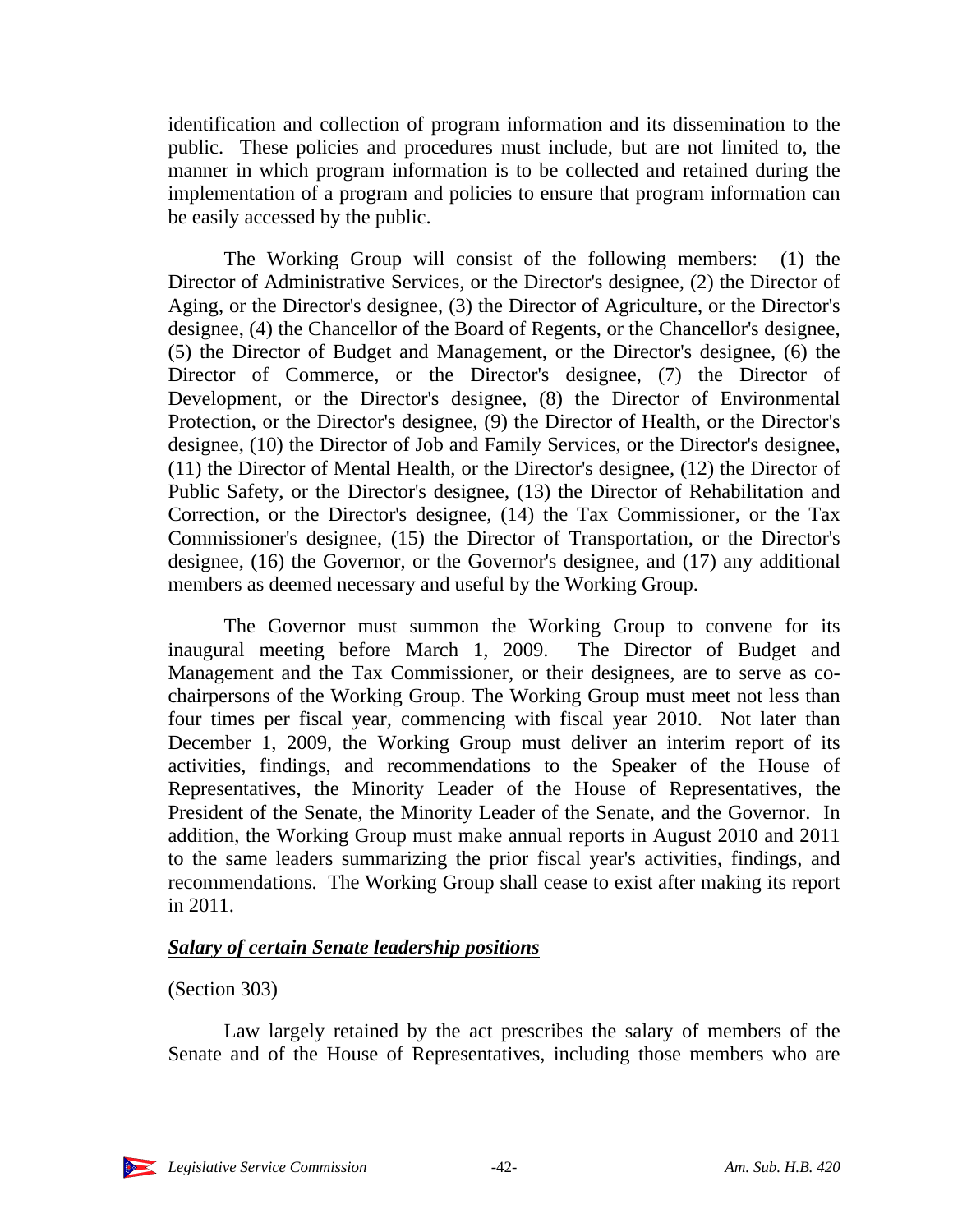elected to leadership positions.<sup>21</sup> The Senate is required to elect a President, President Pro Tempore, and Assistant President Pro Tempore, and the salaries of those officers, as well as that of the Senate Majority Whip, are set forth in statute (along with the salaries of the Senate minority leaders and the leaders elected by the House of Representatives). (R.C. 101.02 and 101.27, not in the act.)

The act states that, despite the above, the members of the Senate elected President, President Pro Tempore, Majority Floor Leader, Majority Whip, Minority Leader, Assistant Minority Leader, Minority Whip, and Assistant Minority Whip, during calendar years 2009 and 2010, are to receive salary payments equal to the amounts paid under continuing law to the members of the House of Representatives elected Speaker, Speaker Pro Tempore, Majority Floor Leader, Assistant Majority Floor Leader, Minority Leader, Assistant Minority Leader, Minority Whip, and Assistant Minority Whip, respectively. The act also makes this salary provision effective immediately through the application of the emergency clause and because it relates to an appropriation for current expenses.

### *Nominations of judges for Portage County Municipal Court*

### (R.C. 1901.07)

Under law largely retained by the act, municipal court judges in several Ohio counties, including Portage County, may be nominated only by a petition signed by at least 50 electors of the court's territory. The act provides that in Portage County, judges can be nominated by either nominating petition or by primary election. If a person seeks nomination for a seat on the court by primary election, the person must comply with all requirements otherwise applicable to municipal court judge candidates participating in a primary election.

### *Hillsboro Municipal Court Judge*

### (R.C. 1901.08)

 $\overline{a}$ 

Under prior law, the Hillsboro Municipal Court had one part-time judge. The act requires that, starting in 2011, one full-time judge is to be elected. On and after the act's effective date, the part-time judge of the Hillsboro Municipal Court who was elected in 2005 must serve as a full-time judge until the end of the judge's term on December 31, 2011.

 $21$  Prescribing members' compensation by statute is required by Article II, Section 31 of the Ohio Constitution, which states "[t]he members and officers of the general assembly shall receive a fixed compensation, to be prescribed by law, and no other allowance or perquisites, either in the payment of postage or otherwise; and no change in their compensation shall take effect during their term of office."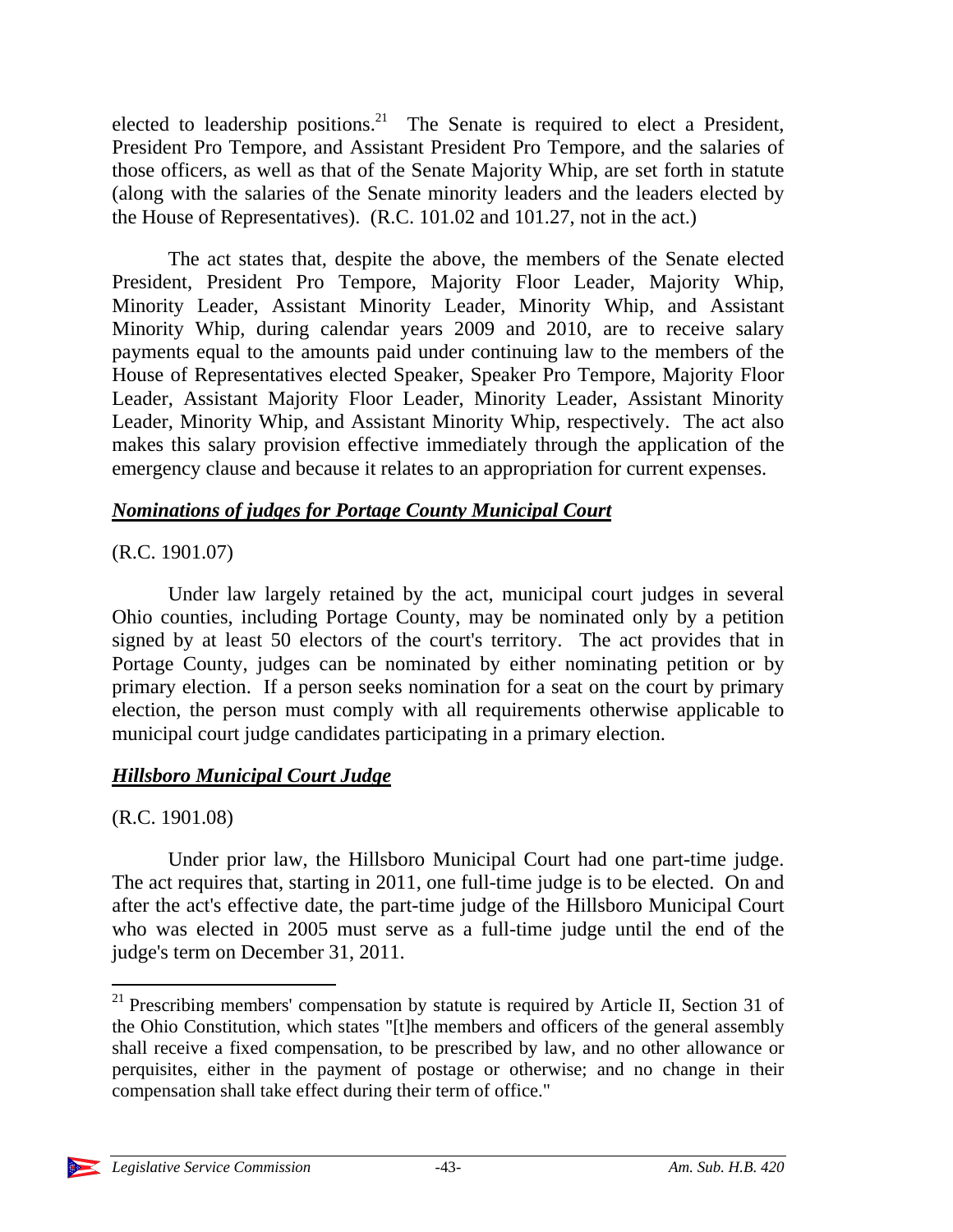#### *Alcoholic beverage franchises*

#### (R.C. 1333.851)

Continuing law sets forth certain responsibilities for manufacturers of alcoholic beverages with respect to dealings with their distributors in this state. A manufacturer that acquires all or substantially all of the stock or assets of another manufacturer through merger or acquisition, or acquires or is the assignee of a particular product or brand of alcoholic beverage from another manufacturer, may give written notice of termination, nonrenewal, or renewal of the franchise to a distributor of the acquired product or brand. But the notice must be received by the distributor within 90 days of the date of the merger, acquisition, purchase, or assignment. If it is not, a franchise relationship is established between the parties.

A successor manufacturer that terminates or does not renew the franchise arrangement must compensate the distributor for the diminished value of the distributor's business directly related to the sale of the product or brand and must purchase the distributor's inventory of that product or brand.

The act requires, with respect to any merger, acquisition, purchase, or assignment, that the successor manufacturer compensate the terminated or nonrenewed distributor for the diminished value of the distributor's business before assigning the distributor's territories for the particular product or brand of alcoholic beverage to another distributor. The act also provides that when a distributor receives written notice of termination or nonrenewal of its franchise, the distribution of beer or wine for 90 days or more without a written contract does not establish a franchise relationship between the successor manufacturer and the distributor.

#### *Sales and use tax exemption: aircraft repair services*

(R.C. 5739.02(B)(49); 5741.02 (not in the act))

Under law largely retained by the act, sales of materials, parts, equipment, or engines used in the repair or maintenance of an aircraft or aircraft avionics systems are exempt from the sales and use tax. The exemption includes repair, remodeling, replacement, and maintenance services for aircraft or an aircraft's avionics, engine, component materials, or parts if the services are performed at a Federal Aviation Administration certified repair station. The exemption applies only to an aircraft of more than 6,000 pounds maximum certified takeoff weight or an aircraft used only in general aviation.

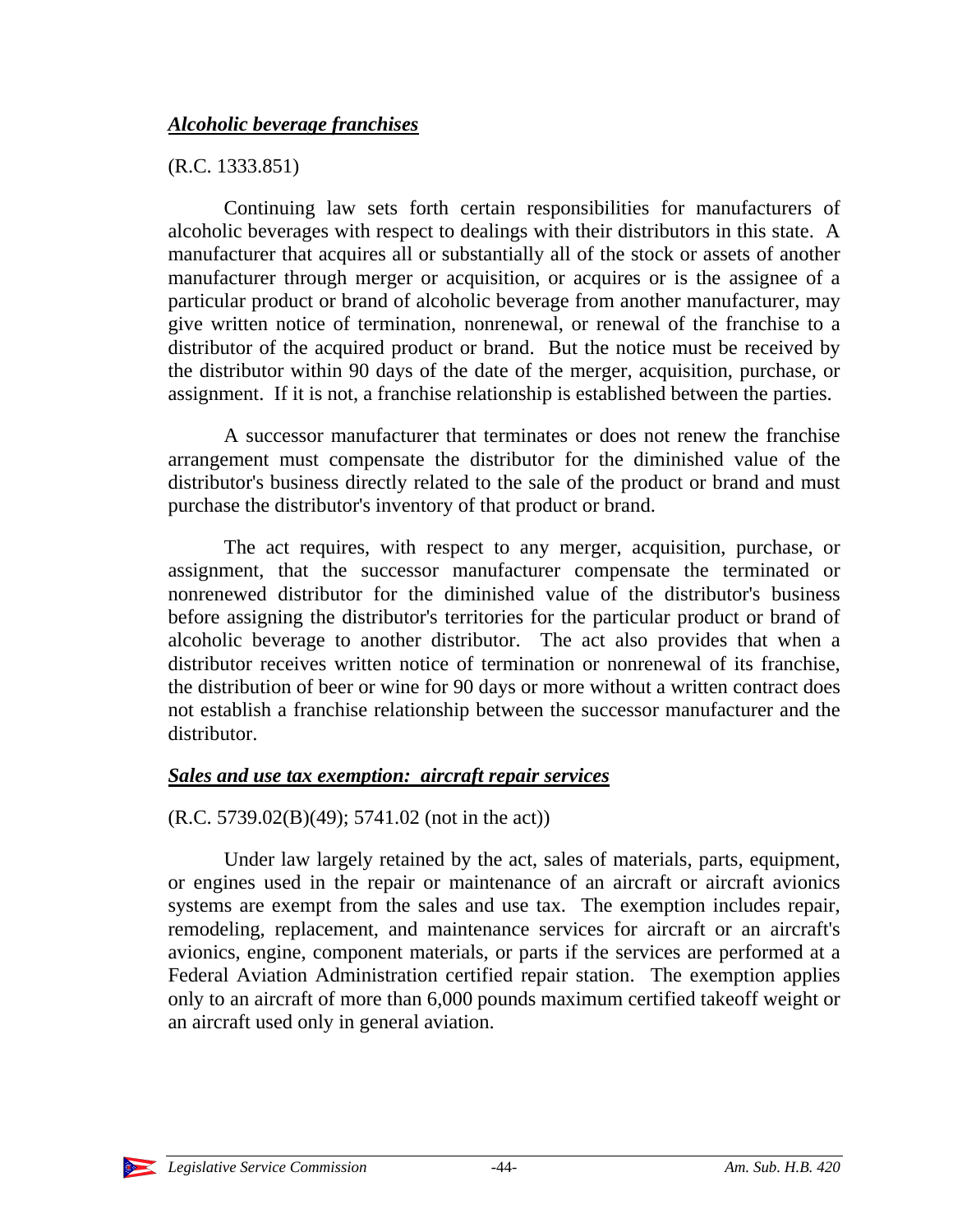The act removes the limitation that the aircraft repair be performed at a Federal Aviation Administration certified repair station, effective February 1, 2009.

#### *Attest service contract arbitration provisions*

### (R.C. 117.11)

Under continuing law, a contract for attest services with an independent accountant employed to audit a public office in place of the Auditor of State may include binding arbitration or alternative dispute resolution procedures to be followed in the event a dispute arises between the state or public office and the accountant regarding terms of the contract or a contract breach. These procedures are to be followed after other administrative procedures of the contract have been exhausted.

The act provides that the arbitration and alternative dispute resolution procedures that may be included in an attest contract may be applied to disputes concerning services under the contract, and not just to the terms of the contract or a contract breach.

### *North Olmsted Welcome House*

### (Sections 205.01 and 205.02)

Continuing law imposes numerous restrictions and requirements on the making of public improvements in the state's Public Improvements Law (Revised Code Chapter 153.). Contractor participation in a drug-free workplace program is an example of such a requirement. The act, in earmarking \$250,000 for the North Olmsted Welcome House from capital appropriations made to the Department of Mental Retardation and Developmental Disabilities under Am. Sub. H.B. 562 of the 127th General Assembly, provides that the Welcome House is not subject to any of those restrictions and requirements.

## *Conveyance to Williamsburg Local School District, Clermont County*

(Section 401)

## *Authorization and consideration*

The act authorizes the Governor to execute a deed in the name of the state conveying to the Williamsburg Local School District, and its successors and assigns, all of the state's right, title, and interest in certain state-owned real estate in Clermont County. The act states that the real estate was originally conveyed from Ronald H. Stern, Trustee, on behalf of the Williamsburg Local School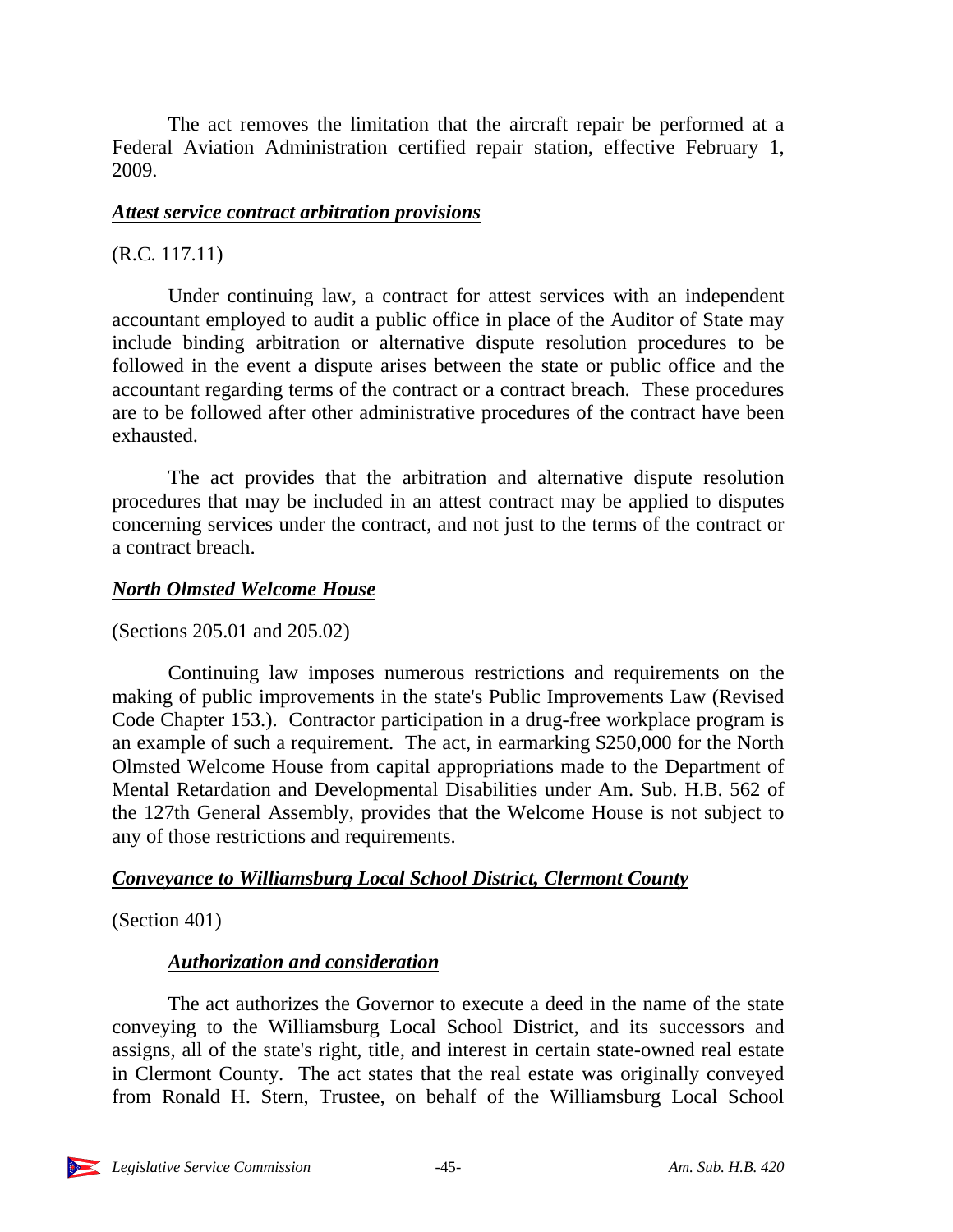District to the state as collateral for issued school construction facility bonds. Once the construction project was completed, the state was to have conveyed title to the real estate back to the Williamsburg Local School District. That conveyance never occurred.

Prior to the transfer, possession of the real estate is to be governed by an existing interim lease between the state and the Williamsburg Local School District.

Consideration for the conveyance is the purchase price of \$10. The net proceeds of the sale are to be deposited into the state treasury to the credit of the General Revenue Fund.

#### *Preparation of the deed and costs of conveyance*

The act specifies the procedures for the preparation, execution, and recording of the deed to the real estate. The Williamsburg Local School District is required to pay all costs associated with the purchase and conveyance of the real estate, including recordation costs of the deed.

### *Expiration date*

The above provisions dealing with Clermont County real estate expire one year after their effective date.

### *Conveyance to Res-Care Ohio, Inc.*

(Section 403)

## *Authorization and consideration*

The act authorizes the Governor to execute a deed in the name of the state conveying to Res-Care Ohio, Inc., of Ohio (hereafter "Res-Care Ohio"), and its successors and assigns, all of the state's right, title, and interest in certain stateowned real estate in Franklin County. The deed must contain all of the following:

(1) A restriction that Res-Care Ohio continue to operate an existing residential facility located on the real estate for individuals with mental retardation and developmental disabilities for at least five years from the date of closing;

(2) A restriction that prohibits Res-Care Ohio from selling, conveying, or transferring ownership of the real estate for at least five years from the date of closing;

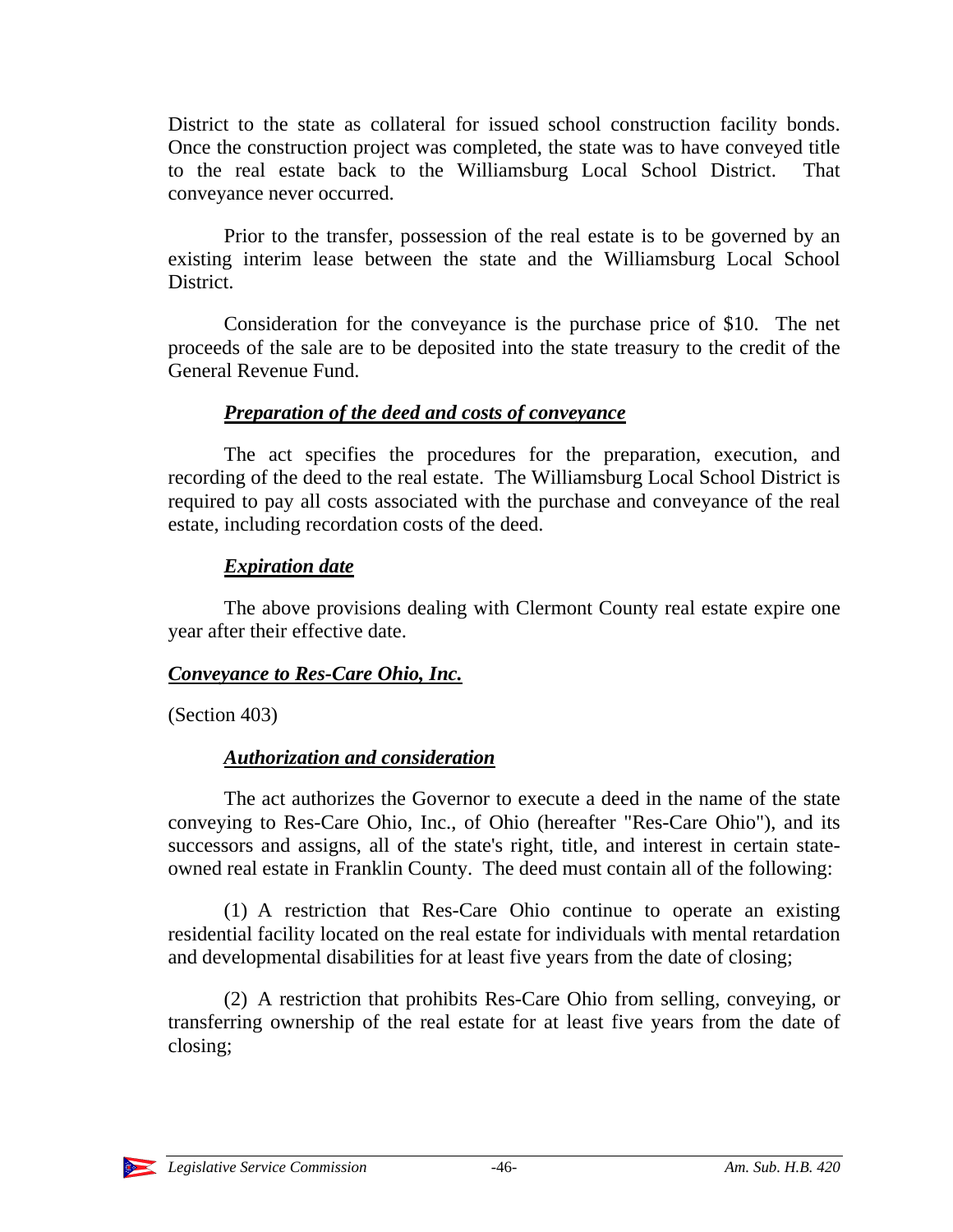(3) A provision that, in the event of default or breach by Res-Care Ohio on either (1) or (2), above, Res-Care Ohio must immediately pay to the Department of Mental Retardation and Developmental Disabilities \$1,008,866.66--the sum equal to the Department's investment in the premises.

Prior to the execution of the deed, possession of the real estate is to be governed by an existing interim lease between the state and Res-Care Ohio.

The consideration for the conveyance is the purchase price of \$112,096. The net proceeds of the sale are to be deposited into the state treasury to the credit of the Miscellaneous Revenue Fund within the Department of Mental Retardation and Developmental Disabilities.

#### *Preparation of the deed and costs of conveyance*

The act specifies the procedures for the preparation, execution, and recording of the deed to the real estate. Res-Care Ohio is required to pay the costs of the conveyance.

### *Expiration date*

The above provisions dealing with Franklin County real estate expire one year after their effective date.

### *Conveyance of land in Gallia County no longer needed for state purposes*

(Section 405)

## *Authorization and consideration*

The act authorizes the Governor to execute a deed in the name of the state conveying all of the state's right, title, and interest in certain state-owned real estate in Gallia County that the Director of Administrative Services has determined is no longer required for state purposes. The Department of Mental Retardation and Developmental Disabilities, with the assistance of the Department of Administrative Services, is required to have the parcel appraised by one or more disinterested persons. The Director of Administrative Services is to offer for sale, "as is," the real estate, improvements, and chattels located on the parcel, in accordance with the following process:

(1) The Director of Administrative Services must first offer the parcel for sale at its appraised value to the Board of County Commissioners of Gallia County.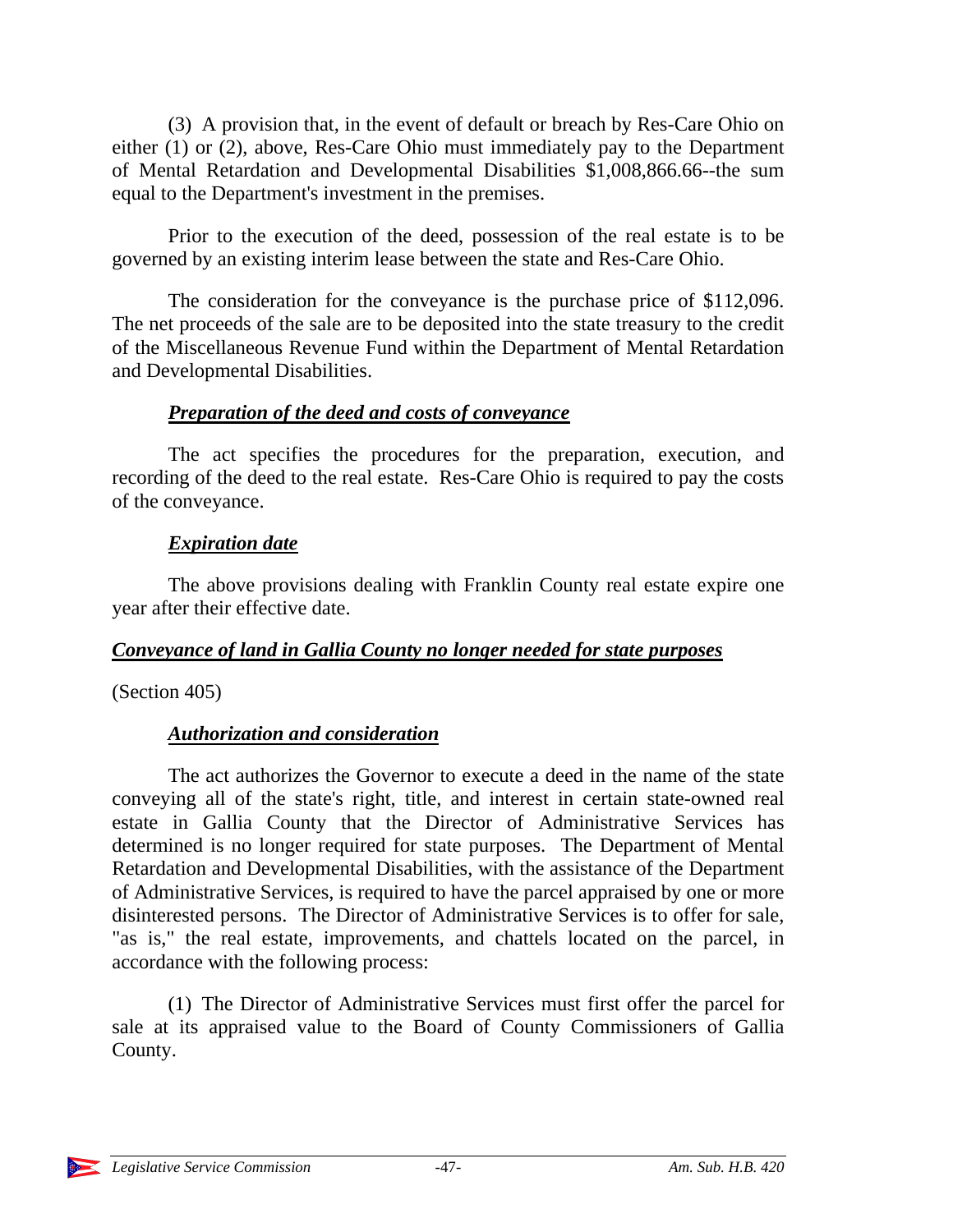(2) If, after 30 days, the County Commissioners have declined the offer, or if the County Commissioners have accepted the offer but have failed to complete the purchase, the Director of Administrative Services must offer the real estate at the appraised value to the Board of Trustees of Addison Township.

(3) If, after 30 days, the Addison Township Trustees have declined the offer, or if the East Union Township Trustees<sup>22</sup> have accepted the offer but have failed to complete the purchase, the Director of Administrative Services must conduct, after advertising it for three weeks, a public auction and sell the parcel to the highest bidder at a price acceptable to both the Director of Administrative Services and the Director of Mental Retardation and Developmental Disabilities. The terms of sale are to be payment of 10% of the purchase price in cash, bank draft, or certified check on the date of the sale, with the balance payable within 60 days.

A purchaser who does not complete the conditions of the sale forfeits to the state the 10% paid on the date of sale. In that event, the Director of Administrative Services is authorized to accept the next highest bid from the auction following the same terms applicable to the sale as described above.

The net proceeds of the sale of the parcel are to be deposited into the state treasury to the credit of Fund 1520, Miscellaneous Revenue.

### *Preparation of the deed and costs of conveyance*

The act specifies the procedures for the preparation, execution, and recording of the deed to the real estate. The Department of Mental Retardation and Developmental Disabilities is required to pay all costs incident to the sale of the real estate.

## *Expiration date*

The above provisions dealing with the conveyance of land in Gallia County expire three years after their effective date.

 $22$  It is not clear why the East Union Township Trustees are involved in this aspect of the transaction.

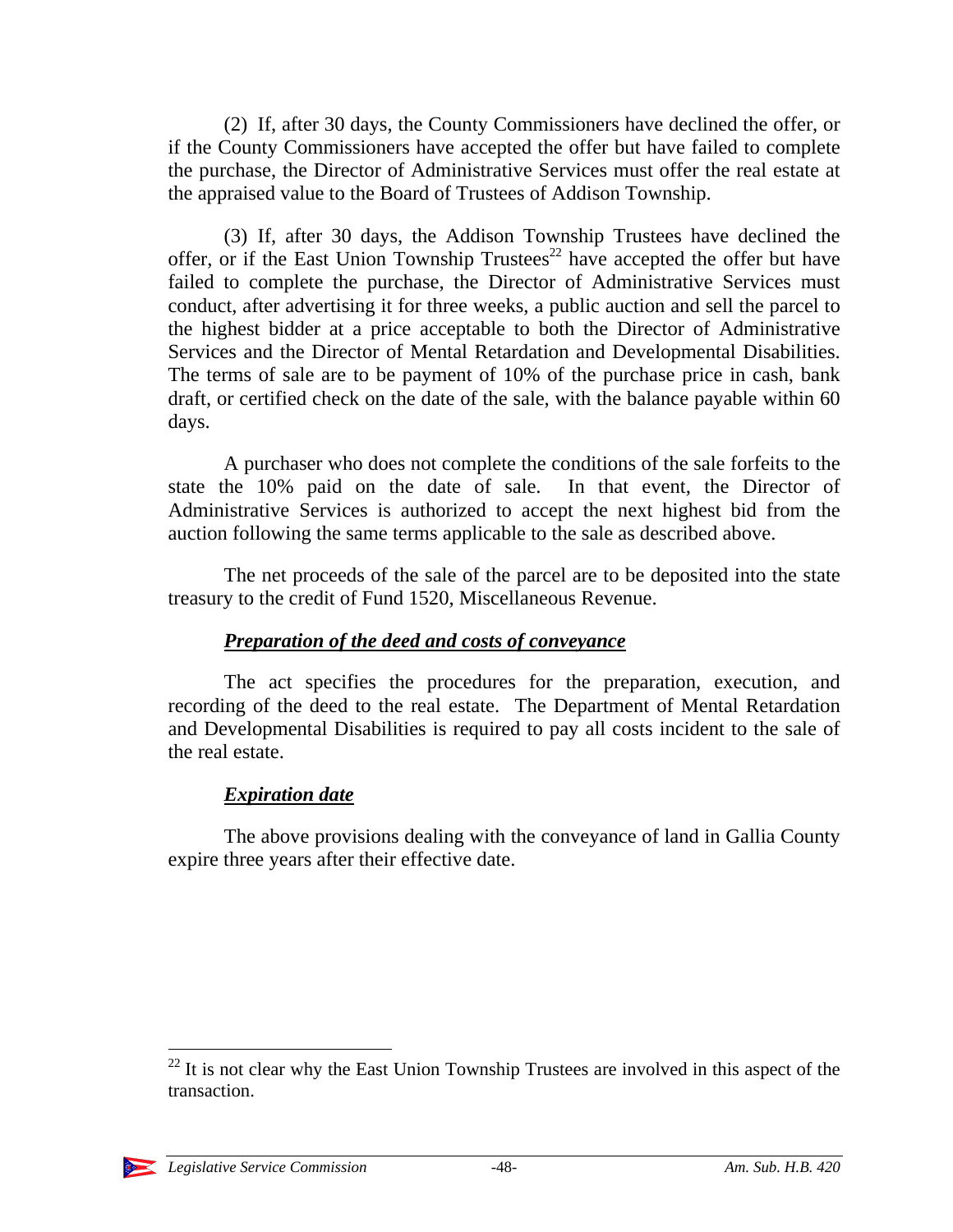### *Conveyance to the City of Gallipolis*

(Section 407)

## *Authorization and consideration*

The act authorizes the Governor to execute a deed in the name of the state conveying to the City of Gallipolis, and its successors and assigns, all of the state's right, title, and interest in state-owned real estate in Gallia County. The act states that these provisions are "curative in nature" and intended to redraw boundary lines and correct title encroachment issues between the state property and the City of Gallipolis property near the Gallipolis Developmental Center under the jurisdiction of the Department of Mental Retardation and Developmental Disabilities. In exchange for the conveyance, the City of Gallipolis must convey to the state real property owned by the city and identified in the conveyance as the city's portion of the encroachment issue.

Consideration for the conveyance is the mutual benefit derived by both the state and the City of Gallipolis through correcting the title encroachments.

## *Preparation of the deed and costs of conveyance*

The act specifies the procedures for the preparation, execution, and recording of the deed to the real estate. The City of Gallipolis is required to pay the costs of the conveyance, including recordation costs of the deed.

## *Expiration date*

The above provisions dealing with the conveyance of land to the City of Gallipolis expires one year after their effective date.

## *Conveyance to Tawawa Community Development Corporation*

(Section 409)

## *Authorization and consideration*

The act authorizes the Governor to execute a deed in the name of the state conveying to the Tawawa Community Development Corporation, and its successors and assigns, all of the state's right, title, and interest in state-owned real estate in Xenia Township, Greene County. Consideration for the conveyance is the mutual benefit accruing to the state and Tawawa Community Development Corporation for a student and community convenience center.

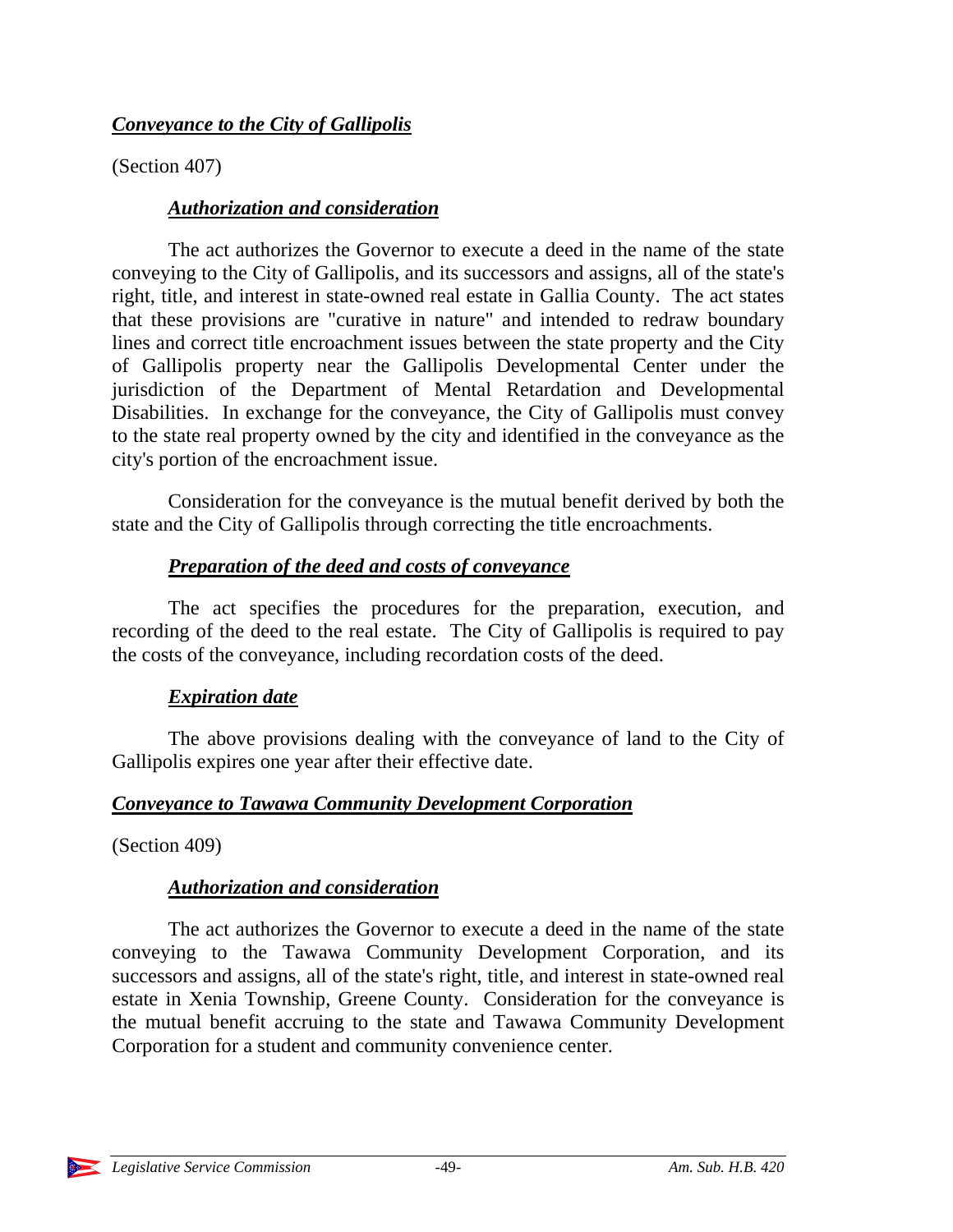### *Preparation of the deed and costs of conveyance*

The act specifies the procedures for the preparation, execution, and recording of the deed to the real estate. The Tawawa Community Development Corporation is required to pay the costs of the conveyance.

### *Expiration date*

The above provisions dealing with the conveyance of land in Greene County expire one year after their effective date.

### *Conveyance of land to the Board of Trustees of Cambridge Township*

(Section 411)

### *Authorization and consideration*

The act authorizes the Governor to execute a deed in the name of the state conveying to the Board of Trustees of Cambridge Township all of the state's right, title, and interest in certain state-owned real estate in Guernsey County that the Director of Administrative Services has determined is no longer required for the use and benefit of the state. As stated by the act, the General Assembly finds that the mutual benefit and exchange of services accruing to the state from the conveyance of this real estate is in the best interests of the state and specifically beneficial to the Department of Mental Retardation and Developmental Disabilities.

Following the conveyance, the Board of Trustees of Cambridge Township assumes responsibility for all maintenance of the roadways on the property and agrees to perpetually dedicate the roadways to the public's use.

## *Preparation of the deed and costs of conveyance*

The act specifies the procedures for the preparation, execution, and recording of the deed to the real estate. The Board of Trustees of Cambridge Township is required to pay the costs of the conveyance.

## *Expiration date*

The above provisions dealing with the conveyance of land in Guernsey County expire two years after their effective date.

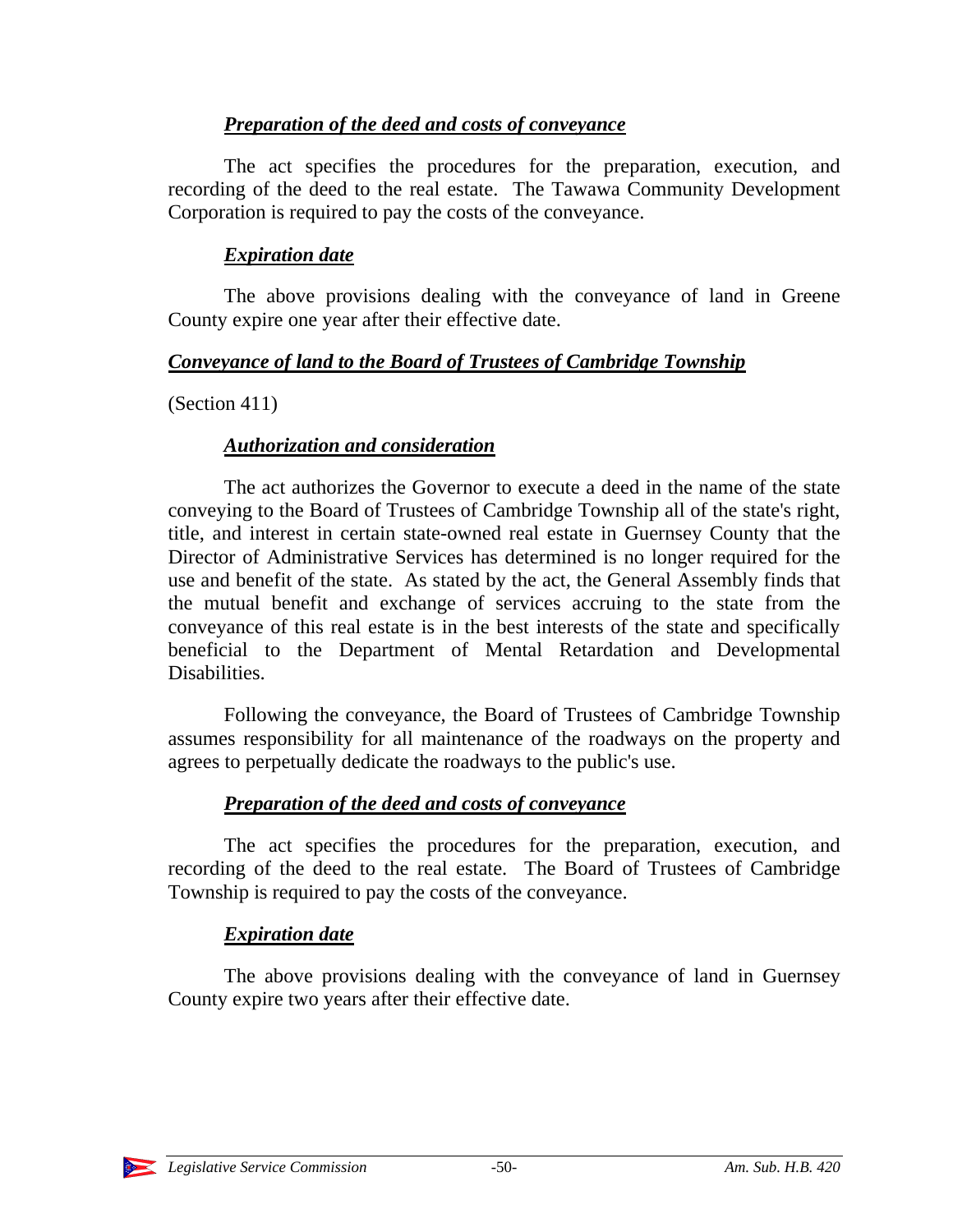### *Conveyance of land in Guernsey County to Cambridge Real Estate Holdings, LLC.*

(Section 413)

#### *Authorization and consideration*

The act authorizes the Governor to execute a deed in the name of the state conveying to Cambridge Real Estate Holdings, LLC. ("Grantee"), and its successors and assigns, all of the state's right, title, and interest in certain stateowned real estate in Guernsey County. The deed must contain two deed restrictions--one that the Grantee grant the state a permanent access easement and another that the Grantee not use, develop, or sell the premises if it will interfere with the quiet enjoyment of the neighboring state-owned land.

Consideration for the conveyance is the purchase price of \$3.2 million, less the aggregate amount of monthly rental payments paid from October 1, 2008, through the date of closing and less one-half of the cost of surveying the premises. The net proceeds of the sale are to be deposited into the state treasury to the credit of the Department of Mental Health Trust Fund, after payment of the remaining capital debt of the property. $^{23}$ 

### *Preparation of the deed and costs of conveyance*

The act specifies the procedures for the preparation, execution, and recording of the deed to the real estate. The Grantee is required to pay all costs associated with the purchase and conveyance, including recordation costs of the deed.

### *Expiration date*

The above provisions dealing with the conveyance of land in Guernsey County expire one year after their effective date.

### *Conveyance to the City of Norwalk*

(Section 415)

### *Authorization and consideration*

The act authorizes the Governor to execute a deed in the name of the state conveying to the City of Norwalk, and its successors and assigns, all of the state's

 $\overline{a}$  $23$  Continuing law requires the Department of Health Trust Fund to receive all amounts from the sale of lands and facilities by the Department (R.C. 5119.18).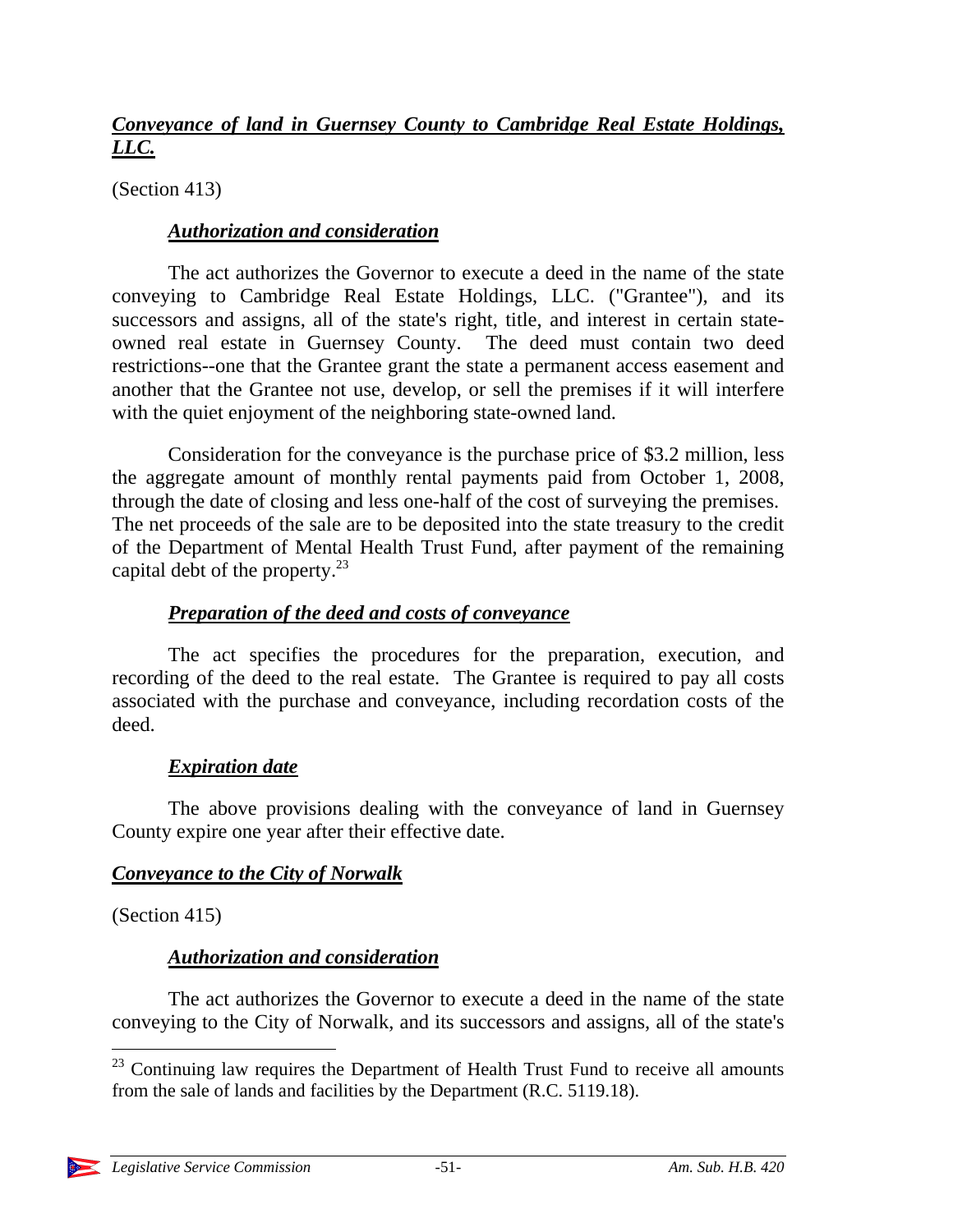right, title, and interest in certain state-owned real estate in Huron County. Prior to the execution of the deed, possession of the real estate is to be governed by an existing interim lease between the Department of Administrative Services and the City of Norwalk.

Consideration for the conveyance is \$55,000 paid to the state in accordance with the following schedule:

(1) \$20,000 at closing and transfer of title;

(2) \$25,000 credited at closing for tenant improvements the City of Norwalk has made to the real estate; and

(3) \$10,000 due on the initial anniversary of the closing date.

The net proceeds of the sale are to be deposited into the state treasury to the credit of the Armory Improvements Fund (R.C. 5911.10).

### *Preparation of the deed and costs of conveyance*

The act specifies the procedures for the preparation, execution, and recording of the deed to the real estate. The act also requires the deed to include a clause providing for the reversion of the premises to F.B. Case or his heirs and assigns if the land ceases to be used as an Armory or other public building. The City of Norwalk is required to pay the costs of the conveyance, including recording costs of the deed.

### *Expiration date*

The above provisions dealing with the conveyance of the Huron County real estate expire one year after their effective date.

### *Conveyance to The University of Toledo Foundation*

(Section 417)

### *Authorization and consideration*

The act authorizes the Governor to execute a deed in the name of the state conveying to The University of Toledo Foundation ("Grantee"), a not-for-profit corporation, all of the state's right, title, and interest in state-owned real estate in Lucas County.

The consideration for the conveyance is the mutual benefit accruing to the state and the Grantee for a new parking structure. The following conditions apply to the transaction:

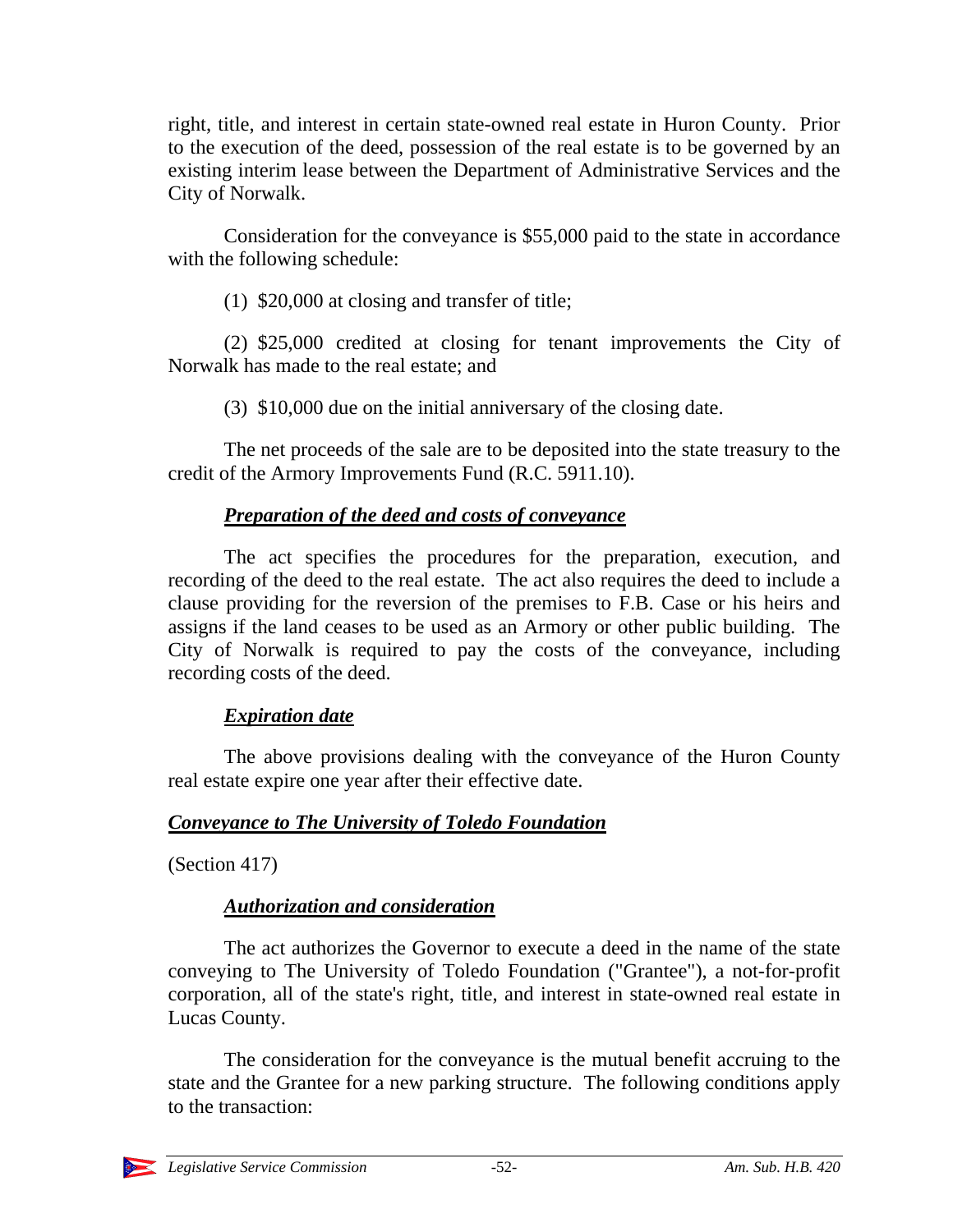(1) The Grantee will facilitate development on the real estate pursuant to a request for proposal issued by the Grantee;

(2) The Grantee must construct a parking structure on the real estate in the initial phase of the development. The University of Toledo is to have use of the parking structure, but is not to be financially responsible for construction of or any maintenance to the structure.

(3) A condition precedent to the delivery of the deed is approval by the Attorney General's Office of a lease agreement between the University of Toledo and the Grantee affecting the proposed parking structure.

(4) The real estate closing for delivery of the deed must be simultaneous to the closing of construction financing by the Grantee or the Grantee's developer for the first phase of construction.

Prior to the execution of the deed, possession of the real estate is to be governed by an existing interim lease between the Department of Administrative Services and the Grantee.

### *Preparation of the deed and costs of conveyance*

The act specifies the procedures for the preparation, execution, and recording of the deed to the real estate. The Grantee is required to pay the costs of the conveyance of the real estate, including recordation costs of the deed.

### *Expiration date*

The above provisions dealing with the conveyance of the Lucas County real estate expire two years after their effective date.

### *Conveyance to Mr. Charles Knapke*

(Section 419)

### *Authorization and consideration*

The act authorizes the Governor to execute a deed in the name of the state conveying to Mr. Charles Knapke, and his successors and assigns, all of the state's right, title, and interest in two parcels of state-owned real estate in Mercer County. The sale cannot occur, however, until the MARCS Celina Tower in Mercer County is fully functioning.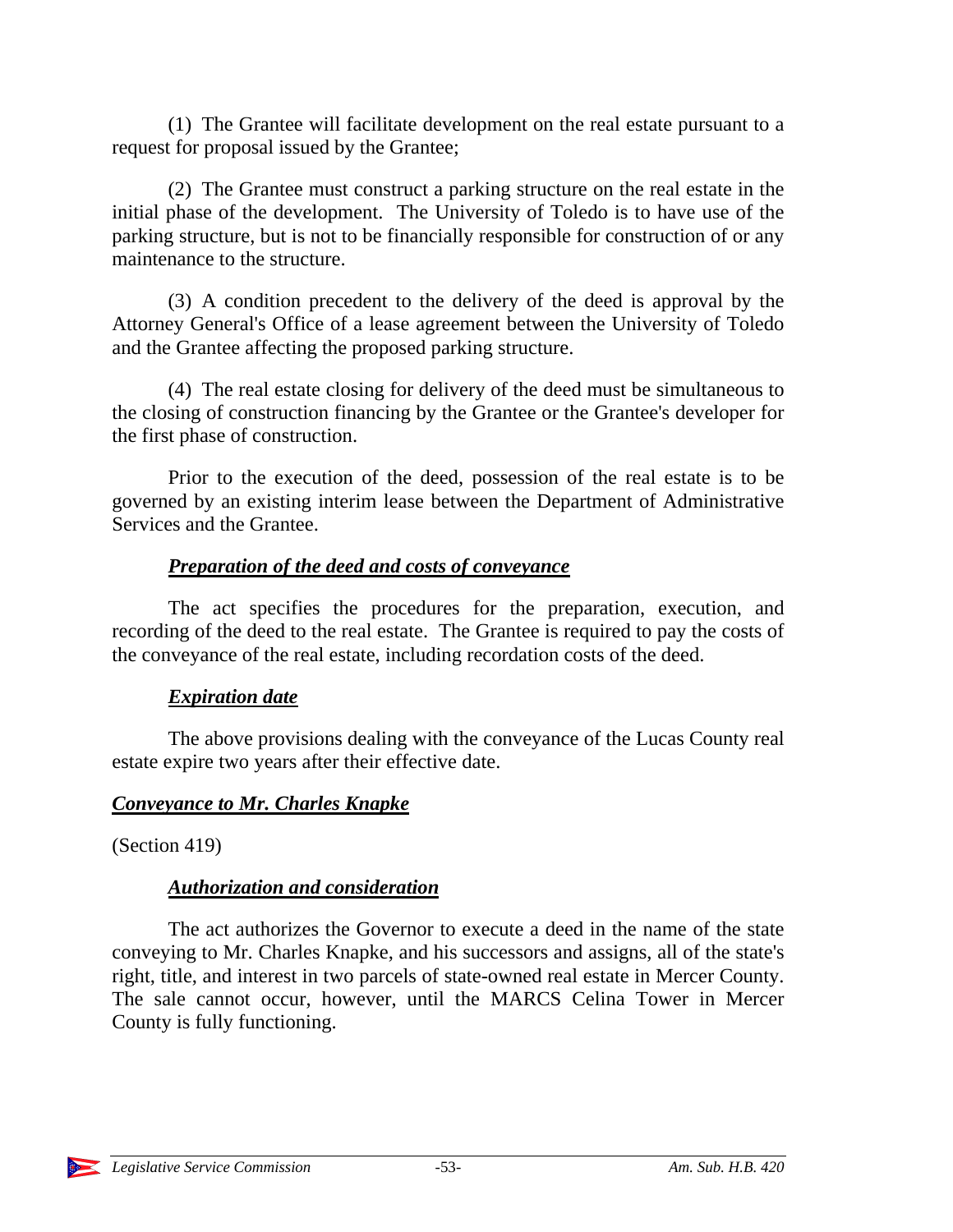Consideration for the conveyance is the purchase price of \$20,718.50. The net proceeds of the sale are to be deposited into the state treasury to the credit of the General Revenue Fund.

### *Preparation of the deed and costs of conveyance*

The act specifies the procedures for the preparation, execution, and recording of the deed to the real estate. Mr. Knapke is required to pay the costs of the conveyance, including recordation costs of the deed.

### *Expiration date*

The above provisions dealing with the conveyance of the Mercer County real estate expire two years after their effective date.

### *Conveyance to the Scioto Township Board of Trustees*

(Section 421)

### *Authorization and consideration*

The act authorizes the Governor to execute a deed in the name of the state conveying to the Scioto Township Board of Trustees ("Grantee"), and its successors and assigns, all of the state's right, title, and interest in state-owned real estate in Scioto Township, Pickaway County. The deed must contain the following:

(1) A restriction that the Grantee use the real estate solely for fire station, emergency medical services and its employee training, law enforcement and other criminal justice purposes, or governmental functions and offices of the Villages of Orient. Those uses cannot adversely affect the operation of the Multi-Agency Radio Communication System located adjacent to the property.

(2) A restriction that the Grantee initiate construction within five years of the effective date of this provision. If the Grantee fails to do so, title to the real estate may revert to the state, at the sole discretion of the Director of Administrative Services and the Department of Rehabilitation and Correction, for the jurisdictional use of the Department. The Department must reimburse the Grantee the purchase price (see below).

Consideration for the conveyance is the purchase price of \$5,000. The net proceeds of the sale are to be deposited into the state treasury to the credit of the General Revenue Fund.

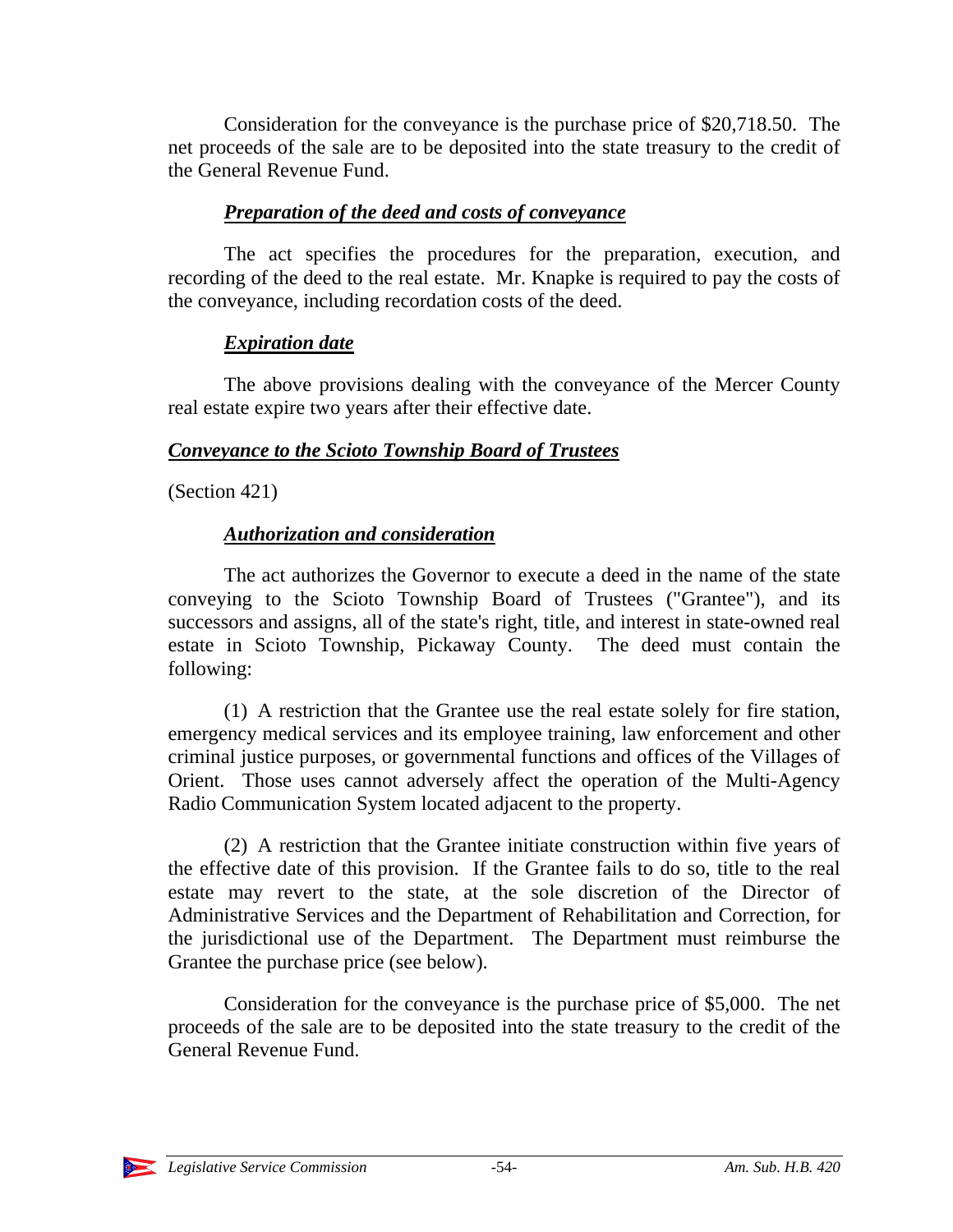### *Preparation of the deed and costs of conveyance*

The act specifies the procedures for the preparation, execution, and recording of the deed to the real estate. The Grantee is required to pay the costs of the conveyance, including recordation costs of the deed.

### *Expiration date*

The above provisions dealing with the conveyance of the Pickaway County real estate expire one year after their effective date.

### *Conveyance to Preble Shawnee Local School District*

(Section 423)

### *Authorization and consideration*

The act authorizes the Governor to execute a deed in the name of the state conveying to the Preble Shawnee Local School District, and its successors and assigns, all of the state's right, title, and interest in certain state-owned real estate in Preble County. The act states that the real estate was originally conveyed to the state as collateral for school construction facility bonds issued. Once the construction project was completed, the state was to have conveyed title to the real estate back to the Preble Shawnee Local School District. That conveyance never occurred.

Prior to the transfer, possession of the real estate is to be governed by an existing interim lease between the state and Preble Shawnee Local School District.

The consideration for the conveyance is the purchase price of \$10. The net proceeds of the sale are to be deposited into the state treasury to the credit of the General Revenue Fund.

## *Preparation of the deed and costs of conveyance*

The act specifies the procedures for the preparation, execution, and recording of the deed to the real estate. The Preble Shawnee Local School District is required to pay all costs associated with the purchase and conveyance of the real estate, including the recordation costs of the deed.

## *Expiration date*

The above provisions dealing with the conveyance of the Preble County real estate expire one year after their effective date.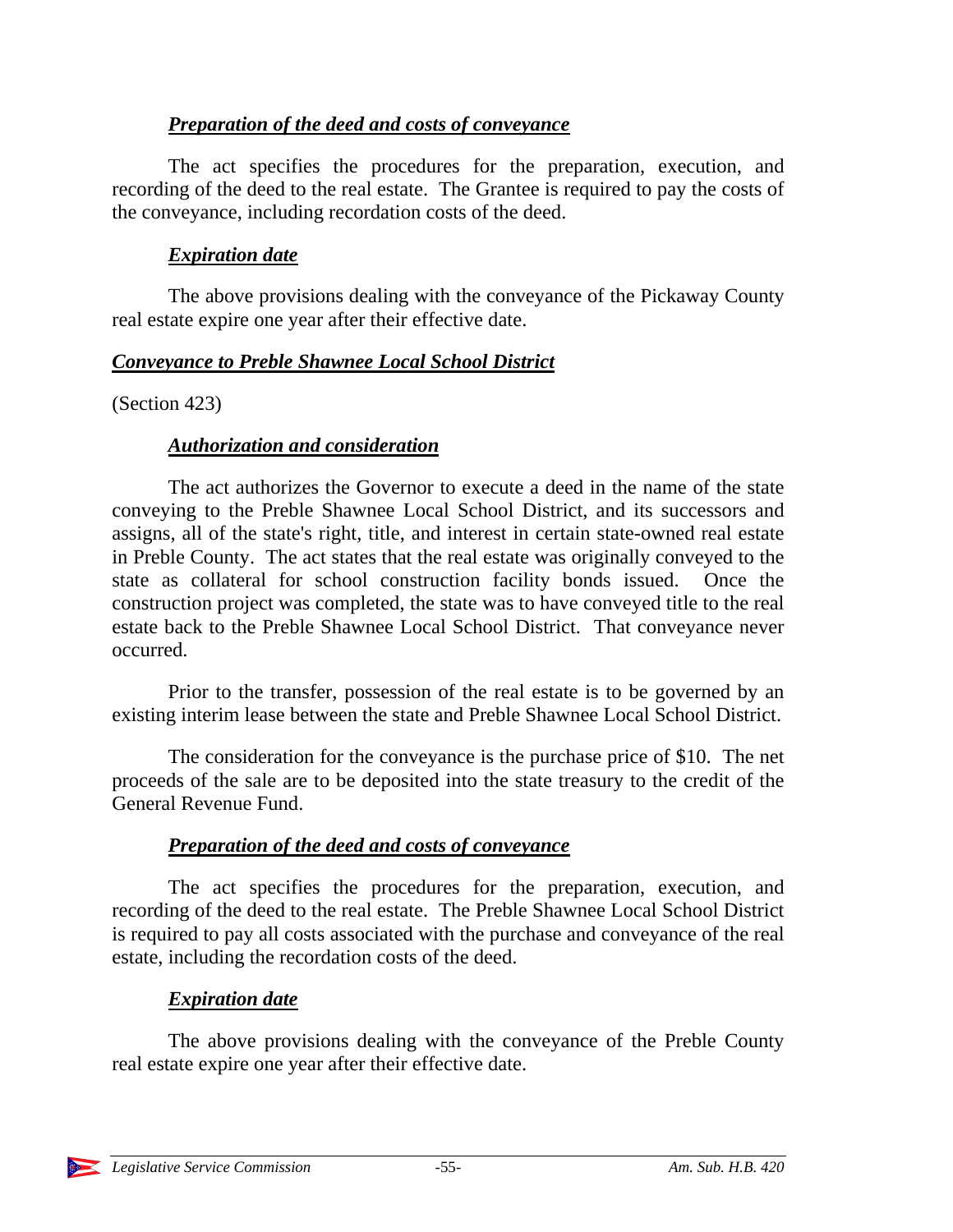(Section 425)

### *Authorization and consideration*

The act authorizes the Governor to execute a deed in the name of the state conveying to future buyers all of the state's right, title, and interest in certain stateowned real estate in Delaware County, Ashland County, and Mansfield County that the Adjutant General has determined are no longer needed by the Ohio National Guard for armory or military purposes. The Adjutant General is required to appraise the parcels or have them appraised by one or more disinterested persons, and offer the parcels for sale in their "as is" condition, as follows:

(1) The Adjutant General first must offer a parcel for sale at its appraised value to the municipal corporation or township in which it is located.

(2) If, after 60 days, the municipal corporation or township has not accepted the offer, or has accepted the offer but has failed to complete the purchase, the Adjutant General must offer the parcel at its appraised value to the county in which it is located.

(3) If, after 60 days, the county has not accepted the offer, or has accepted the offer but has failed to complete the purchase, the Adjutant General--in concert with the Department of Administrative Services--must conduct, after advertising it for three weeks, a public auction and sell the parcel to the highest bidder at a price acceptable to the Adjutant General. The terms of sale are to be payment of 10% of the purchase price in cash, bank draft, or certified check on the date of the sale, with the balance payable within 60 days. A purchaser who does not complete the conditions of the sale must forfeit to the state the 10% paid on the date of sale. In that event, the Adjutant General is authorized to accept the next highest bid from the auction following the same terms applicable to the sale as described above.

The net proceeds of the sales of the parcels are to be deposited into the state treasury to the credit of the Armory Improvements Fund (R.C. 5911.10). If, within two years after purchasing any of the parcels described above, a municipal corporation, township, or county sells the parcel, the political subdivision must pay to the state an amount representing one-half of any net profit derived from the subsequent sale. The amount also is to be deposited into the state treasury to the credit of the Armory Improvements Fund.